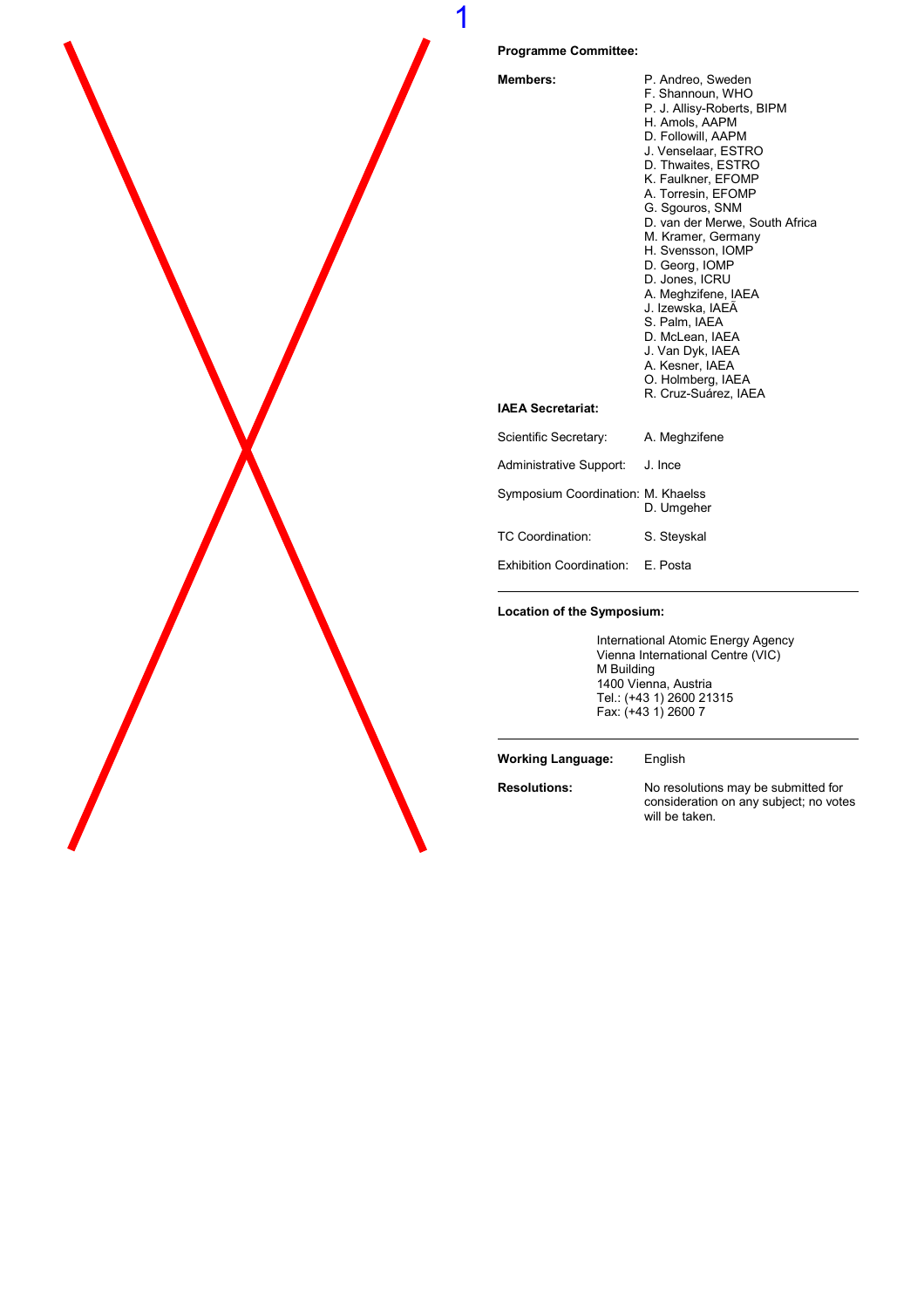### TIMETABLE

| <b>TIMETABLE</b>           |                                     |                                                                                                                 |                            | 10:30 - 11:00 Coffee Break          |                                                                                |
|----------------------------|-------------------------------------|-----------------------------------------------------------------------------------------------------------------|----------------------------|-------------------------------------|--------------------------------------------------------------------------------|
|                            | Monday, 08 November 2010            |                                                                                                                 |                            | 11:00 - 12:30 Parallel Session 4    | (a) Small and Non-Standard<br>Fields                                           |
| 16:00-18:00                | Registration                        | Gate 1                                                                                                          |                            |                                     |                                                                                |
|                            | Tuesday, 09 November 2010           |                                                                                                                 |                            |                                     | (b) Internal Dosimetry:<br><b>Patient Specific Methods</b>                     |
| 08:00                      | Registration                        | Gate 1                                                                                                          | 12:30 - 14:00 Lunch Break  |                                     |                                                                                |
|                            | 09:30 - 10:30 Opening Session       |                                                                                                                 |                            | 14:00 - 15:00 Round Table 2         | Dosimetry Challenges                                                           |
| 10:30 - 11:00 Coffee Break |                                     |                                                                                                                 |                            |                                     | Associated with New<br>Technology                                              |
|                            | 11:00 - 12:30 Plenary Session 1     | <b>Radiation Measurement</b><br>Standards for Imaging and<br>Therapy I                                          |                            |                                     | 15:00 - 15:30 Poster Highlights 3 External Quality Audits in<br>Radiotherapy   |
| 12:30 - 14:00 Lunch Break  |                                     |                                                                                                                 |                            | 15:30 - 16:00 Coffee Break          |                                                                                |
|                            | 14:00 - 15:00 Round Table 1         | When Dosimetry Goes<br>Wrong in Therapy and                                                                     |                            | 16:00 - 17:30 Plenary Session 5     | <b>External Quality Audits in</b><br>Radiotherapy                              |
|                            |                                     | Imaging                                                                                                         | Thursday, 11 November 2010 |                                     |                                                                                |
|                            | $15:00 - 15:30$ Poster Highlights 1 | Clinical Dosimetry in X ray<br>Imaging                                                                          | $08:00 - 08:50$ Course 2   |                                     | Diagnostic Imaging: Clinical<br>Dosimetry in Paediatric                        |
|                            |                                     | Poster Highlights 2 Radiation Measurement                                                                       |                            |                                     | Imaging                                                                        |
|                            |                                     | Standards for Imaging and<br>Therapy/Reference<br>Dosimetry and Comparisons<br>in External Beam<br>Radiotherapy |                            | 09:00 - 10:30 Parallel Session 6    | (a) Reference Dosimetry and<br>Comparisons in External<br>Beam Radiotherapy II |
| 15:30 - 16:00 Coffee Break |                                     |                                                                                                                 |                            |                                     | (b) Clinical Dosimetry in<br>X ray Imaging I                                   |
|                            | 16:00 - 17:30 Plenary Session 2     | <b>Radiation Measurement</b>                                                                                    |                            | 10:30 - 11:00 Coffee Break          |                                                                                |
|                            |                                     | Standards for Imaging and<br>Therapy II                                                                         |                            | 11:00 - 12:30 Parallel Session 7    | (a) Clinical Dosimetry in                                                      |
| 17:30 - 19:30 Welcome      | Reception                           |                                                                                                                 |                            |                                     | Radiotherapy                                                                   |
|                            | Wednesday, 10 November 2010         |                                                                                                                 |                            |                                     | (b) Clinical Dosimetry in<br>X ray Imaging II                                  |
| $08:00 - 08:50$ Course 1   |                                     | Nuclear Medicine: Formalism                                                                                     | 12:30 - 14:00 Lunch Break  |                                     |                                                                                |
|                            |                                     | for Internal Dosimetry                                                                                          |                            | $14:00 - 15:00$ Round Table 3       | Education and Training for<br><b>Radiation Dosimetry</b>                       |
|                            | 09:00 - 10:30 Parallel Session 3    | (a) Reference Dosimetry and<br>Comparisons in External<br>Beam Radiotherapy I                                   |                            | $15:00 - 15:30$ Poster Highlights 4 | Reference Dosimetry and<br>Comparisons in<br>Brachytherapy/Clinical            |
|                            |                                     | (b) Internal Dosimetry:<br><b>Computational Phantoms</b><br>and Radiobiological                                 |                            |                                     | Dosimetry in Radiotherapy                                                      |
|                            |                                     |                                                                                                                 |                            | 15:30 - 16:00 Coffee Break          |                                                                                |
|                            |                                     | Modelling                                                                                                       |                            | 16:00 - 17:30 Poster Viewing        |                                                                                |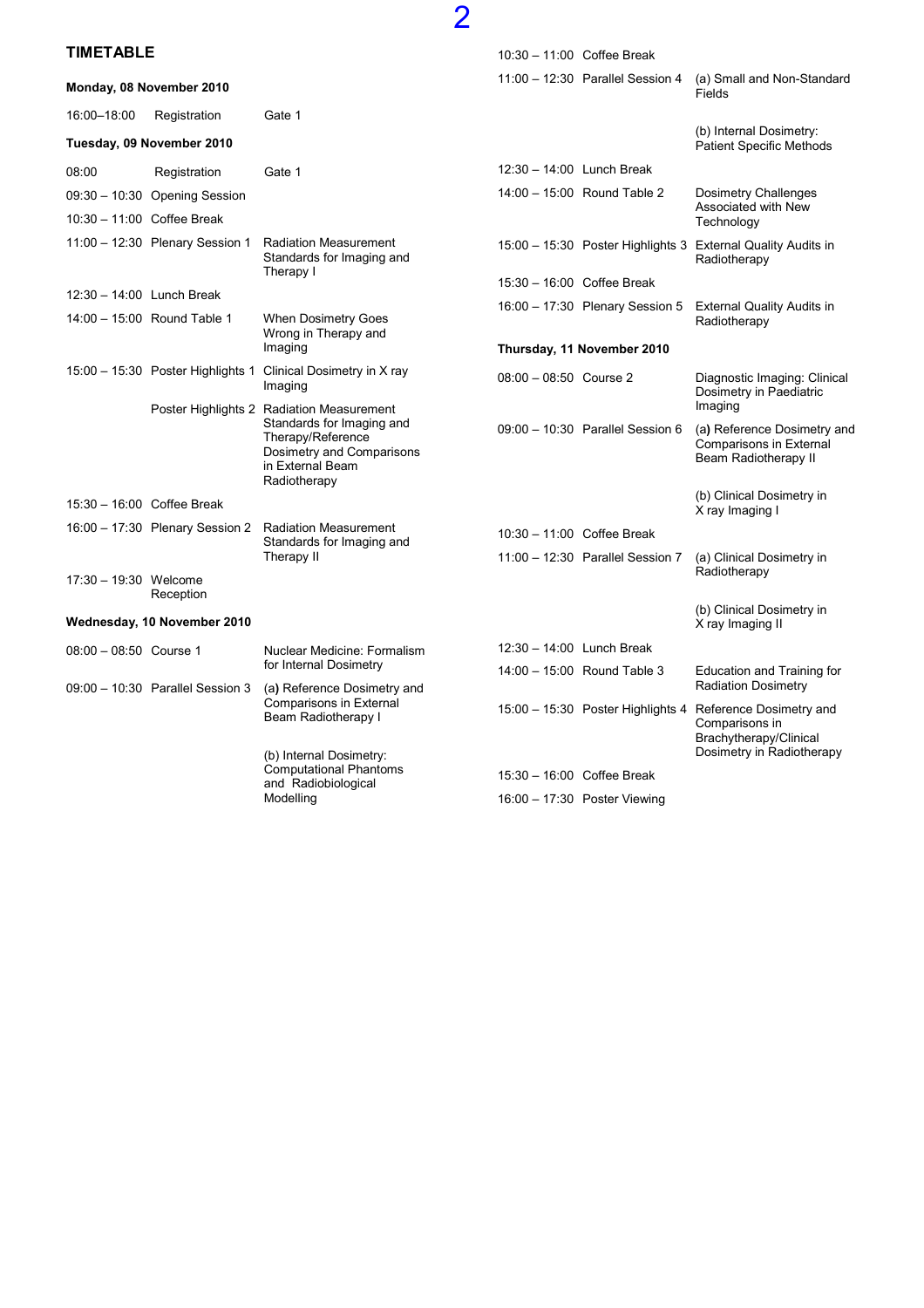#### Friday, 12 November 2010

| $08:00 - 08:50$ Course 3     |                                    | Brachytherapy: Beyond TG-<br>43 to Improve Brachytherapy<br>Dosimetry |
|------------------------------|------------------------------------|-----------------------------------------------------------------------|
|                              | $09:00 - 10:30$ Parallel Session 8 | (a) Reference Dosimetry and<br>Comparisons in<br>Brachytherapy        |
|                              |                                    | (b) Clinical Dosimetry in<br>X ray Imaging III                        |
| $10:30 - 11:00$ Coffee Break |                                    |                                                                       |
|                              | $11:00 - 12:30$ Plenary Session 9  | <b>Radiation Protection</b><br>Dosimetry                              |
| $12:30 - 14:00$ Lunch Break  |                                    |                                                                       |
|                              | 14:00 - 15:00 Round Table 4        | Calibration Traceability: What<br>Does This Mean To You?              |
| $15:00 - 15:30$ Coffee Break |                                    |                                                                       |
| $15:30 - 17:00$ Concluding   | Session                            |                                                                       |

Display of Posters from Tuesday to Friday, 9-12 November 2010:

#### A-C Building (Ground floor)

3

• External Quality Audits

#### B Building (Ground floor)

- Reference Dosimetry and Comparisons in Brachytherapy
- Clinical Dosimetry in Radiotherapy
- Radiation Protection Dosimetry

#### **M Building (1st floor)**

- Clinical Dosimetry in X ray Imaging
- Internal Dosimetry for Diagnostic and Therapeutic Nuclear Medicine

#### M Building (2<sup>nd</sup> floor)

- Radiation Measurement Standards for Imaging and Therapy
- Reference Dosimetry and Comparisons in External Beam Radiotherapy

Commercial exhibits will be shown from Tuesday to Friday, 9-12 November 2010 in M Building (Ground floor) and A-Building (Ground Floor).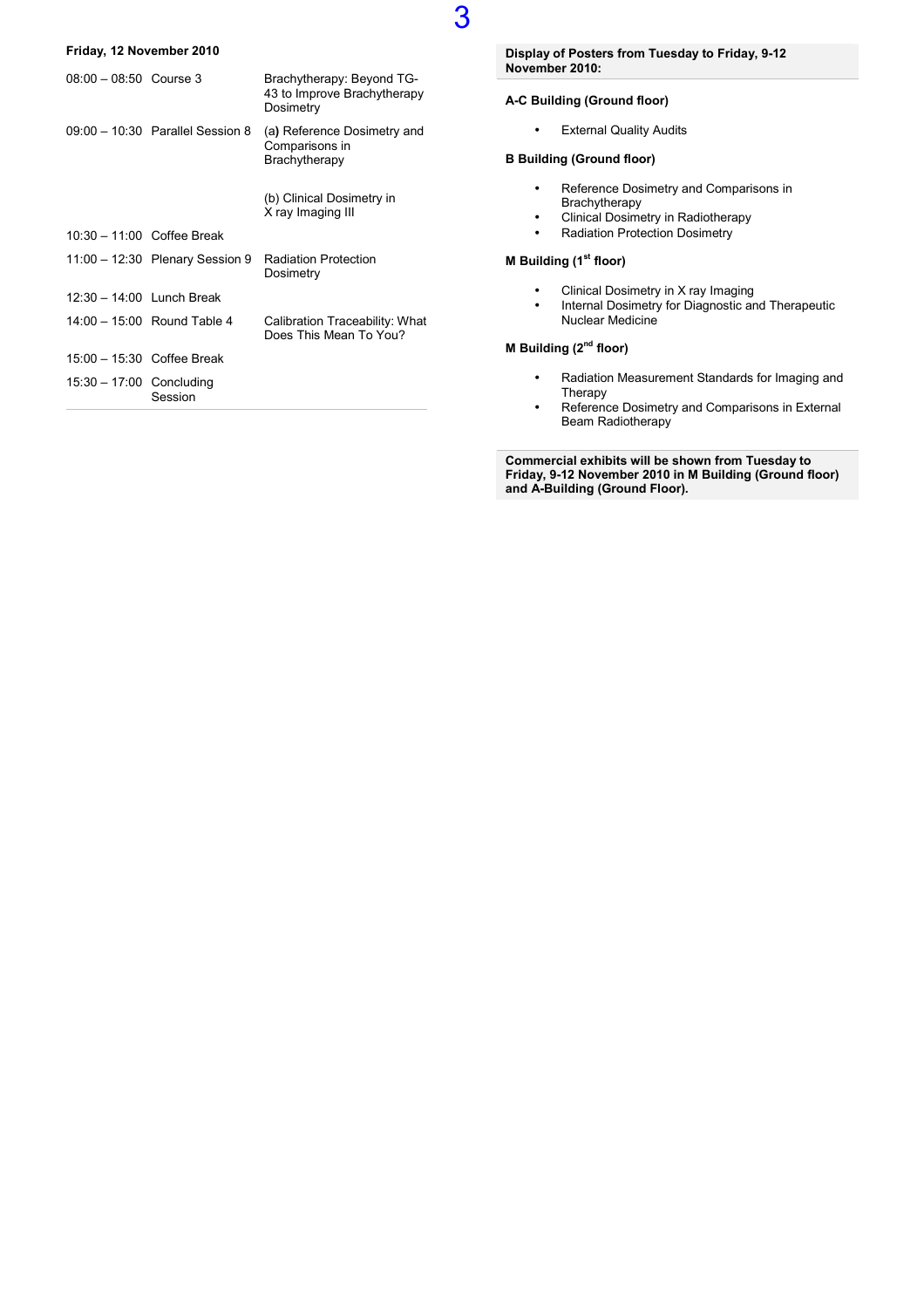### TUESDAY, 09 NOVEMBER 2010

09:30 – 10:30 OPENING SESSION:

| Room:                        | <b>Conference Room M1</b><br>Press Room (via CCTV)           |                                                 |                                                                                                                                                                      |  |
|------------------------------|--------------------------------------------------------------|-------------------------------------------------|----------------------------------------------------------------------------------------------------------------------------------------------------------------------|--|
| No. of Paper<br>IAEA-CN-182- | Name                                                         | <b>Designating Member</b><br>State/Organization | Title of Paper                                                                                                                                                       |  |
|                              | M. Dondi                                                     | <b>IAEA</b>                                     | <b>Opening Address</b>                                                                                                                                               |  |
|                              | D. Magliani                                                  | <b>IAEA</b>                                     |                                                                                                                                                                      |  |
|                              | P.J. Allisy-Roberts                                          | <b>BIPM</b>                                     |                                                                                                                                                                      |  |
|                              | D. Jones                                                     | <b>ICRU</b>                                     | $\alpha$                                                                                                                                                             |  |
| <b>INV001</b>                | P. Andreo                                                    | Sweden                                          | Accuracy requirements in medical radiation dosimetry                                                                                                                 |  |
| $10:30 - 11:00$              | Coffee Break                                                 |                                                 |                                                                                                                                                                      |  |
| 11:00-12:30                  | <b>PLENARY SESSION 1:</b><br>Imaging and Therapy I           | <b>Radiation Measurement Standards for</b>      |                                                                                                                                                                      |  |
| Room:                        | <b>Conference Room M1</b><br>Press Room (via CCTV)           |                                                 |                                                                                                                                                                      |  |
| Chair:<br>Co-chair:          | P. J. Allisy-Roberts, BIPM<br>A. Meghzifene, IAEA            |                                                 |                                                                                                                                                                      |  |
| No. of Paper<br>IAEA-CN-182- | Name                                                         | <b>Designating Member</b><br>State/Organization | <b>Title of Paper</b>                                                                                                                                                |  |
| <b>INV002</b>                | <b>H.M. Kramer</b>                                           | Germany                                         | What can primary standards do for you?                                                                                                                               |  |
| 148                          | A. Sarfehnia<br>K. Stewart<br>C. Ross<br>M. McEwen<br>et al. | Canada                                          | Primary water calorimetry for clinical electron beams, scanned<br>proton beams and <sup>192</sup> Ir brachytherapy                                                   |  |
| 253                          | A. Steurer<br>A. Baumgartner<br>R.P. Kapsch<br>G. Stucki     | Austria                                         | Results of the direct comparison of primary standards for<br>absorbed dose to water in <sup>60</sup> Co and high energy photon beams<br>(EURAMET TC-IR Project 1021) |  |
| 008                          | <b>B.</b> Rapp<br>A. Ostrowsky<br>J. Daures                  | France                                          | The LNE-LNHB water calorimeter: Measurements in a <sup>60</sup> Co<br>beam                                                                                           |  |
| 057                          | D.T. Burns                                                   | <b>BIPM</b>                                     | Dose conversion for the BIPM graphite calorimeter standard for<br>absorbed dose to water                                                                             |  |
| $12:30 - 14:00$              | <b>Lunch Break</b>                                           |                                                 |                                                                                                                                                                      |  |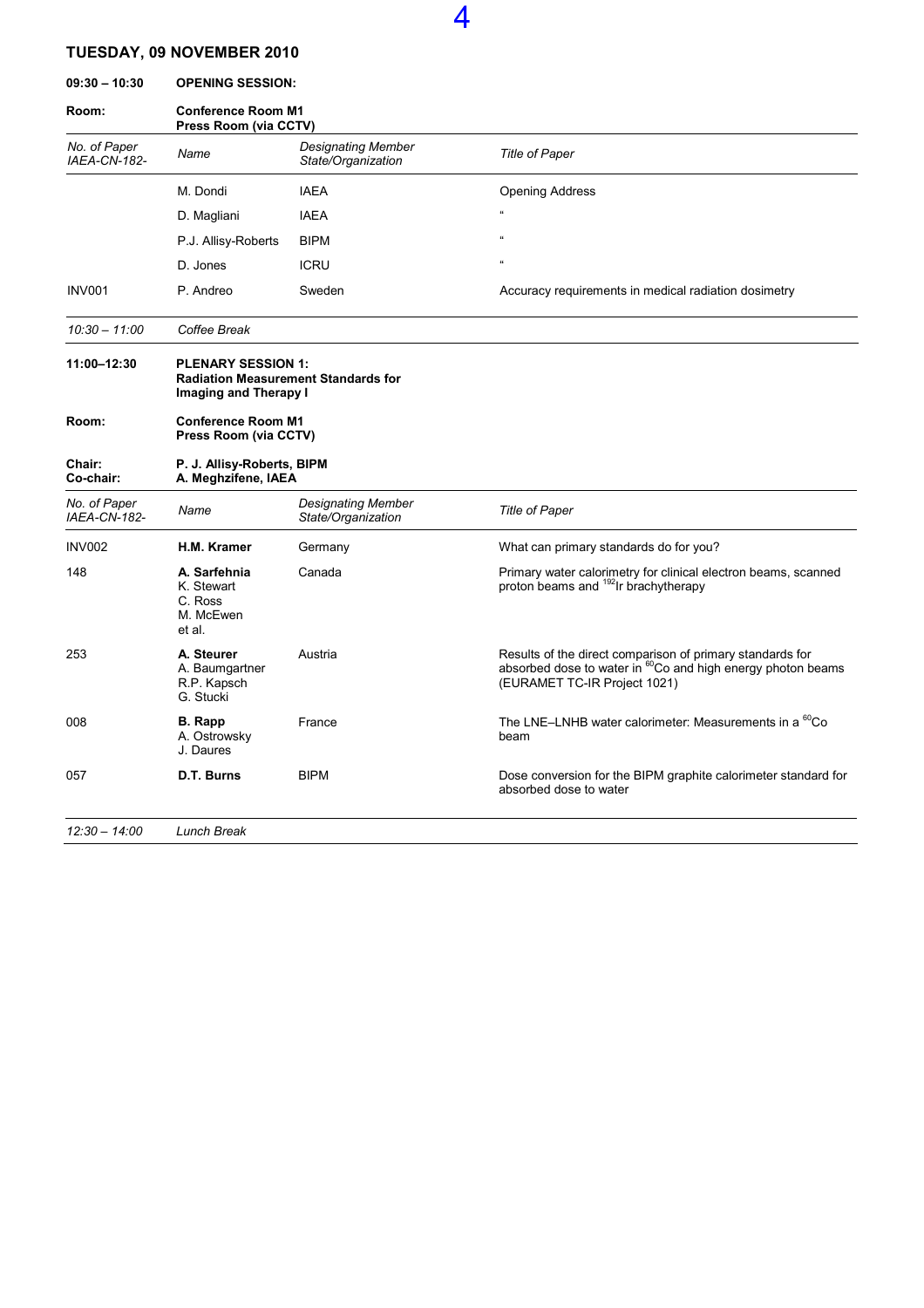### TUESDAY, 09 NOVEMBER 2010

| $14:00 - 15:00$       | <b>ROUND TABLE DISCUSSION 1:</b><br>When Dosimetry Goes Wrong In Therapy<br>and Imaging                                                                                                                 |
|-----------------------|---------------------------------------------------------------------------------------------------------------------------------------------------------------------------------------------------------|
| Room:                 | <b>Conference Room M1</b><br>Press Room (via CCTV)                                                                                                                                                      |
| Chair:                | G. Ibbott, AAPM                                                                                                                                                                                         |
| <b>Panel Members:</b> | J. Izewska, IAEA<br>P. Ortiz López, IAEA<br>O. Holmberg, IAEA<br>K. Faulkner, EFOMP<br>T. Knöös, ESTRO                                                                                                  |
| $15:00 - 15:30$       | <b>POSTER HIGHLIGHTS 1</b><br>(PARALLEL SESSION):<br><b>Clinical Dosimetry in X ray Imaging</b>                                                                                                         |
| Room:                 | <b>Press Room</b>                                                                                                                                                                                       |
| Chair:<br>Co-chair:   | C. Hourdakis, Greece<br>P. Toroi, Finland                                                                                                                                                               |
| $15:00 - 15:30$       | <b>POSTER HIGHLIGHTS 2:</b><br>(PARALLEL SESSION)<br><b>Radiation Measurement Standards for</b><br>Imaging and Therapy / Reference<br><b>Dosimetry and Comparisons</b><br>in External Beam Radiotherapy |
| Room:                 | <b>Conference Room M1</b>                                                                                                                                                                               |
| Chair:<br>Co-chair    | D.T. Burns, BIPM<br>J. Seuntjens, AAPM                                                                                                                                                                  |

15:30 – 16:00 Coffee Break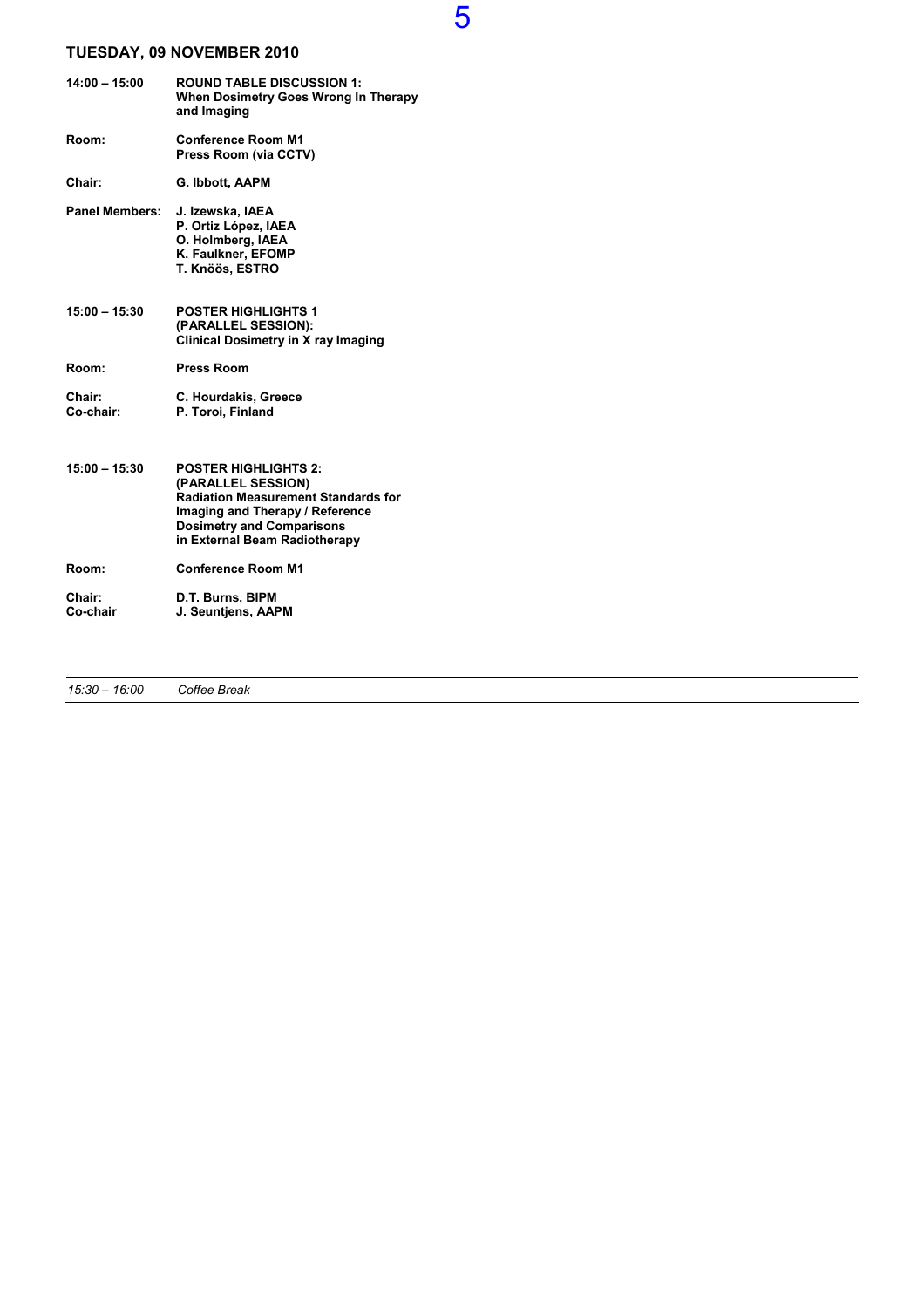### TUESDAY, 09 NOVEMBER 2010

| $16:00 - 17:30$ | <b>PLENARY SESSION 2:</b>              |
|-----------------|----------------------------------------|
|                 | <b>Radiation Measurement Standards</b> |
|                 | for Imaging and Therapy II             |

Room: Conference Room M1 Press Room (via CCTV)

#### Chair: H.M. Kramer, Germany Co-chair: K. Rosser, United Kingdom

| No of Paper<br><b>IAEA-CN-182-</b> | Name                                                                                    | <b>Designating Member</b><br>State/Organization | <b>Title of Paper</b>                                                                                             |
|------------------------------------|-----------------------------------------------------------------------------------------|-------------------------------------------------|-------------------------------------------------------------------------------------------------------------------|
| INV003                             | P.J. Allisy-Roberts                                                                     | BIPM                                            | What colour is 'your gray'?                                                                                       |
| 209                                | T. Sander<br>H. Palmans<br>S. Duane<br>M. Bailey<br>et al.                              | United Kingdom                                  | Design and principles of a graphite calorimeter for brachytherapy                                                 |
| 129                                | I. Aubineau-<br>Laniece<br>P. Aviles-Lucas<br>J. Bordy<br><b>B.</b> Chauvenet<br>et al. | France                                          | Development of a primary standard in terms of absorbed dose to<br>water for <sup>125</sup> l brachytherapy seeds  |
| 207                                | A. Malusek<br>G. Alm Carlsson                                                           | Sweden                                          | Analysis of the tandem calibration method for kerma-area<br>product meters via Monte Carlo simulations            |
| 117                                | C.D. Cojocaru<br>G. Stucki<br>M.R. McEwen<br>C.K. Ross                                  | Canada                                          | Determination of absorbed dose to water in megavoltage<br>electron beams using a calorimeter-Fricke hybrid system |

6

17:30 – 19:30 Welcome Reception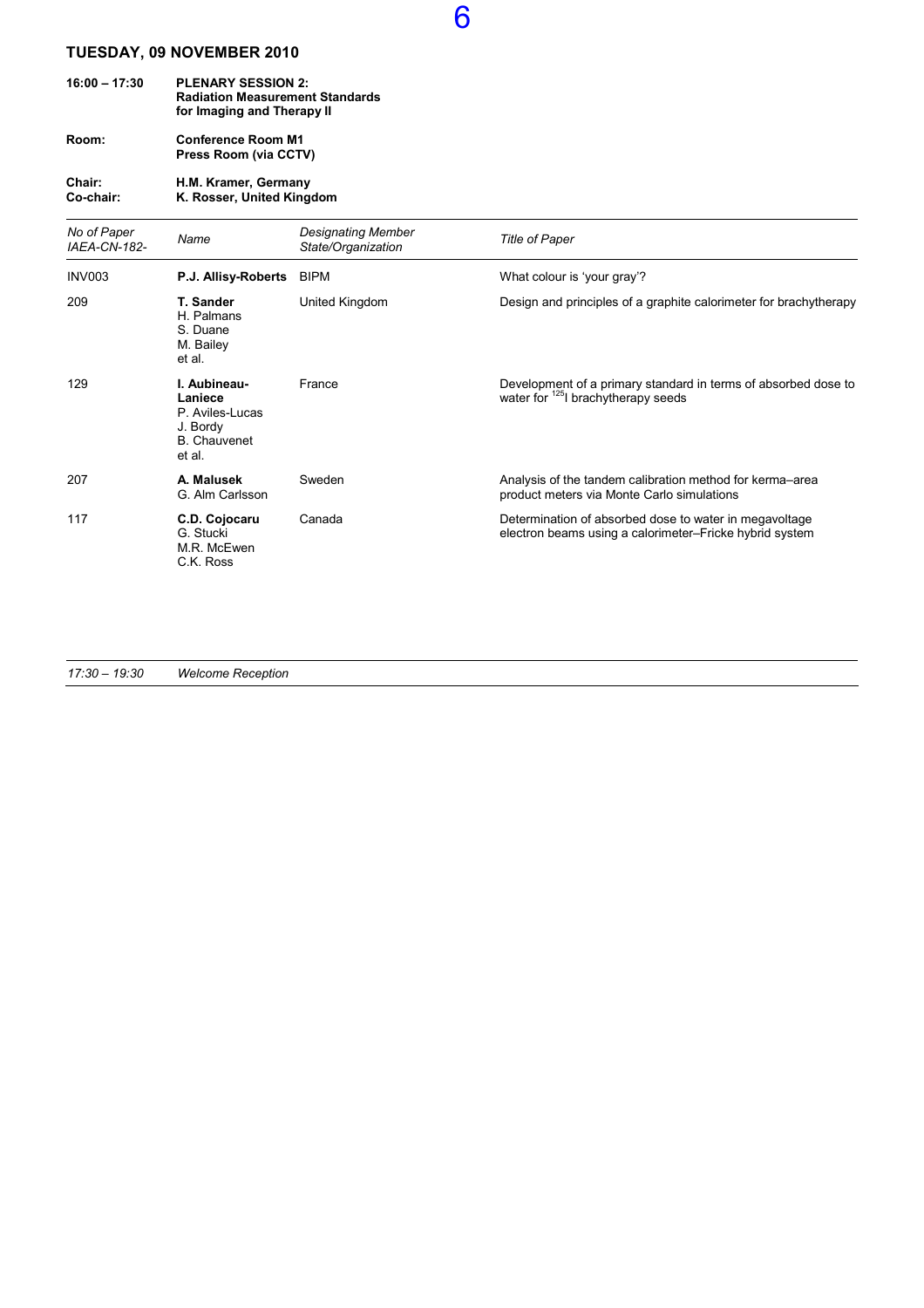| $08:00 - 08:50$ | <b>COURSE 1:</b><br><b>Formalism for Internal Dosimetry</b> |
|-----------------|-------------------------------------------------------------|
| Room:           | <b>Press Room</b>                                           |
| Lecturer:       | G. Sgouros, SNM                                             |
|                 | (REGISTERED PARTICIPANTS ONLY)                              |
|                 |                                                             |

#### 09:00 – 10:30 PARALLEL SESSION 3a: Reference Dosimetry and Comparisons in External Beam Radiotherapy I

Room: Conference Room M1

Chair: S. Huq, AAPM Co-chair: H. Palmans, United Kingdom

| No of Paper<br><b>IAEA-CN-182-</b> | Name                                                             | <b>Designating Member</b><br>State/Organization | <b>Title of Paper</b>                                                                              |
|------------------------------------|------------------------------------------------------------------|-------------------------------------------------|----------------------------------------------------------------------------------------------------|
| <b>INV004</b>                      | P. Andreo<br>H. Benmakhlouf                                      | Sweden                                          | Ten years after: impact of recent research in photon and electron<br>beam dosimetry on TRS-398     |
| 063                                | R.P. Kapsch<br>I. Gomola                                         | Germany                                         | Beam quality correction factors for plane parallel chambers in<br>photon beams                     |
| 149                                | M.R. McEwen<br>L. DeWerd<br>G. Ibbott<br>D. Rogers<br>et al.     | Canada                                          | Updating the AAPM's TG-51 protocol for clinical reference<br>dosimetry of high energy photon beams |
| 285                                | K.E. Rosser<br>E. Fernandez                                      | United Kingdom                                  | Application of a new dosimetry formalism to IMRT head and neck<br>radiotherapy                     |
| 310                                | M. Aspradakis<br>J.P. Byrne<br>H. Palmans<br>J. Conway<br>et al. | <b>IPEM</b>                                     | IPEM report 103: Small field MV photon dosimetry                                                   |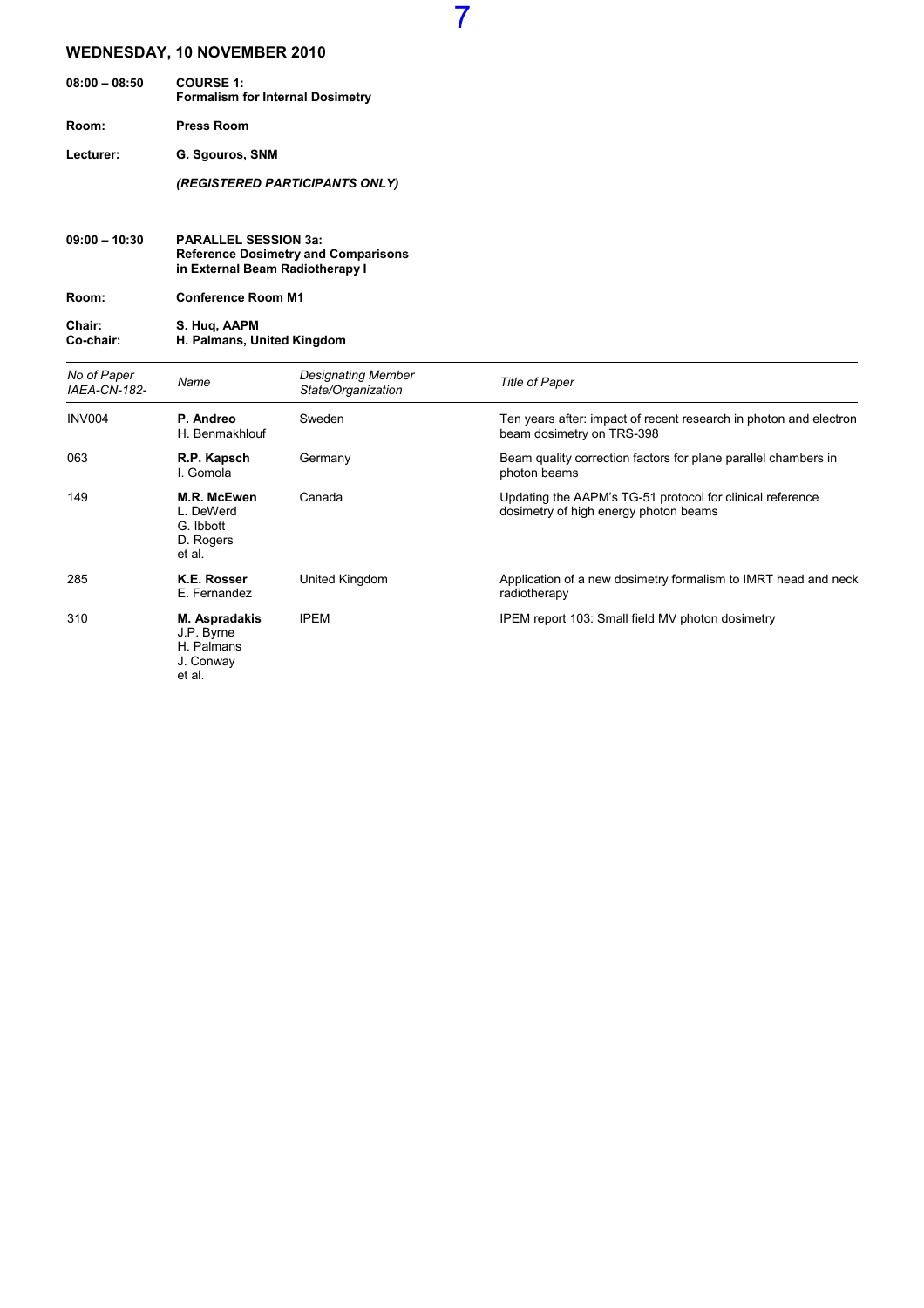#### 09:00 – 10:30 PARALLEL SESSION 3b: Internal Dosimetry: Computational Phantoms and Radiobiological Modelling

Room: Press Room

Chair: M. Ljungberg, Sweden Co-chair: G. Sgouros, SNM

| No of Paper<br>IAEA-CN-182- | Name                                                                                         | <b>Designating Member</b><br>State/Organization | <b>Title of Paper</b>                                                                                                     |
|-----------------------------|----------------------------------------------------------------------------------------------|-------------------------------------------------|---------------------------------------------------------------------------------------------------------------------------|
| <b>INV005</b>               | W. Bolch<br>M. Wayson<br>D. Pafundi                                                          | <b>ICRP</b>                                     | Computational phantoms and skeletal dose models for adult and<br>paediatric internal dosimetry                            |
| 134                         | M. Wayson<br>W. Bolch                                                                        | United States of<br>America                     | Photon and electron specific absorbed fractions for the University<br>of Florida paediatric hybrid computational phantoms |
| 167                         | J. González<br>González<br>C. Calderón<br>R. Alfonso La<br>Guardia<br>O. Diaz Rizo<br>et al. | Cuba                                            | Inverse treatment planning for targeted radionuclide therapy                                                              |
| 349                         | C. Calderón<br>J. González<br>González<br>R. Alfonso La<br>Guardia<br>W. Quesada<br>et al.   | Cuba                                            | Validating activity prescription schemes in radionuclide therapy<br>based on TCP and NTCP indexes calculation             |
| 227                         | <b>B.W. Wessels</b><br>Y. Zheng<br>A.G. Di Dia<br>M. Cremonesi                               | United States of<br>America                     | Isoeffective dose specification of normal liver during<br>radioembolization using <sup>90</sup> Y microspheres            |
| $10:30 - 11:00$             | Coffee Break                                                                                 |                                                 |                                                                                                                           |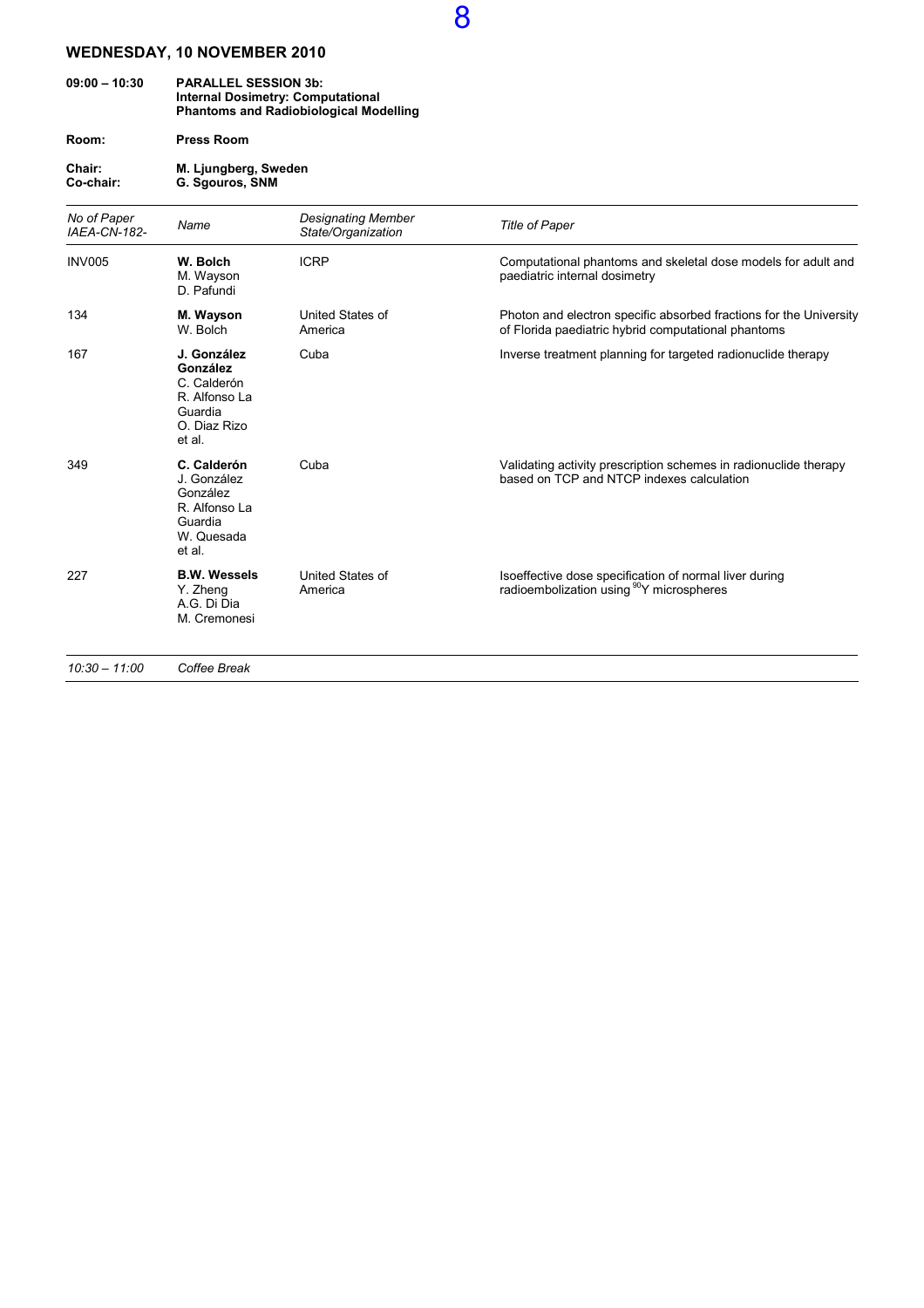| $11:00 - 12:30$     | <b>PARALLEL SESSION 4a:</b><br><b>Small and Non-Standard Fields</b> |
|---------------------|---------------------------------------------------------------------|
| Room:               | <b>Conference Room M1</b>                                           |
| Chair:<br>Co-chair: | P. Andreo, Sweden<br>J. Seuntiens, AAPM                             |

| No of Paper<br>IAEA-CN-182- | Name                                                                    | <b>Designating Member</b><br>State/Organization | <b>Title of Paper</b>                                                                                 |
|-----------------------------|-------------------------------------------------------------------------|-------------------------------------------------|-------------------------------------------------------------------------------------------------------|
| <b>INV006</b>               | H. Palmans                                                              | United Kingdom                                  | Small and composite field dosimetry: The problems and recent<br>progress                              |
| 012                         | <b>E. Pantelis</b><br>W. Kilby<br>A. Moutsatsos<br>K. Zourari<br>et al. | Greece                                          | On the implementation of a recently proposed dosimetric<br>formalism to a robotic radiosurgery system |
| 200                         | S. Junell<br>L. DeWerd<br>M.S. Hug<br>J. Novotny<br>et al.              | AAPM                                            | Small field dosimetric measurements with TLD-100, alanine and<br>ionization chambers                  |
| 217                         | M.C. Pressello<br>C. De Angelis<br>R. Rauco<br>D. Aragno<br>et al.      | <b>EFOMP</b>                                    | Application of a new formalism for dose determination in<br>tomotherapy HiArt                         |
| 146                         | E. Chung<br>E. Soisson<br>H. Bouchard<br>J. Seuntjens                   | Canada                                          | Advanced dosimetry techniques for accurate verification of non-<br>standard beams                     |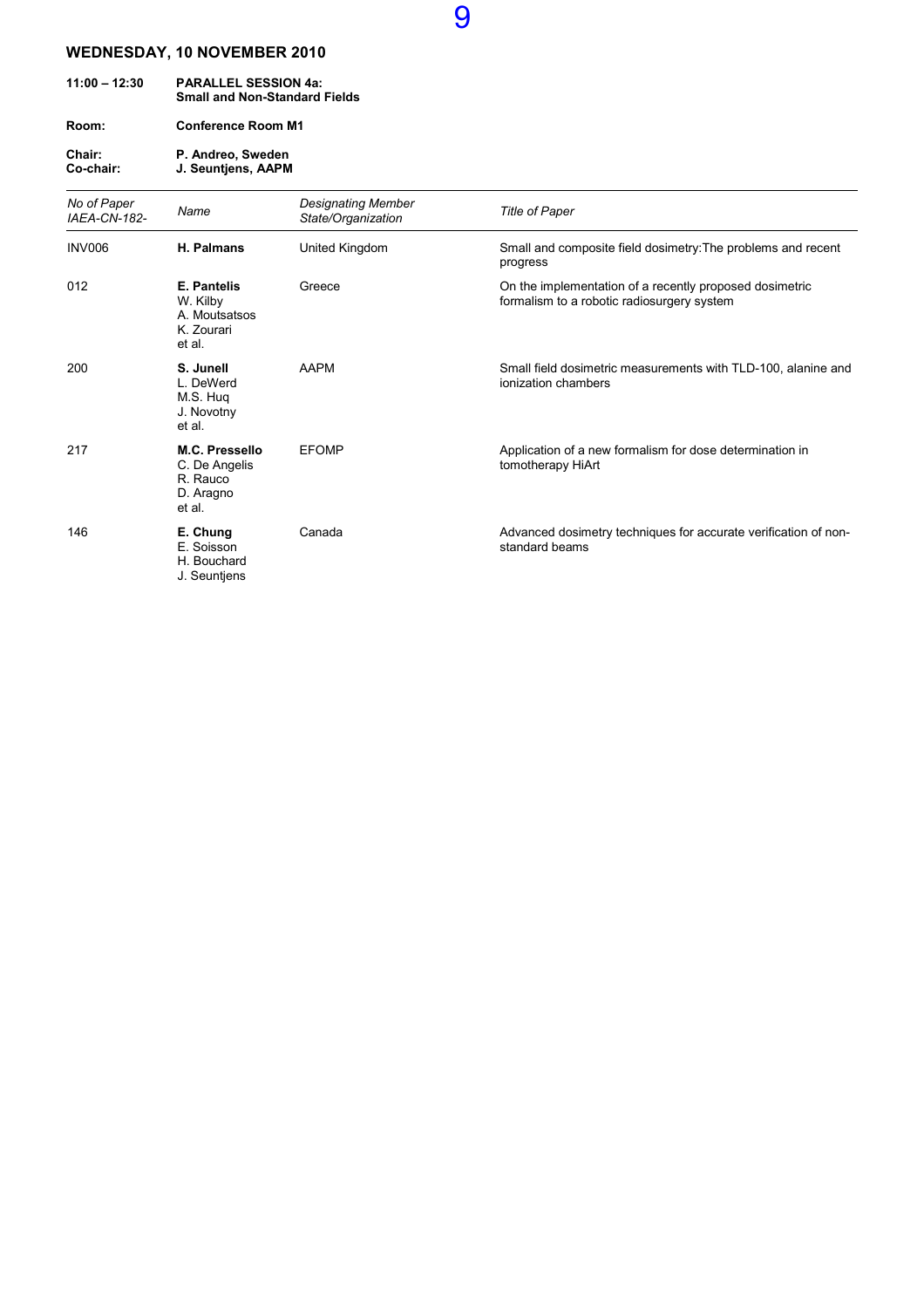| $11:00 - 12:30$ | <b>PARALLEL SESSION 4b:</b><br><b>Internal Dosimetry: Patient Specific</b><br>Methods |  |
|-----------------|---------------------------------------------------------------------------------------|--|
| Room:           | <b>Press Room</b>                                                                     |  |

Chair: W. Bolch, ICRP Co-chair: S. Palm, IAEA

| No of Paper<br>IAEA-CN-182- | Name                                                             | <b>Designating Member</b><br>State/Organization | <b>Title of Paper</b>                                                                                             |
|-----------------------------|------------------------------------------------------------------|-------------------------------------------------|-------------------------------------------------------------------------------------------------------------------|
| <b>INV007</b>               | M. Ljungberg<br>K. Sjðgreen-<br>Gleisner                         | Sweden                                          | Imaging based patient specific dosimetry                                                                          |
| 034                         | M. Lassmann<br>C. Chiesa<br>M. Bardies                           | Germany                                         | Good practice of clinical dosimetry reporting                                                                     |
| 300                         | A.M. Fadel<br>R.C. Cabrejas<br>G.C. Chebel<br>M.L. Cabrejas      | Argentina                                       | Pitfalls in patient specific dosimetry                                                                            |
| 192                         | A. Desbrée<br>L. Hadid<br>N. Grandgirard<br>N. Pierrat<br>et al. | France                                          | Towards patient specific dosimetry in nuclear medicine:<br>Associating Monte Carlo and 3-D voxel based approaches |
| 360                         | G. Sgouros<br>R.F. Hobbs<br>R.L. Wahl<br>P.W. Ladenson           | <b>SNM</b>                                      | Clinical implementation of patient specific dosimetry: Comparison<br>with absorbed fraction based methods         |
| $12:30 - 14:00$             | <b>Lunch Break</b>                                               |                                                 |                                                                                                                   |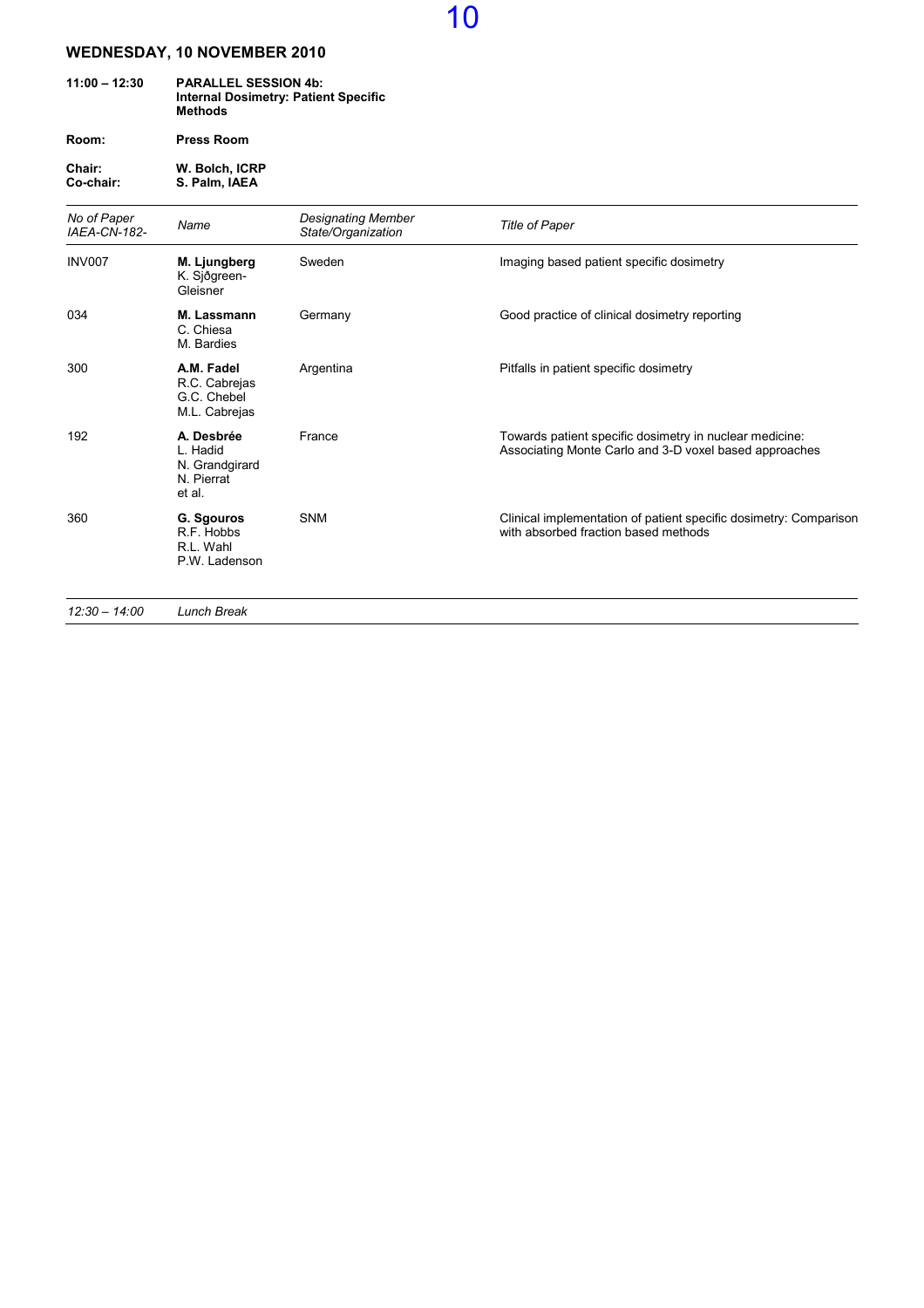| $14:00 - 15:00$      | <b>ROUND TABLE DISCUSSION 2:</b><br><b>Dosimetry Challenges Associated with</b><br><b>New Technology</b> |
|----------------------|----------------------------------------------------------------------------------------------------------|
| Room:                | <b>Conference Room M1</b><br>Press Room (via CCTV)                                                       |
| Chair:               | S. Hug, AAPM                                                                                             |
| <b>Panel Members</b> | J. Van Dyk, IAEA<br>G. Sgouros, SNM<br>J. Seuntiens, AAPM<br>D. Followill, AAPM<br>J. Boone, ICRU        |
| $15:00 - 15:30$      | <b>POSTER HIGHLIGHTS 3:</b><br>(PLENARY SESSION)<br><b>External Quality Audits in Radiotherapy</b>       |
| Room:                | <b>Conference Room M1</b><br>Press Room (via CCTV)                                                       |
| Chair:<br>Co-chair:  | D. Followill, AAPM<br>D. Georg, IOMP                                                                     |

15:30 – 16:00 Coffee Break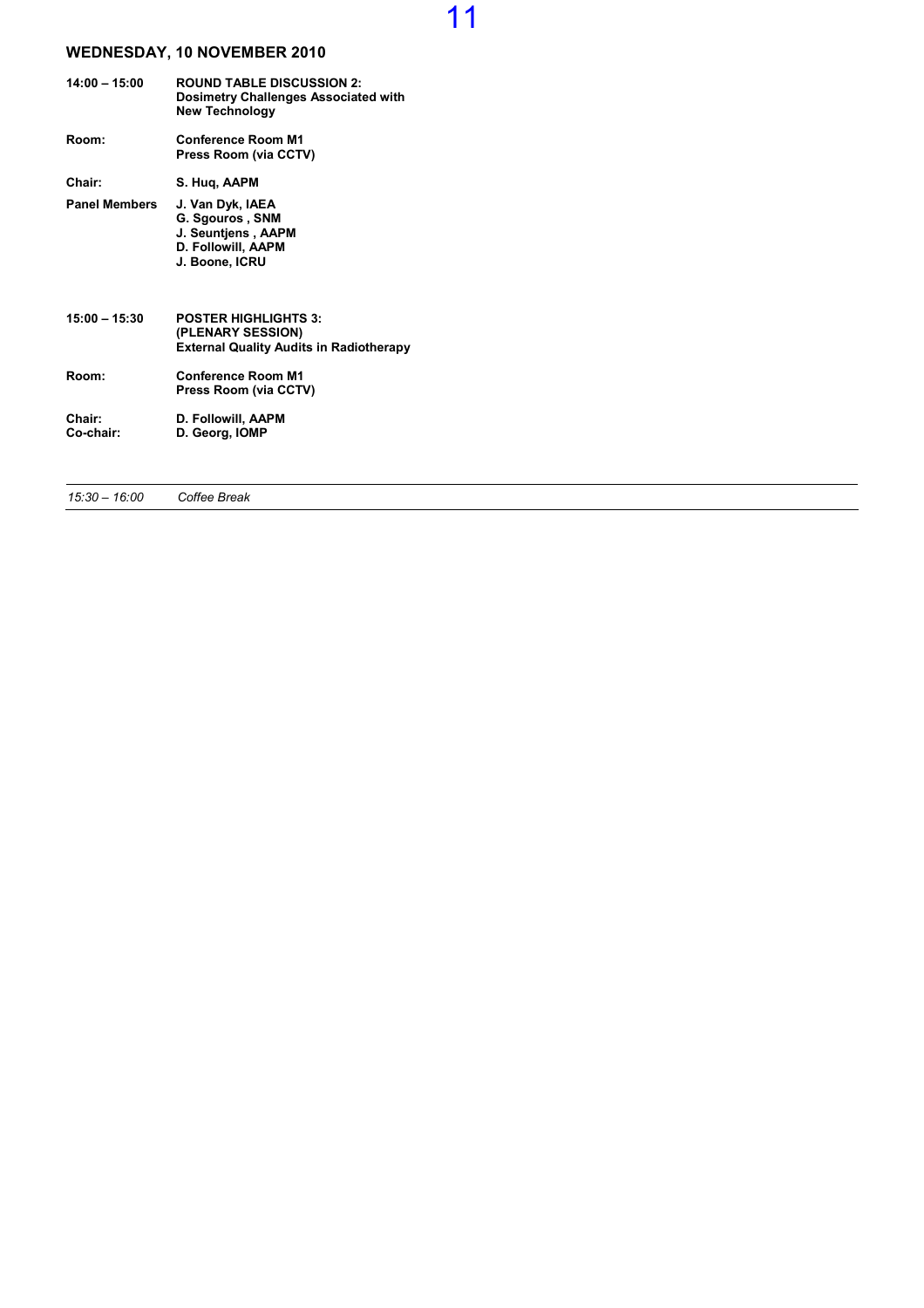| $16:00 - 17:30$ | <b>PLENARY SESSION 5:</b><br><b>External Quality Audits in Radiotherapy</b> |
|-----------------|-----------------------------------------------------------------------------|
| Room:           | <b>Conference Room M1</b>                                                   |

Press Room (via CCTV)

Chair: D. Thwaites, ESTRO Co-chair: J. Izewska, IAEA

| No of Paper<br>IAEA-CN-182- | Name                                                                    | <b>Designating Member</b><br>State/Organization | <b>Title of Paper</b>                                                                                              |
|-----------------------------|-------------------------------------------------------------------------|-------------------------------------------------|--------------------------------------------------------------------------------------------------------------------|
| INV008                      | J. Izewska<br>P. Bera<br>G. Azangwe<br>S. Vatnitsky<br>et al.           | <b>IAEA</b>                                     | The IAEA quality audits for radiotherapy                                                                           |
| <b>INV009</b>               | G. Ibbott                                                               | <b>AAPM</b>                                     | Credentialing institutions for advanced technology clinical trials                                                 |
| 141                         | J. Berresford<br>E. Bradshaw<br>M. Trainer<br>G. Budgell<br>et al.      | United Kingdom                                  | A dosimetric audit of IMRT in the UK                                                                               |
| 326                         | T. Knöös<br>J. Medin<br>L. Persson                                      | <b>ESTRO</b>                                    | Preliminary results from a dosimetric audit performed at Swedish<br>radiotherapy centres                           |
| 135                         | <b>B.</b> Schaeken<br>S. Lelie<br>R. Cuypers<br>W. Schroeyers<br>et al. | Belgium                                         | BELdART: Organization of a quality assurance audit for photon<br>and electron beams based on alanine/EMR dosimetry |
| 315                         | H. Mizuno<br>A. Fukumura<br>Y. Kusano<br>S. Sakata                      | Japan                                           | Dosimetry audits in radiotherapy using radiophotoluminescent<br>glass dosimeters in Japan                          |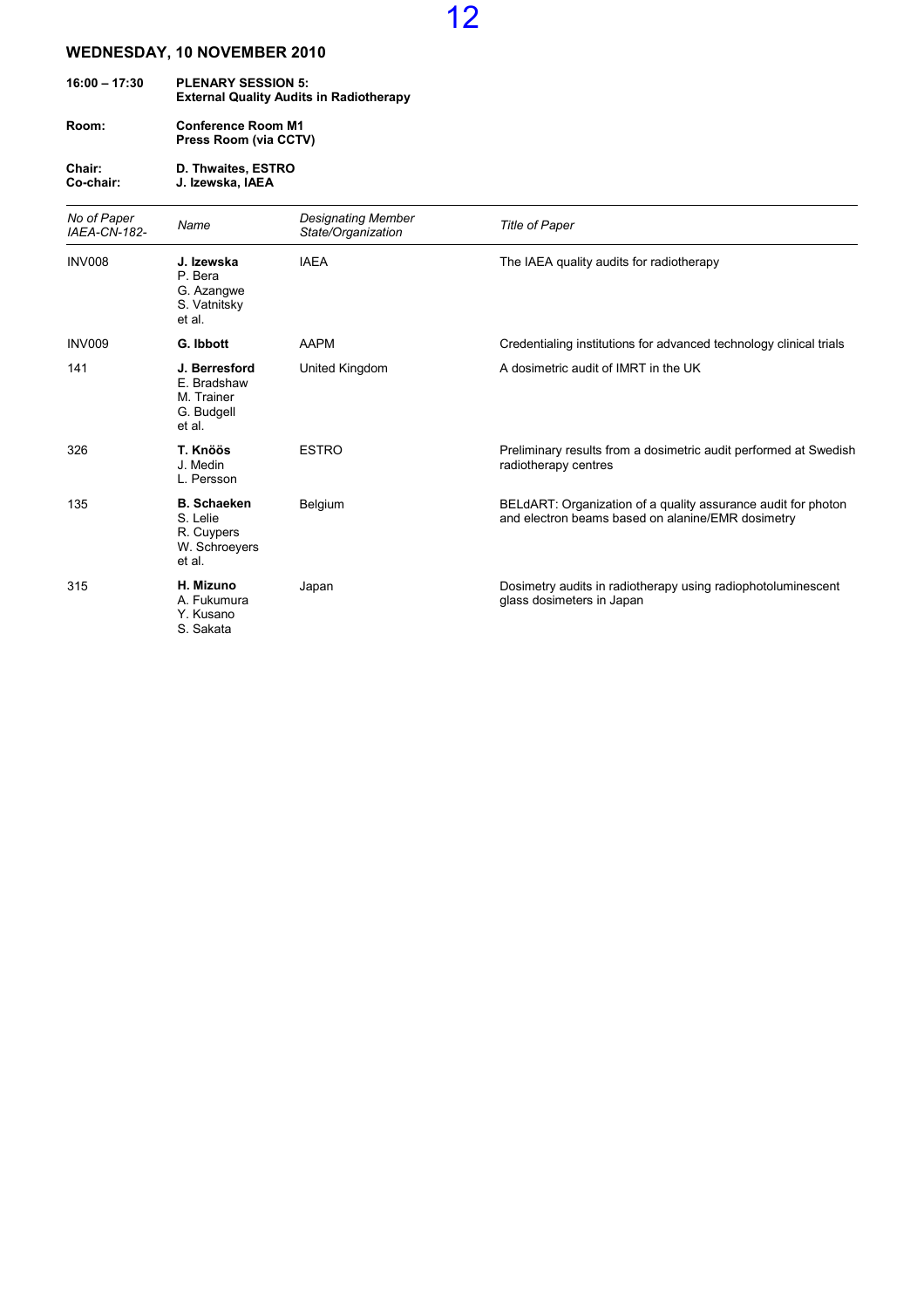| $08:00 - 08:50$ | <b>COURSE 2:</b><br>Diagnostic Imaging: Clinical Dosimetry in<br>Paediatric Imaging |
|-----------------|-------------------------------------------------------------------------------------|
| Room:           | <b>Press Room</b>                                                                   |
| Moderator:      | A. Torresin, EFOMP                                                                  |
| Lecturers:      | K. Faulkner, EFOMP<br>J. Boone, ICRU<br>W. Bolch. ICRP                              |
|                 | (REGISTERED PARTICIPANTS ONLY)                                                      |

| $09:00 - 10:30$ | <b>PARALLEL SESSION 6a:</b>                |
|-----------------|--------------------------------------------|
|                 | <b>Reference Dosimetry and Comparisons</b> |
|                 | in External Beam Radiotherapy II           |
|                 |                                            |

Room: Conference Room M1 Chair: J. Medin, Sweden

Co-chair: D. Jones, ICRU

| No of Paper<br><b>IAEA-CN-182-</b> | Name                                                                    | <b>Designating Member</b><br>State/Organization | <b>Title of Paper</b>                                                                                                       |
|------------------------------------|-------------------------------------------------------------------------|-------------------------------------------------|-----------------------------------------------------------------------------------------------------------------------------|
| INV010                             | S. Vatnitsky<br>P. Andreo<br>D.T.L. Jones                               | Austria                                         | Recent advances in dosimetry in reference conditions for proton<br>and light-ion beams                                      |
| 325                                | J. Medin                                                                | Sweden                                          | Experimental determination of the kQ factor for a Farmer<br>chamber in a high energy scanned pulsed proton beam             |
| 061                                | A. Krauss                                                               | Germany                                         | Calorimetric determination of kQ factors for an NE2561 ionization<br>chamber in 3 cm x 3 cm beams of 6 MV and 10 MV photons |
| 277                                | H. Palmans<br>L. Al-Sulaiti<br>R.A.S. Thomas<br>D.R. Shipley<br>et al.  | United Kingdom                                  | Conversion of dose-to-graphite to dose-to-water in clinical proton<br>beams                                                 |
| 268                                | G. Kragl<br>S. af Wetterstedt<br><b>B.</b> Knàusl<br>F. Baier<br>et al. | Austria                                         | Flattening filter free beams: Dosimetric characterization, beam<br>quality and peripheral doses                             |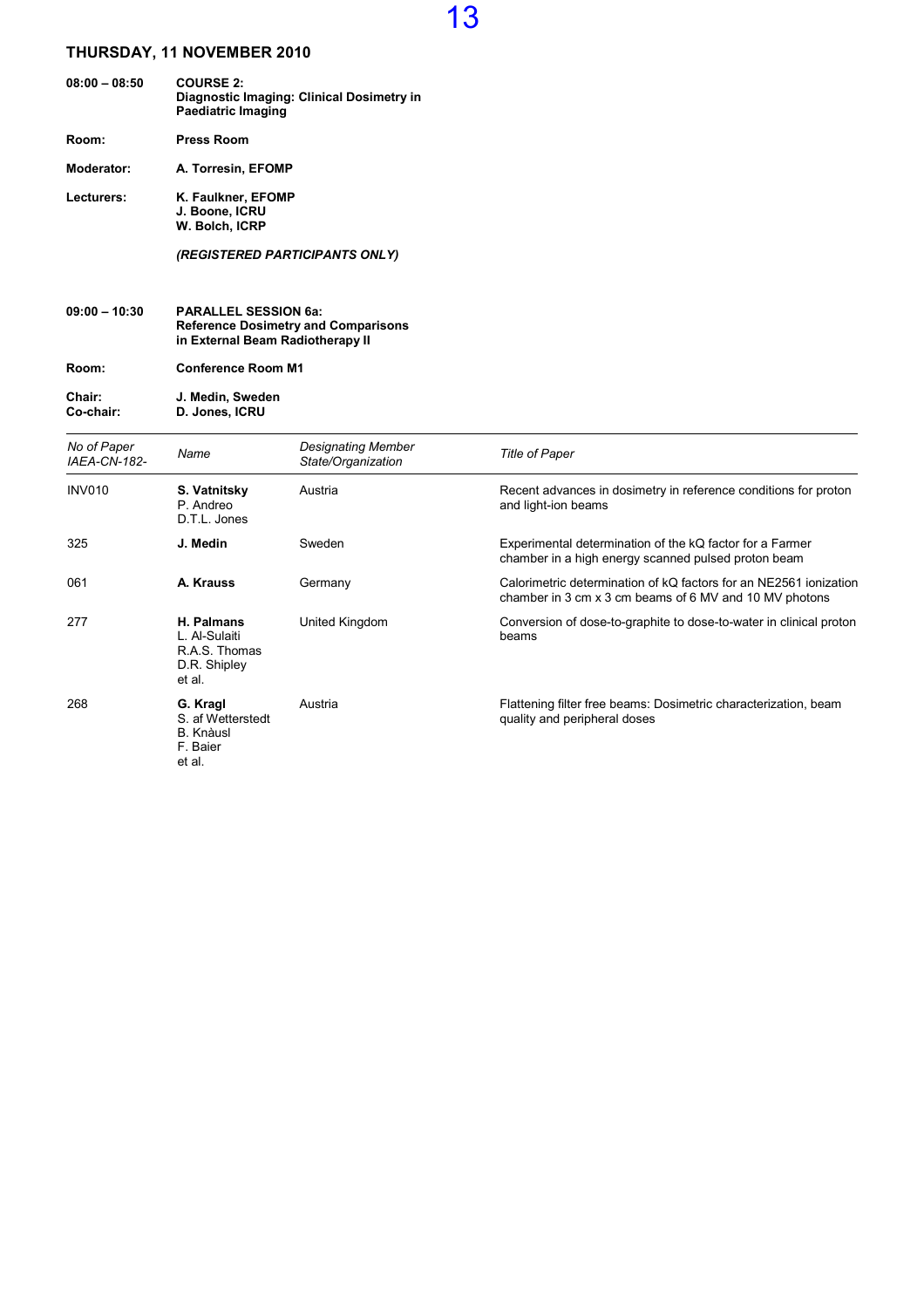| $09:00 - 10:30$ | <b>PARALLEL SESSION 6b:</b><br>Clinical Dosimetry in X ray Imaging I |  |
|-----------------|----------------------------------------------------------------------|--|
| Room:           | <b>Press Room</b>                                                    |  |
| <b>Chairs:</b>  | A. Torresin, EFOMP                                                   |  |

Co-chair: D. Dance, EFOMP

| No of Paper<br>IAEA-CN-182- | Name                                           | <b>Designating Member</b><br>State/Organization | Title of Paper                                                                                                         |
|-----------------------------|------------------------------------------------|-------------------------------------------------|------------------------------------------------------------------------------------------------------------------------|
| <b>INV011</b>               | J. Boone                                       | <b>ICRU</b>                                     | New advances in CT dosimetry                                                                                           |
| 003                         | R.S. Livingstone<br>P.M. Dinakaran             | India                                           | Regional diagnostic reference levels and collective effective<br>doses from CT scanners in India                       |
| 028                         | R. Schmidt<br>J. Wulff<br>L. Castra<br>K. Zink | <b>EFOMP</b>                                    | Variations of dose to the lung during computed tomography (CT)<br>thorax examinations: A Monte Carlo study             |
| 206                         | A. Malusek<br>E. Helmrot<br>G. Alm Carlsson    | Sweden                                          | Patient specific kerma-area product as an exposure estimator in<br>computed tomography: The concept and typical values |
| 226                         | L.V. Canevaro<br>M.M. Nunes<br>C.D. Almeida    | Brazil                                          | Application of dosimetric methods for obtaining diagnostic<br>reference levels in panoramic dental radiography         |
| $10:30 - 11:00$             | Coffee Break                                   |                                                 |                                                                                                                        |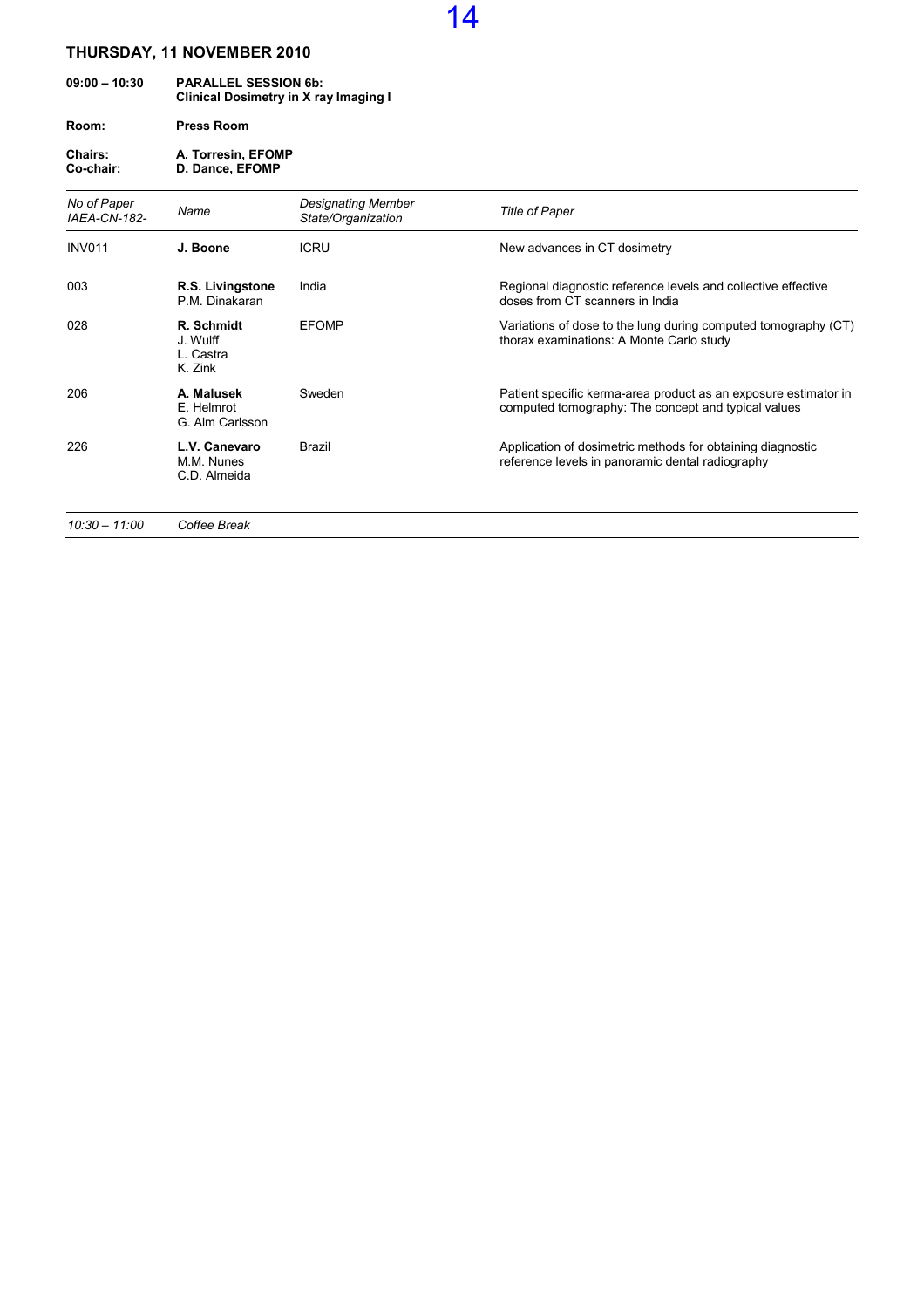| $11:00 - 12:30$      | <b>PARALLEL SESSION 7a:</b><br><b>Clinical Dosimetry in Radiotherapy</b> |                        |
|----------------------|--------------------------------------------------------------------------|------------------------|
| Room:                | <b>Conference Room M1</b>                                                |                        |
| Chairs:<br>Co-chair: | G. Ibbott, AAPM<br>J. Van Dyk, IAEA                                      |                        |
| No of Paper          | $N_{\rm mm}$                                                             | <b>Designating Mer</b> |

| No of Paper<br>IAEA-CN-182- | Name                                                                   | <b>Designating Member</b><br>State/Organization | <b>Title of Paper</b>                                                                                                   |
|-----------------------------|------------------------------------------------------------------------|-------------------------------------------------|-------------------------------------------------------------------------------------------------------------------------|
| <b>INV012</b>               | J. Van Dyk                                                             | <b>IAEA</b>                                     | Verification of the radiation treatment planning process: Did we<br>get it right?                                       |
| <b>INV013</b>               | D. Followill<br>S. Davidson<br>P. Alvarez<br>G. Ibbott                 | AAPM                                            | Assessing heterogeneity correction algorithms using the<br>Radiological Physics Center's anthropomorphic thorax phantom |
| 122                         | S. Lelie<br>T. Lennertz<br><b>B.</b> Schaeken<br>B. Bogdanov<br>et al. | Belgium                                         | LiFo-film dosimeters in skin dose measurements                                                                          |
| 249                         | A. Mauring                                                             | Norway                                          | A dosimetric protocol for the use of radiochromic film in<br>radiotherapy quality assurance in Norway                   |
| 160                         | E. D'Agostino<br>G. Defraene<br>L. de Freitas<br>R. Bogaerts<br>et al. | Belgium                                         | Peripheral doses in modern radiotherapy techniques: A<br>comparison between IMRT, Thomotherapy and Cyberknife           |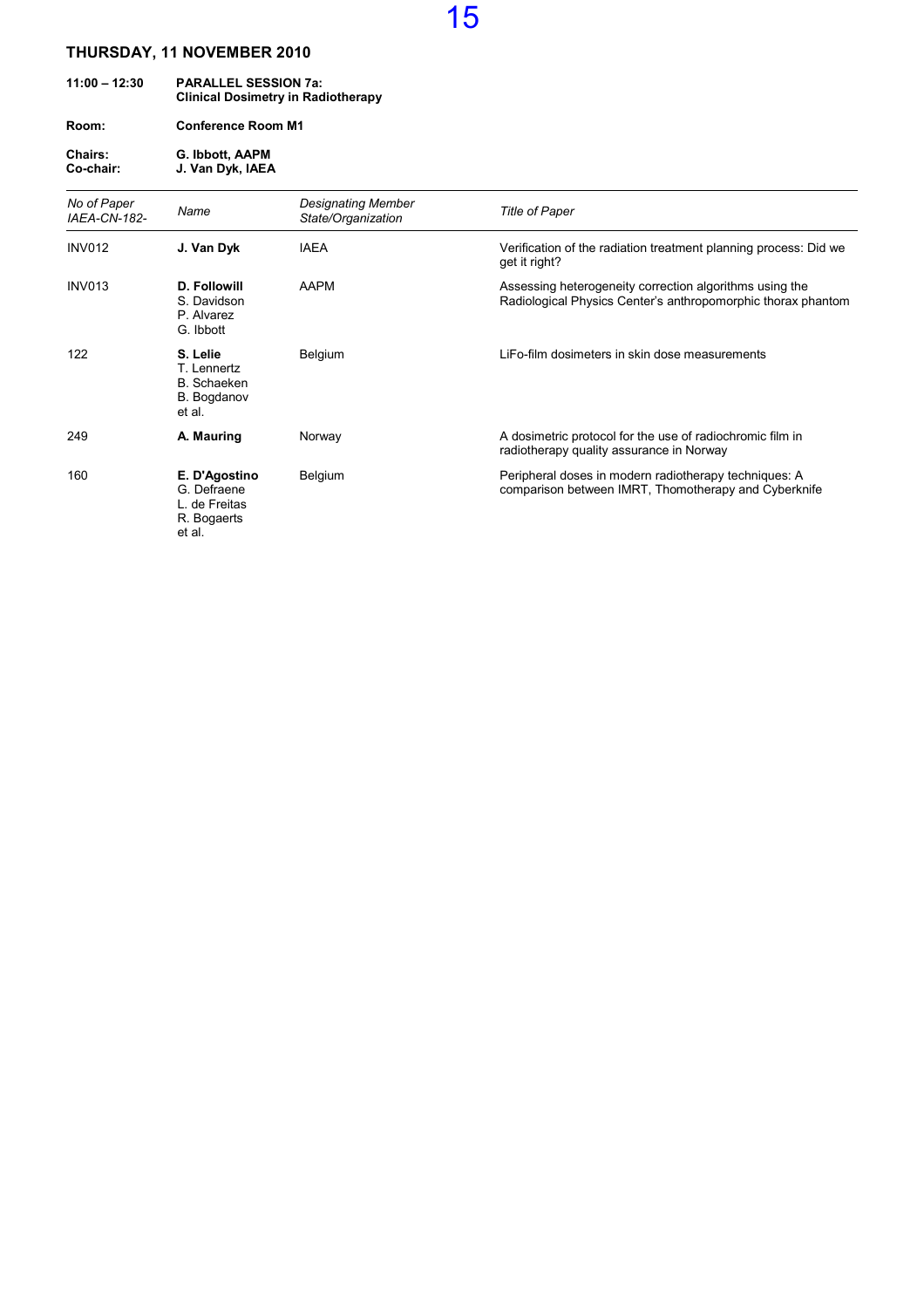## 11:00 – 12:30 PARALLEL SESSION 7b: Clinical Dosimetry in X ray Imaging II Room: Press Room

Chair: K. Faulkner, EFOMP Co-chair: F. Shannoun, WHO

| No of Paper<br><b>IAEA-CN-182-</b> | Name                                                   | Designating Member<br>State/Organization | <b>Title of Paper</b>                                                                                                  |
|------------------------------------|--------------------------------------------------------|------------------------------------------|------------------------------------------------------------------------------------------------------------------------|
| <b>INV014</b>                      | D. R. Dance<br>K.C. Young<br>R.E. van Engen            | <b>EFOMP</b>                             | A proposed European protocol for dosimetry in breast<br>tomosynthesis                                                  |
| 272                                | A. Trianni<br>D. Gasparini<br>R. Padovani              | <b>EFOMP</b>                             | Assessment of trigger levels to prevent tissue reaction in<br>interventional radiology procedures                      |
| 155                                | L. Cockmartin<br>D. Dance<br>A.J. Jacobs<br>H. Bosmans | Belgium                                  | Digital breast tomosynthesis: Comparison of two methods to<br>calculate patient doses                                  |
| 180                                | D.H. Temperton<br>P.J. Barnes                          | <b>IPEM</b>                              | Compliance of full field digital mammography systems with the<br>European protocol for image quality and dose          |
| 289                                | R. Kramer<br>V.F. Cassola                              | Brazil                                   | On the influence of the patient's posture on organ and tissue<br>absorbed doses caused by radiodiagnostic examinations |
| $12:30 - 14:00$                    | <b>Lunch Break</b>                                     |                                          |                                                                                                                        |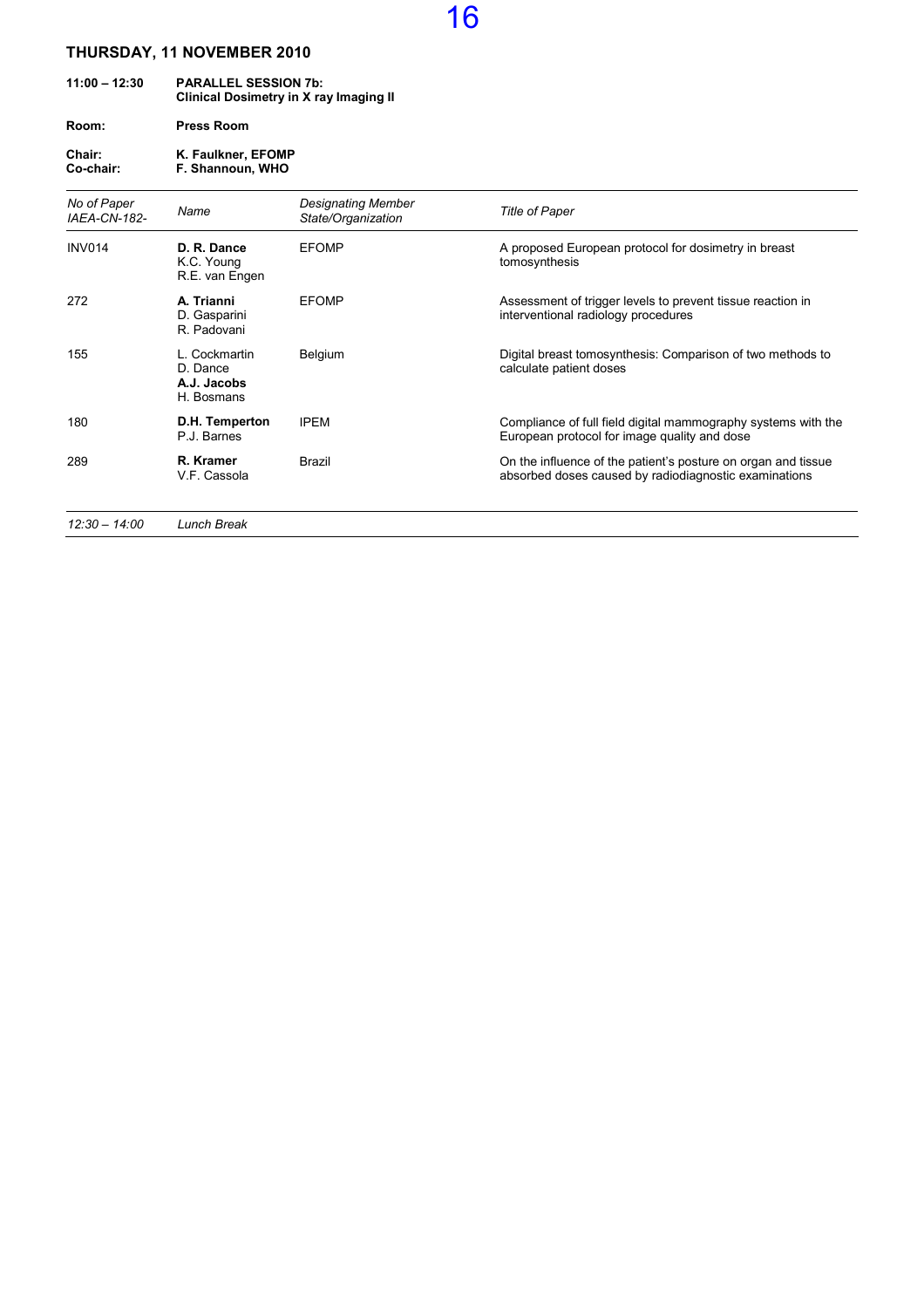| $14:00 - 15:00$       | <b>ROUND TABLE DISCUSSION 3:</b><br><b>Education and Training for Radiation</b><br><b>Dosimetry</b>                                                        |
|-----------------------|------------------------------------------------------------------------------------------------------------------------------------------------------------|
| Room:                 | <b>Conference Room M1</b><br>Press Room (via CCTV)                                                                                                         |
| Chair:                | F. Nuesslin, IOMP                                                                                                                                          |
| <b>Panel Members:</b> | H. Amols, AAPM<br>S. Christofides, EFOMP<br>D. Thwaites, ESTRO<br>H. Khoury, ALFIM                                                                         |
| $15:00 - 15:30$       | <b>POSTER HIGHLIGHTS 4:</b><br>(PLENARY SESSION)<br><b>Reference Dosimetry and Comparisons</b><br>in Brachytherapy / Clinical Dosimetry in<br>Radiotherapy |
| Room:                 | <b>Conference Room M1</b><br>Press Room (via CCTV)                                                                                                         |
| Chair:<br>Co-Chair:   | D. Georg, IOMP<br>J. Venselaar, ESTRO                                                                                                                      |

15:30 – 16:00 Coffee Break

| $16:00 - 17:30$ | <b>POSTER VIEWING</b> |                         |                                                                                                                                |
|-----------------|-----------------------|-------------------------|--------------------------------------------------------------------------------------------------------------------------------|
| Location:       | A-C Building          | (Ground Floor)          | <b>External Quality Audits</b>                                                                                                 |
|                 | <b>B</b> Building     | (Ground Floor)          | Reference Dosimetry and Comparisons in Brachytherapy<br>Clinical Dosimetry in Radiotherapy<br>• Radiation Protection Dosimetry |
|                 | M Building            | (1 <sup>st</sup> Floor) | Clinical Dosimetry in X ray Imaging                                                                                            |
|                 |                       |                         | Internal Dosimetry for Diagnostic and Therapeutic Nuclear<br>Medicine                                                          |
|                 | M Building            | $(2^{nd}$ Floor)        | Radiation Measurement Standards for Imaging and Therapy                                                                        |
|                 |                       |                         | Reference Dosimetry and Comparisons in External Beam<br>Radiotherapy                                                           |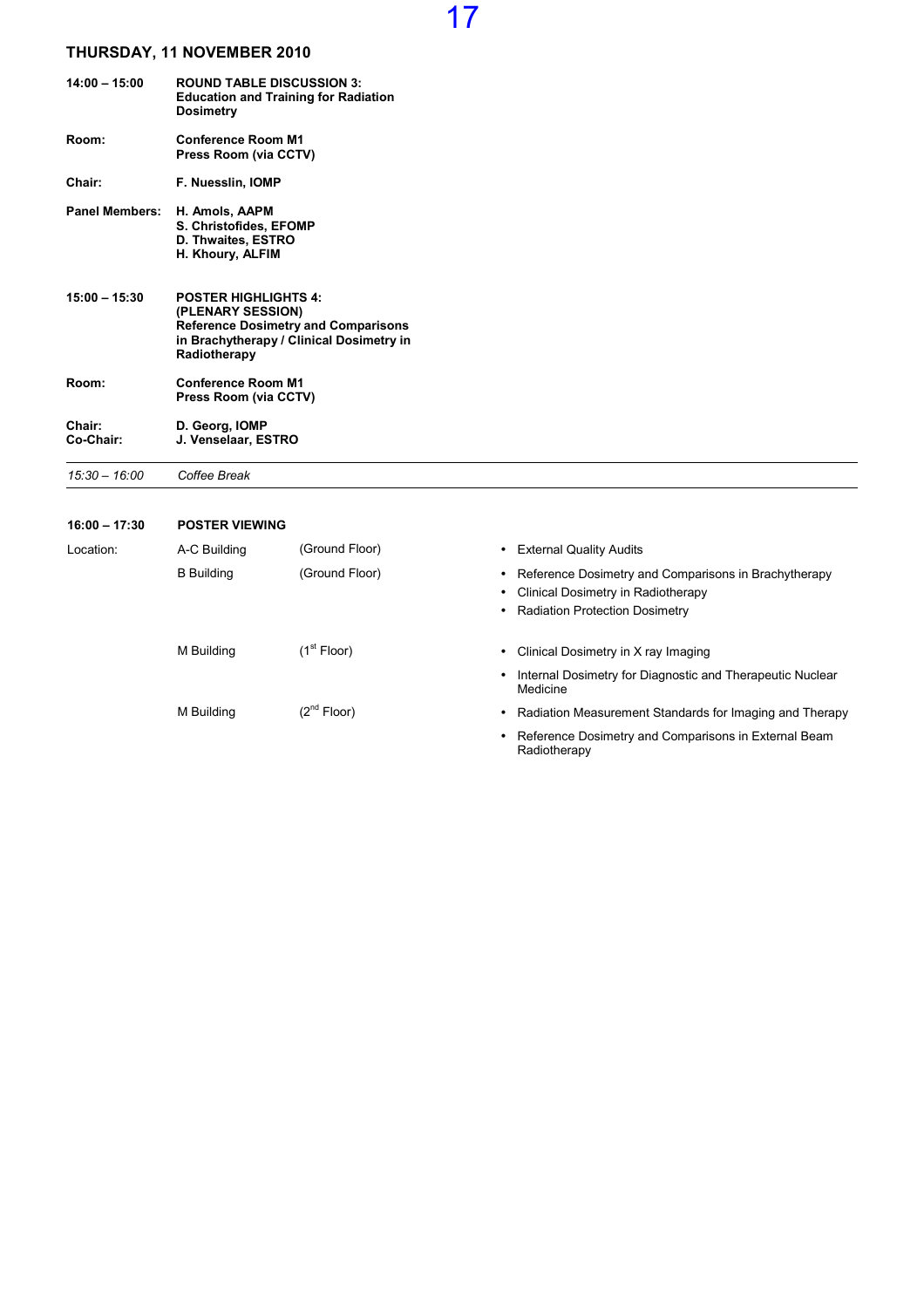| $08:00 - 08:50$ | <b>COURSE 3:</b><br>Brachytherapy: Beyond TG-43 to Improve<br><b>Brachytherapy Dosimetry</b> |
|-----------------|----------------------------------------------------------------------------------------------|
| Room:           | <b>Press Room</b>                                                                            |
| Lecturer:       | F. Mourtada, United States of America                                                        |
|                 | (REGISTERED PARTICIPANTS ONLY)                                                               |
|                 |                                                                                              |

09:00 – 10:30 PARALLEL SESSION 8a: Reference Dosimetry and Comparisons in Brachytherapy

Room: Conference Room M1

#### Chair: J. Venselaar, ESTRO Co-chair: D. van der Merwe, South Africa

| No of Paper<br><b>IAEA-CN-182-</b> | Name                                                                           | <b>Designating Member</b><br>State/Organization | <b>Title of Paper</b>                                                                                                                         |
|------------------------------------|--------------------------------------------------------------------------------|-------------------------------------------------|-----------------------------------------------------------------------------------------------------------------------------------------------|
| <b>INV015</b>                      | M. P. Toni                                                                     | Italy                                           | New brachytherapy standards paradigm shift                                                                                                    |
| 016                                | U. Quast<br>T.W. Kaulich<br>A. Ahnesjö<br>J.T. Alvarez-Romero<br>et al.        | Germany                                         | From reference air kerma rate to nominal absorbed dose-rate to<br>water paradigm shift in photon brachytherapy: ISO new work<br>item proposal |
| 081                                | H.J. Selbach<br>M. Meier                                                       | Germany                                         | Calibrations of high dose and low dose rate brachytherapy<br>sources                                                                          |
| 157                                | A. Aalbers<br>M. de Brabandere<br>C. Koedooder<br>M. Moerland<br>et al.        | <b>Netherlands</b>                              | On the quality control of low energy photon brachytherapy<br>sources: Current practice in Belgium and the Netherlands                         |
| 018                                | G. Walwyn Salas<br>M. Bambynek<br>S. Gutierrez Lores<br>H.J. Selbach<br>et al. | Cuba                                            | Cuban laboratory proficiency test for calibration of well type<br>chambers using two types of HDR <sup>192</sup> Ir sources                   |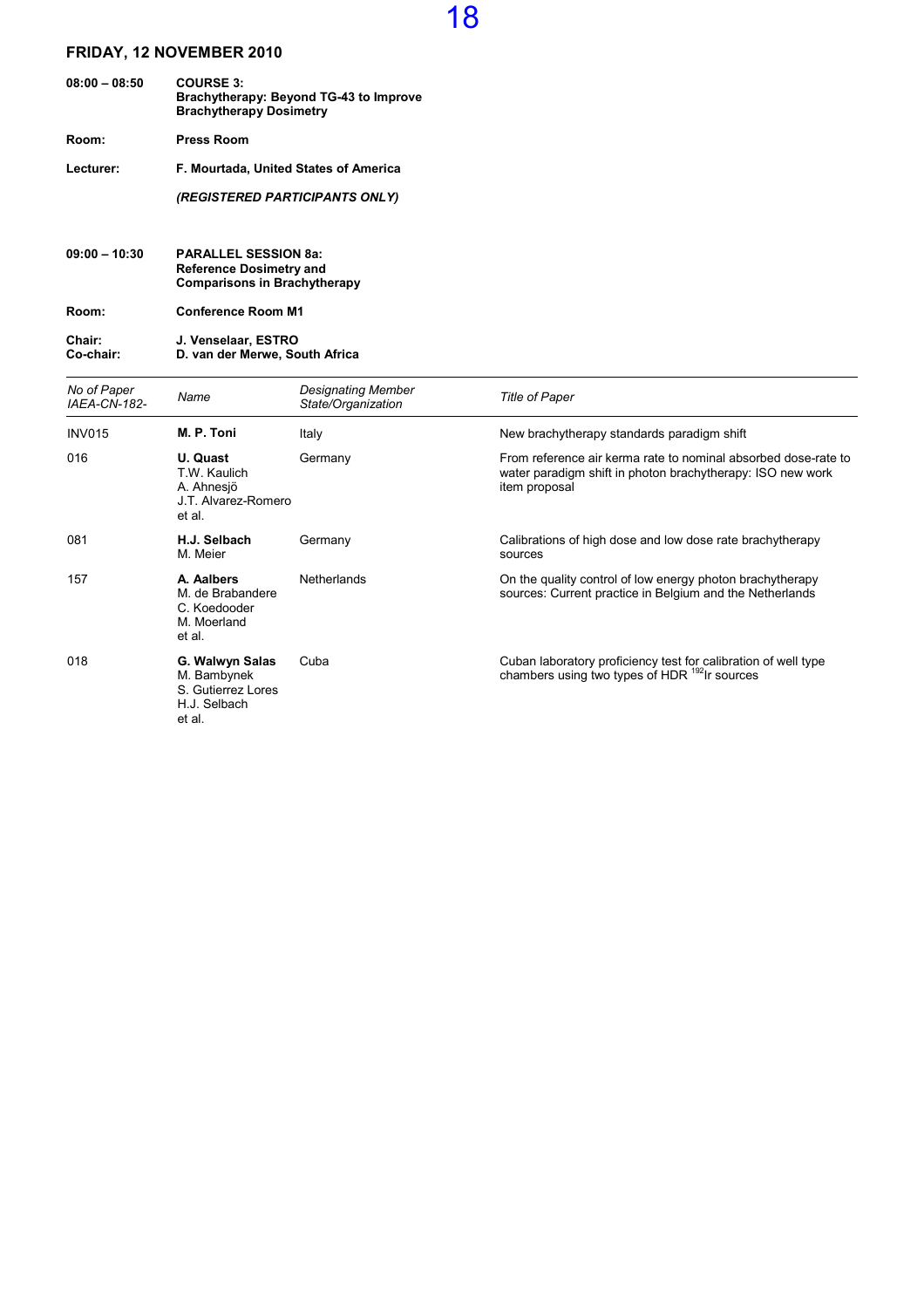| $09:00 - 10:30$ | <b>PARALLEL SESSION 8b:</b><br>Clinical Dosimetry in X ray Imaging III |  |
|-----------------|------------------------------------------------------------------------|--|
| Room:           | <b>Press Room</b>                                                      |  |

Chair: J. Boone, ICRU Co-chair: D. McLean, IAEA

| No of Paper<br><b>IAEA-CN-182-</b> | Name                                                           | Designating Member<br>State/Organization | <b>Title of Paper</b>                                                                                       |
|------------------------------------|----------------------------------------------------------------|------------------------------------------|-------------------------------------------------------------------------------------------------------------|
| <b>INV016</b>                      | P. Toroi<br>A. Kosunen                                         | Finland                                  | Calibration of kerma-area product meters with a patient dose<br>calibrator                                  |
| 080                                | L. Büermann<br>R. Bðttcher                                     | Germany                                  | Performance test of multi parameter measuring devices used for<br>quality assurance in diagnostic radiology |
| 086                                | C. J. Hourdakis<br>A. Boziari<br>E. Koumbouli                  | Greece                                   | Calibration of pencil type ionization chambers at various<br>irradiation lengths and beam qualities         |
| 137                                | A. Sulieman<br>F. Abd-Alrahman<br>B. Hussain<br>M. Hamadelneel | Sudan                                    | Radiation dose measurements for paediatrics and co-patients<br>during micturating cystourethrography        |
| 143                                | M. T. Bahreyni<br>Toossi<br>M. Malekzadeh                      | Islamic Republic of<br>Iran              | Diagnostic reference levels in neonatal units                                                               |
| $10:30 - 11:00$                    | Coffee Break                                                   |                                          |                                                                                                             |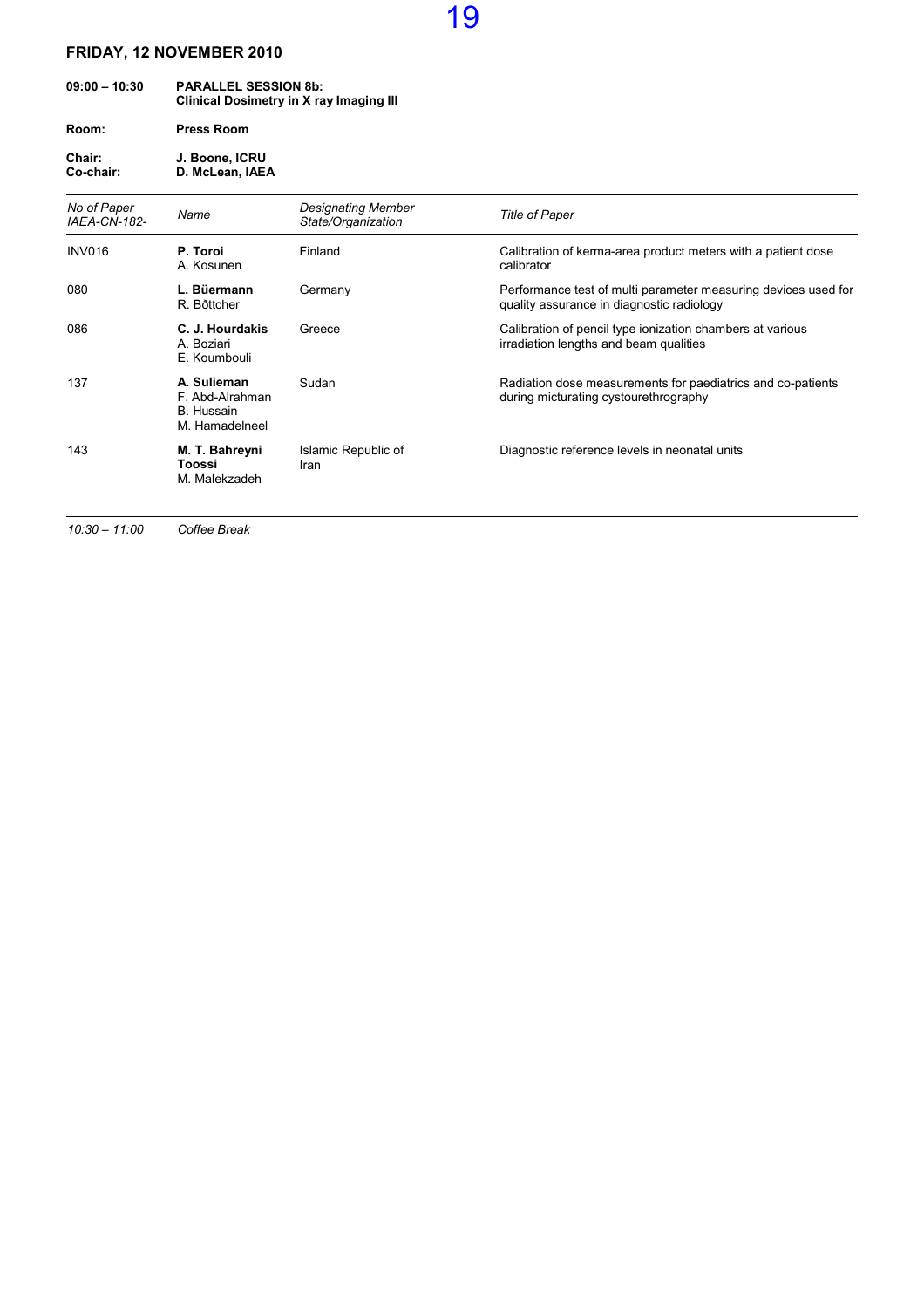| $11:00 - 12:30$ | <b>PLENARY SESSION 9:</b><br><b>Radiation Protection Dosimetry</b> |  |  |
|-----------------|--------------------------------------------------------------------|--|--|
| Room:           | <b>Conference Room M1</b>                                          |  |  |

Press Room (via CCTV)

#### Chair: Z. Knezevic, Croatia Co-chair: R. Cruz-Suárez, IAEA

| No of Paper<br>IAEA-CN-182- | Name                                                               | <b>Designating Member</b><br>State/Organization | <b>Title of Paper</b>                                                                                                                         |
|-----------------------------|--------------------------------------------------------------------|-------------------------------------------------|-----------------------------------------------------------------------------------------------------------------------------------------------|
| <b>INV117</b>               | <b>F. Vanhavere</b>                                                | Belgium                                         | Occupational exposure of medical staff: An overview                                                                                           |
| 296                         | J. Le Heron<br>R. Padovani<br>A. Duran<br>D. Miller<br>et al.      | <b>IAEA</b>                                     | Occupational doses in interventional cardiology: Experiences in<br>obtaining worldwide data as part of the ISEMIR project                     |
| 198                         | M. Fülöp<br>I. Makaiová<br>P. Povinec<br>D. Bacek<br>et al.        | Slovakia                                        | Estimation of hand doses from positrons during FDG<br>manipulation                                                                            |
| 159                         | N. Ruiz López<br>M. Sans Merce<br>I. Barth<br>E. Carinou<br>et al. | Switzerland                                     | The ORAMED project: Optimization of radiation protection for<br>medical staff in interventional radiology, cardiology and nuclear<br>medicine |
| $\cdots$                    | $\sim$ $\sim$ $\sim$ $\sim$ $\sim$ $\sim$                          |                                                 |                                                                                                                                               |

20

12:30 – 14:00 Lunch Break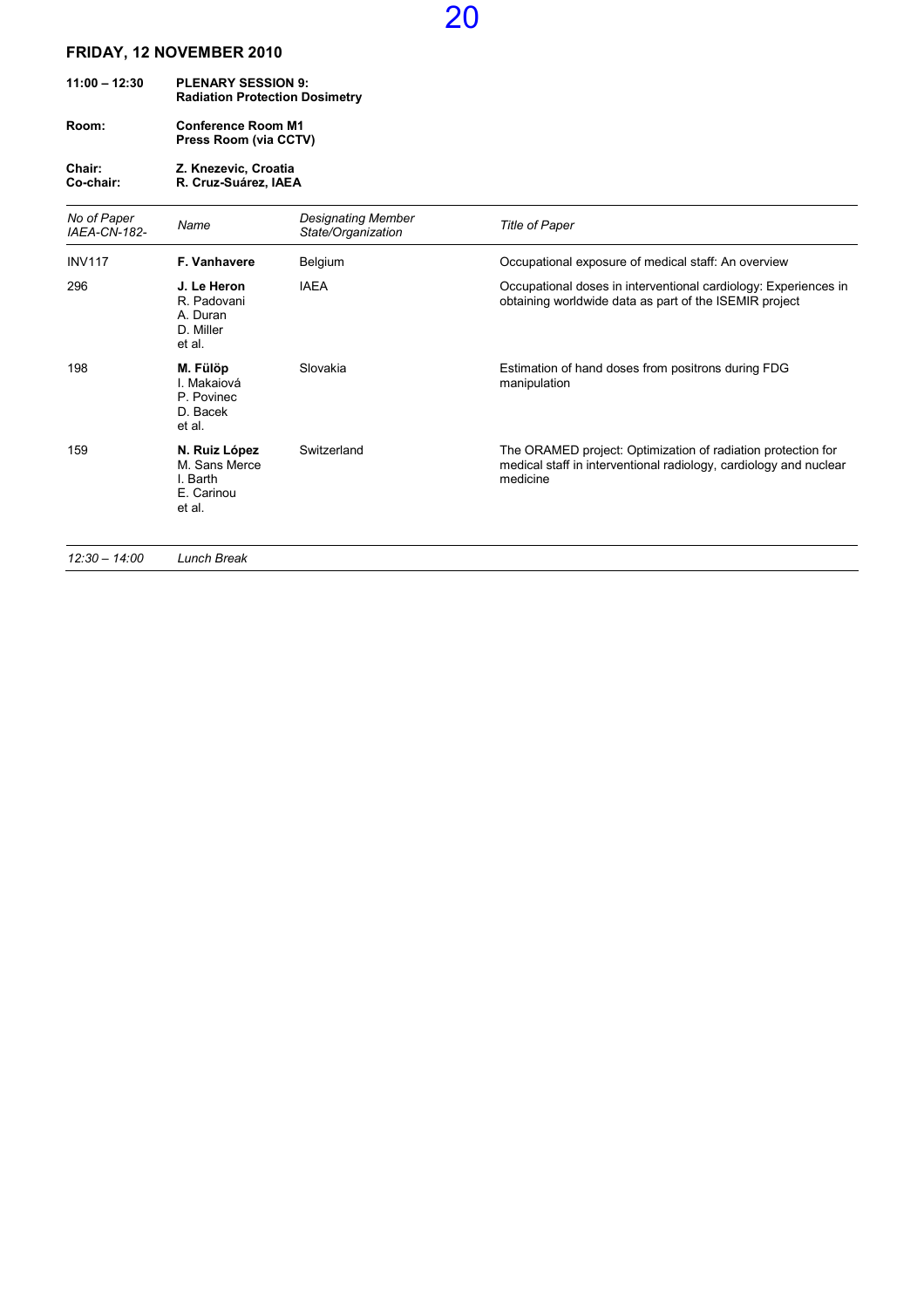| $14:00 - 15:00$       | <b>ROUND TABLE DISCUSSION 4:</b><br><b>Calibration Traceability: What Does</b><br>This Mean to You?        |
|-----------------------|------------------------------------------------------------------------------------------------------------|
| Room:                 | <b>Conference Room M1</b><br>Press Room (via CCTV)                                                         |
| Chair:                | P.J. Allisy-Roberts, BIPM                                                                                  |
| <b>Panel Members:</b> | M. Lassmann, Germany<br>M. Kramer, Germany<br>P. Andreo, Sweden<br>P. Toroi, Finland<br>A. Torresin, EFOMP |

15:00 – 15:30 Coffee Break 15:30 – 17:00 CONCLUDING SESSION AND **DISCUSSION** Room: Conference Room M1 Press Room (via CCTV) Chair: P.J. Allisy-Roberts, BIPM Co-chair: A. Meghzifene, IAEA Rapporteur: G. Ibbott, AAPM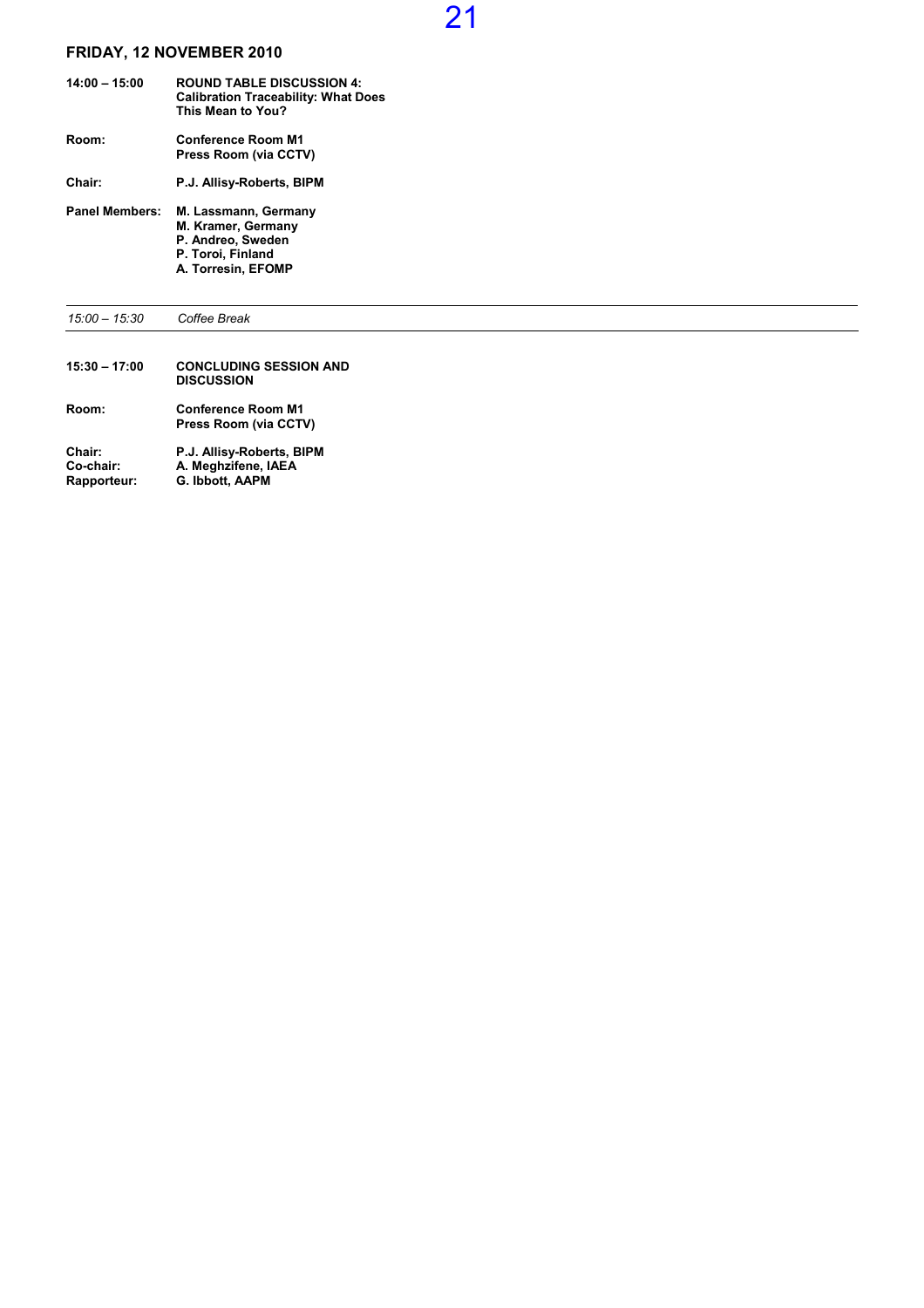### POSTERS

#### Radiation Measurement Standards for Imaging and Therapy

| Location:<br>No of Poster<br>IAEA-CN-182- | M Building (2 <sup>nd</sup> Floor)                                                        |                                                 |                                                                                                                                       |  |
|-------------------------------------------|-------------------------------------------------------------------------------------------|-------------------------------------------------|---------------------------------------------------------------------------------------------------------------------------------------|--|
|                                           | Name                                                                                      | <b>Designating Member</b><br>State/Organization | Title of Paper                                                                                                                        |  |
| 032                                       | C. Kasige<br>S.A. Ravindra<br>Abeysinghe<br>L.P. Jayasinghe                               | Sri Lanka                                       | Quality management system of secondary standards dosimetry<br>laboratory in Sri Lanka                                                 |  |
| 050                                       | H. Prasetio<br>R. Andika<br>S. Wijanarko<br>A. Rahmi                                      | Indonesia                                       | Evaluation of RQR beam quality at SSDL Jakarta, Indonesia                                                                             |  |
| 054                                       | S. Picard<br>D.T. Burns<br>P. Roger                                                       | <b>BIPM</b>                                     | The BIPM graphite calorimeter standard for absorbed dose to<br>water                                                                  |  |
| 056                                       | C. Kessler<br>D.T. Burns<br>P. Roger<br>P.J. Allisy-Roberts                               | <b>BIPM</b>                                     | Establishment of reference radiation qualities for mammography<br>at the BIPM                                                         |  |
| 095                                       | T. Siiskonen<br>H. Kettunen<br>K. Peräjärvi<br>A. Javanainen<br>et al.                    | Finland                                         | Stopping of 5-20 MeV protons in liquid water: Basic data for<br>radiotherapy dosimetry                                                |  |
| 097                                       | R. Pirchio                                                                                | Argentina                                       | Brachytherapy calibration service at secondary standard<br>dosimetry laboratory in Argentina                                          |  |
| 101                                       | T. Schneider<br>H.J. Selbach                                                              | Germany                                         | Determination of the absorbed dose to water for <sup>125</sup> l interstitial<br>brachytherapy sources                                |  |
| 103                                       | Z. Msimang                                                                                | South Africa                                    | AFRIMETS working together with AFRA and the IAEA promoting<br>quality dosimetry and sustainability in the region                      |  |
| 100                                       | I. Aubineau-Laniece France<br>J.M. Bordy<br><b>B.</b> Chauvenet<br>D. Cutarella<br>et al. |                                                 | Development of a primary standard in terms of reference air<br>kerma rate for <sup>125</sup> l brachytherapy seeds                    |  |
| 131                                       | S. Gutiérrez Lores Cuba<br>G. Walwyn Salas<br>M. López Rodriguez                          |                                                 | Improved calibration and measurement capabilities in terms of<br>absorbed dose to water for <sup>60</sup> Co gamma rays at Cuban SSDL |  |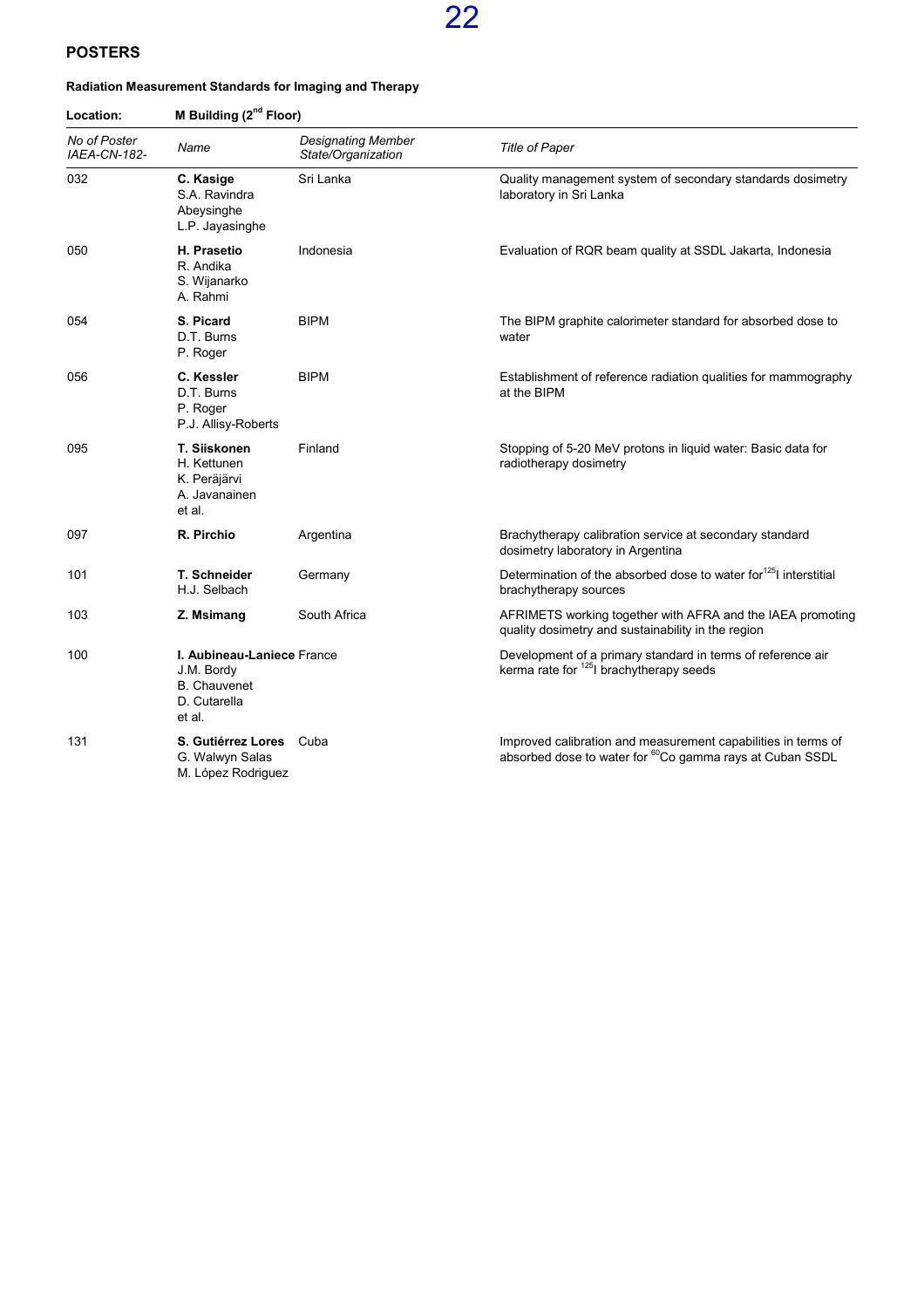| No of Poster<br>IAEA-CN-182- | Name                                                                                             | <b>Designating Member</b><br>State/Organization | <b>Title of Paper</b>                                                                                                           |
|------------------------------|--------------------------------------------------------------------------------------------------|-------------------------------------------------|---------------------------------------------------------------------------------------------------------------------------------|
| 150                          | G. Ramanathan<br>P. Harty<br>J. Lye<br>C. Oliver<br>et al.                                       | Australia                                       | Establishment of calorimetry based absorbed dose standard for<br>newly installed Elekta Synergy accelerator at ARPANSA          |
| 158                          | F. Gabris<br>A. Steurer<br>R. Brettner-Messler                                                   | Austria                                         | Absorbed dose to water secondary standard for brachytherapy<br>sources in Austria                                               |
| 161                          | L.C. Mihailescu<br>A.L. Lebacq<br>H. Thierens<br>F. Vanhavere                                    | Belgium                                         | The Belgian laboratory for standard dosimetry calibrations used<br>in radiotherapy                                              |
| 162                          | I. Csete<br>C.K. Ross<br>L. Büermann<br>J.H. Lee                                                 | Hungary                                         | Recent regional key comparison results for air kerma and<br>absorbed dose to water in X rays and <sup>60</sup> Co radiation     |
| 169                          | L. Franco<br>L.S. Gavazzi<br>C.E. deAlmeida                                                      | <b>ALFIM</b>                                    | Determination of the G value for HDR <sup>192</sup> Ir sources using<br>ionometric measurements                                 |
| 194                          | W. Bulski<br>P. Ulkowski<br>B. Gwiazdowska                                                       | Poland                                          | Analysis of long term stability of radiotherapy dosimeters<br>calibrated in the Polish SSDL                                     |
| 196                          | M. Saravi<br>A. Zaretzky<br>A. Stefanic<br>G. Montaño<br>et.al                                   | Argentina                                       | Quality system of the Argentine SSDL                                                                                            |
| 199                          | T.A da Silva<br>P.M.C. de Oliveira<br>J.V. Pereira<br>M. S. Nogueira<br><b>Tavares</b><br>et al. | Brazil                                          | Implementation of a metrological framework for dosimetry of<br>X ray beams used in diagnostic radiology in Minas Gerais, Brazil |
| 221                          | S. Duane<br>M. Bailey<br>S. Galer<br>F. Graber                                                   | United Kingdom                                  | Development of an absorbed dose calorimeter for use in IMRT<br>and small field external beam radiotherapy                       |
| 224                          | D. Shipley<br>J. Pearce<br>S. Duane<br>R. Nutbrown                                               | United Kingdom                                  | Re-establishing the photon absorbed dose primary standard on<br>the new NPL clinical linac                                      |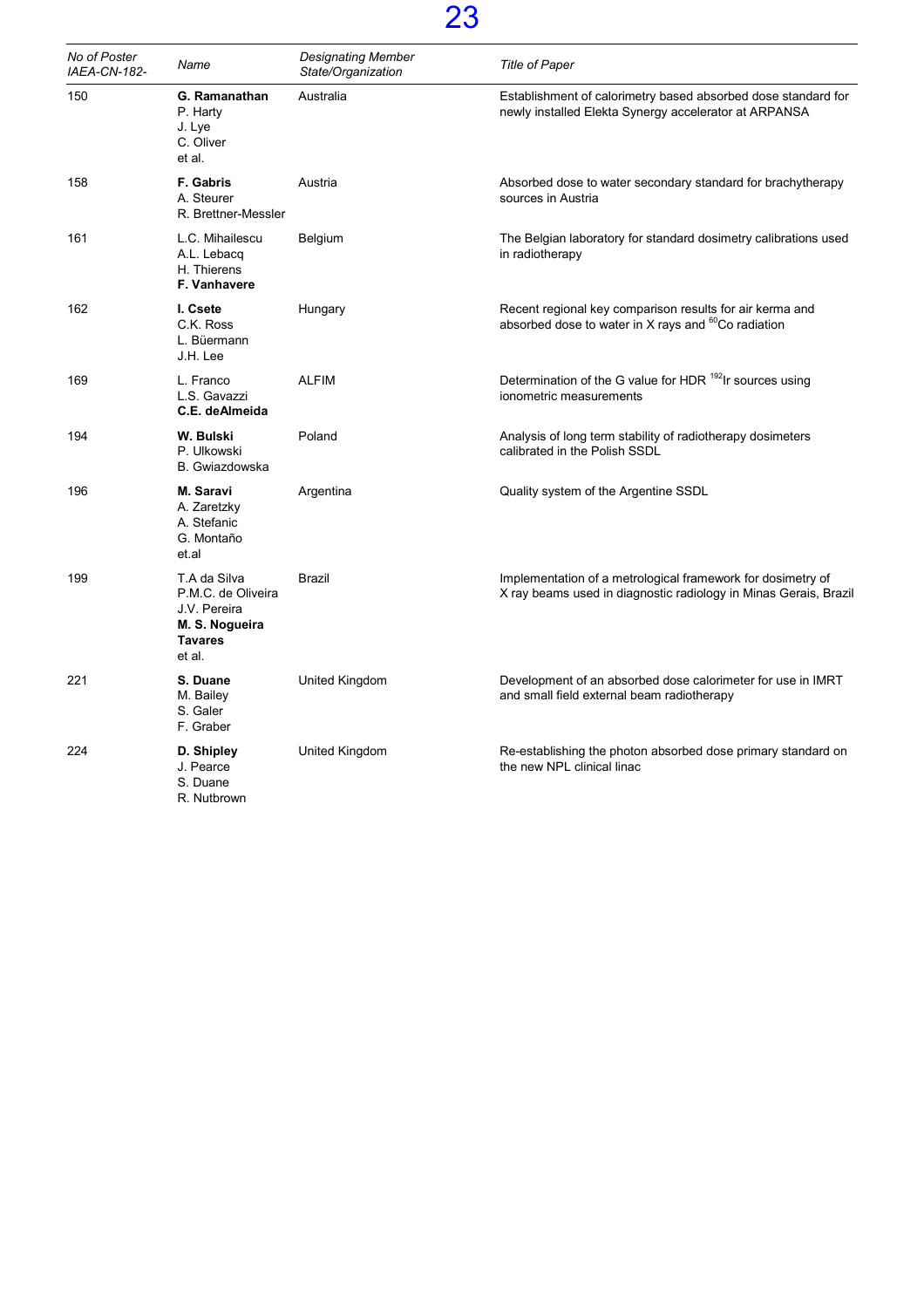| No of Poster<br>IAEA-CN-182- | Name                                                                                | <b>Designating Member</b><br>State/Organization | <b>Title of Paper</b>                                                                                                                                                |
|------------------------------|-------------------------------------------------------------------------------------|-------------------------------------------------|----------------------------------------------------------------------------------------------------------------------------------------------------------------------|
| 236                          | E.L. Corréa<br>P.C. Franciscato<br>L.V.E. Caldas<br><b>M.P.A. Potiens</b><br>et al. | <b>Brazil</b>                                   | Implementation of RQR-M qualities in standard X ray beam used<br>for calibration of mammography ionization chambers                                                  |
| 238                          | W.B. Damatto<br>G.P. Santos<br>M.P.A. Potiens<br>V. Vivolo<br>et al.                | Brazil                                          | Operational tests of the standard reference system used for<br>gamma radiation calibration, therapy level, at calibration<br>laboratory of IPEN-CNEN/SP              |
| 253                          | A. Steurer<br>A. Baumgartner<br>R.P. Kapsch<br>G. Stucki                            | Austria                                         | Results of the direct comparison of primary standards for<br>absorbed dose to water in <sup>60</sup> Co and high energy photon beams<br>(EURAMET TC-IR Project 1021) |
| 265                          | L. Judas<br>J. Dobesova<br>I. Horakova<br>L. Novak                                  | <b>Czech Republic</b>                           | Re-establishing the dosimetry laboratory in NRPI Prague                                                                                                              |
| 267                          | J.A. de Pooter<br>L.A. de Prez                                                      | <b>Netherlands</b>                              | Development of a water calorimeter as a primary standard for<br>absorbed dose to water measurements for HDR brachytherapy<br>sources                                 |
| 274                          | G. Walwyn Salas<br>C.J. Hourdakis<br>A. Martinez<br>N. Gonzalez<br>et al.           | Cuba                                            | Assuring the quality of the mammography calibrations in Cuban<br>laboratory by comparison with Greek dosimetry standard                                              |
| 313                          | A.F. Fukumura<br>H. Mizuno<br>Y. Kusano<br>H. Saitoh                                | Japan                                           | Present status of SSDL and dosimetry protocol for external<br>radiotherapy in Japan                                                                                  |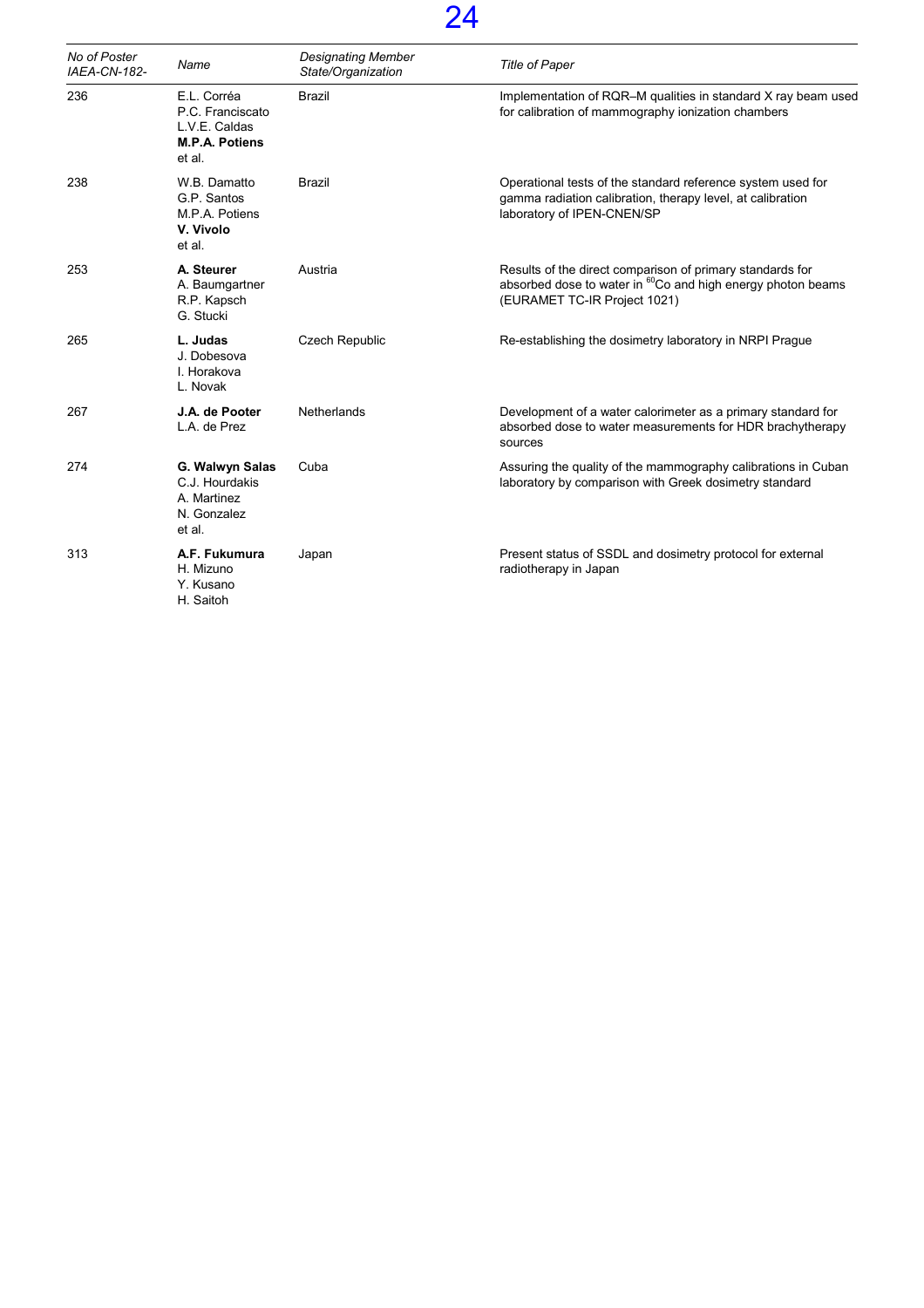

#### Reference Dosimetry and Comparisons in External Beam Radiotherapy

| Location:                    | M Building (2 <sup>nd</sup> floor)                                                           |                                                 |                                                                                                                                            |  |
|------------------------------|----------------------------------------------------------------------------------------------|-------------------------------------------------|--------------------------------------------------------------------------------------------------------------------------------------------|--|
| No of Poster<br>IAEA-CN-182- | Name                                                                                         | <b>Designating Member</b><br>State/Organization | <b>Title of Paper</b>                                                                                                                      |  |
| 009                          | T. Garcia<br>P. Francois<br>N. Perichon<br>V. Lourenço<br>et al.                             | France                                          | Calibration of helical tomotherapy using ESR/alanine dosimetry                                                                             |  |
| 015                          | P. Francescon<br>W. Kilby<br>N. Satariano<br>S. Cora                                         | <b>EFOMP</b>                                    | Measurement corrections for output factor measurements of<br>small robotic radiosurgery beams formed by a variable aperture<br>collimator  |  |
| 025                          | <b>O. Moussous</b><br>T. Medjaje<br>M. Benguerba                                             | Algeria                                         | Ferrous ammonium sulphate dosimeter chemical yield<br>determination for dose measurement standardization in high<br>energy photons         |  |
| 027                          | M. Klingebiel<br>K. Zink<br>J. Wulff                                                         | Germany                                         | Testing the accuracy of electron transport in the Monte Carlo<br>code FLUKA for calculation of ion chamber wall perturbation<br>factors    |  |
| 030                          | <b>H. Bouchard</b><br>I. Kawrakow<br>J.F. Carrier<br>J. Seuntjens                            | Canada                                          | Conceptual improvements and limitations in non-standard beam<br>reference dosimetry                                                        |  |
| 040                          | R. Alfonso-Laguardia Cuba<br>E. Larrinaga-Cortina<br>L. de la Fuente<br>I. Silvestre-Patallo |                                                 | Experimental evaluation of reference dosimetry for non-standard<br>fields in an aperture based IMRT system                                 |  |
| 058                          | M. Anton<br>A. Krauss`<br>R.P. Kapsch<br>T. Hackel                                           | Germany                                         | Response of alanine dosimeters in small photon fields                                                                                      |  |
| 059                          | J. Wulff<br>K. Zink                                                                          | Germany                                         | Chamber quality factors for the NACP-02 chamber in <sup>60</sup> Co<br>beams: Comparison of EGSnrc and PENELOPE Monte Carlo<br>simulations |  |
| 073                          | I. Jokelainen<br>A. Kosunen                                                                  | Finland                                         | Comparison of calibration methods of plane parallel ionization<br>chambers for electron beam dosimetry                                     |  |
| 074                          | L. Karsch<br>C. Richter<br>J. Pawelke                                                        | Germany                                         | Influence of pulse length and high pulse dose on saturation<br>correction of ionization chamber                                            |  |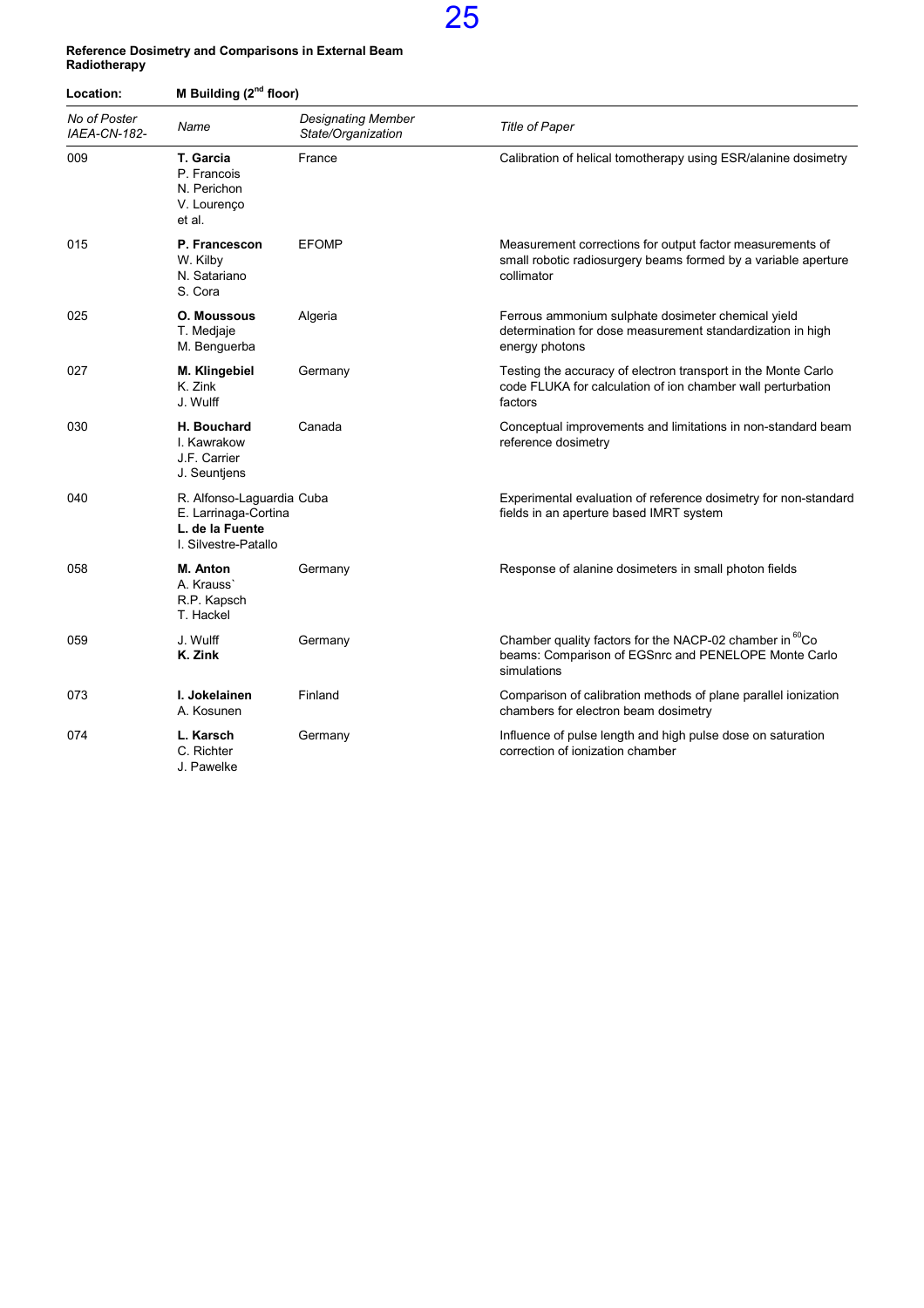| No of Poster<br><b>IAEA-CN-182-</b> | Name                                                                        | <b>Designating Member</b><br>State/Organization | <b>Title of Paper</b>                                                                                                                                              |
|-------------------------------------|-----------------------------------------------------------------------------|-------------------------------------------------|--------------------------------------------------------------------------------------------------------------------------------------------------------------------|
| 084                                 | T. Gorjiara<br>R. Hill<br>Z. Kuncic<br>C. Baldock                           | Australia                                       | The dosimetry of electron beams using the PRESAGE dosimeter                                                                                                        |
| 091                                 | P.V. Kazantsev<br>V.A. Klimanov                                             | <b>Russian Federation</b>                       | A Monte Carlo investigation of 31010 ionization chamber<br>perturbation factor for small field dosimetry                                                           |
| 093                                 | I. Horakova<br>I. Koniarova<br>V. Dufek                                     | <b>Czech Republic</b>                           | Comparison of calibration factors of plane parallel chambers<br>used for high energy electron beams in the Czech Republic                                          |
| 112                                 | J. Novotny, Jr<br>J.P. Bhatnagar<br>M.S. Hug                                | <b>AAPM</b>                                     | Assessment of different detectors for relative output factor<br>measurements in small radiosurgery fields of the Leksell Gamma<br>Knife                            |
| 113                                 | J. Novotny, Jr<br>J.P. Bhatnagar<br>M.F. Desrosiers<br>J. Novotny<br>et al. | <b>AAPM</b>                                     | Current worldwide practice in calibration of small Leksell Gamma<br>Knife radiosurgery fields: Initial results from the International<br><b>Calibration Survey</b> |
| 119                                 | T. Sabino<br>L.N. Rodrigues                                                 | Brazil                                          | Validation of experimental results in small field dosimetry                                                                                                        |
| 120                                 | M. Sakama<br>T. Kanai<br>A. Fukumura<br>Y. Kase                             | Japan                                           | Experimental determination of beam quality correction factors in<br>therapeutic carbon ion beams                                                                   |
| 147                                 | F. Tessier                                                                  | Canada                                          | Accurate dose distributions: The implications of new effective<br>point of measurement values for thimble ionization chambers                                      |
| 168                                 | L.A. de Prez                                                                | Netherlands                                     | Small field dosimetry in high energy photon beams based on<br>water calorimetry                                                                                    |
| 176                                 | <b>D.I. Thwaites</b><br>C.J. Evans<br>G. Granmer-<br>Sargison<br>N.P. Sidhu | <b>ESTRO</b>                                    | Monte Carlo modelling of dosimetric parameters for small field<br>MV X ray beams                                                                                   |
| 195                                 | W. Bulski<br>P. Ulkowski<br>B. Gwiazdowska                                  | Poland                                          | Results of calibration coefficients of plane parallel Markus type<br>ionization chambers calibrated in <sup>60</sup> Co and electron beams                         |
| 214                                 | U. Chica Villegas<br>A. Lallena<br>M. Anguiano                              | Colombia                                        | Study of the formalism used to determine the absorbed dose for<br>X ray beams                                                                                      |
| 219                                 | A. E. Nahum<br>V. Panettieri                                                | United Kingdom                                  | A critical examination of Spencer-Attix cavity theory                                                                                                              |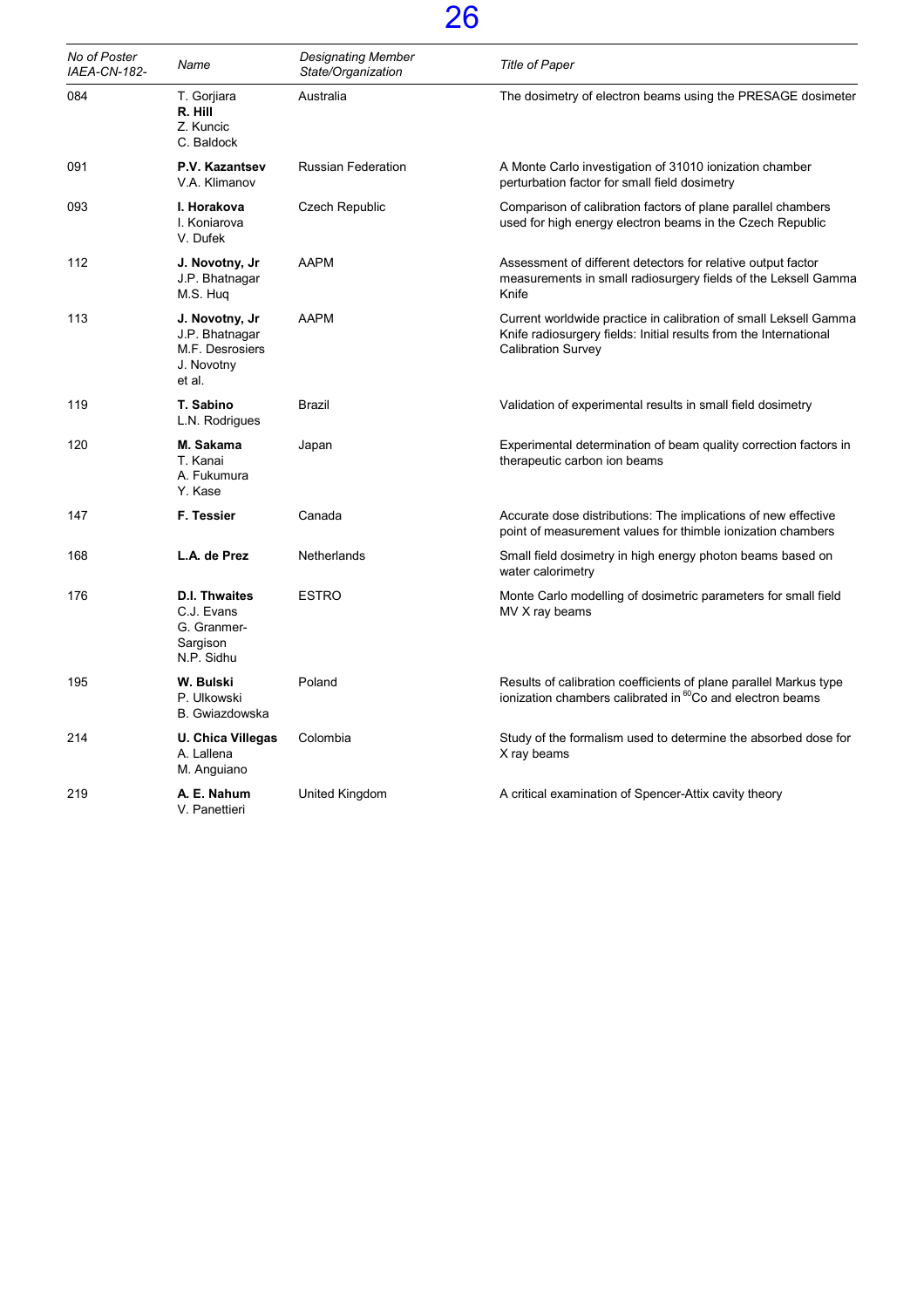| No of Poster<br>IAEA-CN-182- | Name                                                               | <b>Designating Member</b><br>State/Organization | <b>Title of Paper</b>                                                                                                                                                                                        |
|------------------------------|--------------------------------------------------------------------|-------------------------------------------------|--------------------------------------------------------------------------------------------------------------------------------------------------------------------------------------------------------------|
| 220                          | C.E. Andersen<br>S.M.S. Damkjær<br>M.C. Aznar                      | <b>Denmark</b>                                  | Optical fiber guided Al <sub>2</sub> O <sub>3</sub> :C radioluminescence dosimetry for<br>external beam radiotherapy                                                                                         |
| 222                          | S. Duane<br>F. Graber<br>R.A.S. Thomas                             | United Kingdom                                  | Application of dose area product and DAP ratio to dosimetry in<br>IMRT and small field external beam radiotherapy                                                                                            |
| 223                          | M. Bailey<br>D. R. Shipley<br>F. Graber                            | United Kingdom                                  | Measurement and modelling of electron beam profiles and<br>calculation of graphite calorimeter gap corrections and ion<br>chamber wall perturbation factors for the NPL Elekta Synergy<br>linear accelerator |
| 229                          | S. Duane<br>F. Graber<br>M. Luzzara<br>H. Palmans                  | <b>United Kingdom</b>                           | Measurement and modelling of beam profiles in small fields<br>produced by a 2.5 mm microMLC                                                                                                                  |
| 230                          | <b>H. Palmans</b>                                                  | United Kingdom                                  | Secondary electron perturbations in Farmer type ion chambers<br>for clinical proton beams                                                                                                                    |
| 243                          | J. L. Silva<br>R.S. Cardoso<br>J.G.P. Peixoto                      | Brazil                                          | Ionization chamber of variable volume and the uncertainties in<br>the chamber positioning                                                                                                                    |
| 252                          | K. Zink<br>J. Wulff                                                | Germany                                         | Contributions of the different ion chamber walls to the fluence<br>perturbation in clinical electron beams: A Monte Carlo study of<br>the NACP-02 parallel plate chamber                                     |
| 264                          | A. Ostrowsky<br>J.M. Bordy<br>J. Daures<br>L. de Carlan<br>et al.  | France                                          | Dosimetry for small sized beams such as IMRT and stereotactic<br>radiotherapy: Is the concept of the dose at a point still relevant?<br>Proposal for a new methodology                                       |
| 312                          | S. Derremaux<br>G. Boisserie<br>G. Brunet<br>I. Buchheit<br>et al. | France                                          | Concerns in France about the dose delivered to the patients in<br>stereotactic radiation therapy                                                                                                             |
| 321                          | T. Õhrman<br>U. Isacson<br>A. Montelius<br>P. Andreo               | Sweden                                          | Analytical determination of a plan class specific reference<br>(PCSR) field for reference dosimetry of IMRT fields                                                                                           |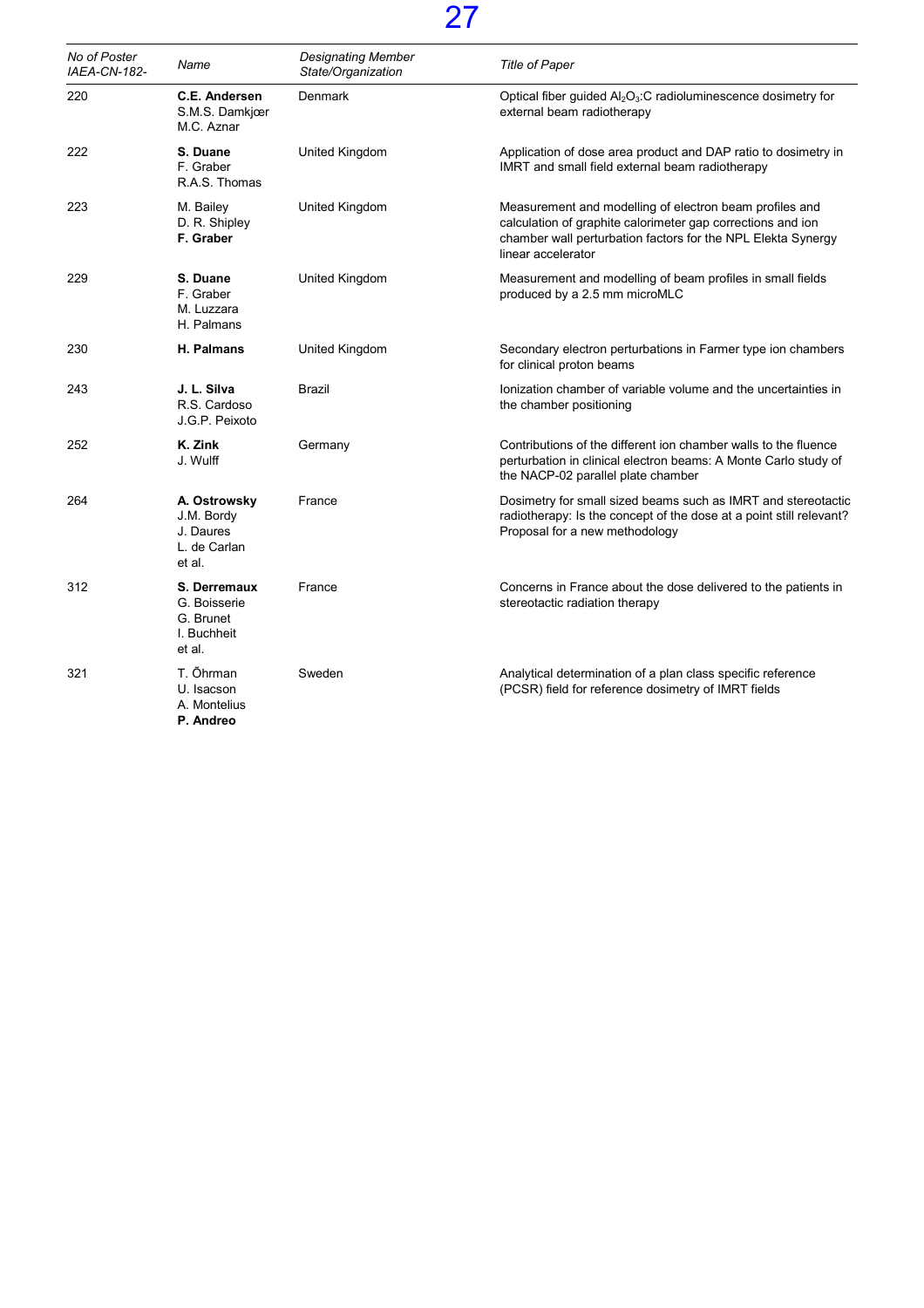### Reference Dosimetry and Comparisons in Brachytherapy

| Location:                    | <b>B Building (Ground floor)</b>                                          |                                                 |                                                                                                                                                |  |
|------------------------------|---------------------------------------------------------------------------|-------------------------------------------------|------------------------------------------------------------------------------------------------------------------------------------------------|--|
| No of Poster<br>IAEA-CN-182- | Name                                                                      | <b>Designating Member</b><br>State/Organization | <b>Title of Paper</b>                                                                                                                          |  |
| 007                          | M. Asghar<br>S. Fatmi<br>H. Mota<br>S.A. Buzdar<br>et al.                 | Pakistan                                        | Calibration of 192 Ir sources used for high dose rate remote<br>afterloading brachytherapy                                                     |  |
| 020                          | E. Nani<br>P. Francescon<br>S. Cora<br>J.H. Amuas<br>et al.               | Ghana                                           | Fast Fourier transform algorithm for dose computations in<br>heterogeneous brachytherapy geometries                                            |  |
| 038                          | T. Kaulich<br>M. Bamberg                                                  | Germany                                         | Internal clinical acceptance test of the dose rate of <sup>106</sup> Ru/ <sup>106</sup> Rh<br>ophthalmic applicators                           |  |
| 046                          | I. Jokelainen<br>P. Sipilä<br>H. Järvinen                                 | Finland                                         | Detectors for brachytherapy dosimetry: Response as a function<br>of photon energy                                                              |  |
| 067                          | Y. Unno<br>T. Kurosawa<br>A. Yunoki<br>T. Yamada<br>et al.                | Japan                                           | Measurement of low level ionization current in a new standard<br>free air chamber derived from an <sup>125</sup> l brachytherapy source        |  |
| 210                          | T. Sander<br>D. Shipley<br>R. Nutbrown<br>H. Palmans<br>et al.            | United Kingdom                                  | Source geometry correction factors for HDR <sup>192</sup> Ir brachytherapy<br>secondary standard well chamber calibrations                     |  |
| 239                          | V. Lourenço<br>D. Vermesse<br>D. Cutarella<br>M.P. Avilés-Lucas<br>et al. | France                                          | 3-D distribution measurement of the absorbed dose to water<br>around <sup>192</sup> Ir brachytherapy source by thermoluminescent<br>dosimeters |  |
| 240                          | P.L. Antonio<br>L.V.E. Caldas                                             | Brazil                                          | Characterization of a parallel plate ionization chamber for the<br>quality control of clinical applicators                                     |  |
| 297                          | T. Pidlubna<br>O. Galias<br>I. Magdych                                    | Ukraine                                         | The first experience of implementation of HDR afterloader with<br><sup>60</sup> Co source into clinical practice at National Cancer Institute  |  |
| 323                          | G. Batista<br>Hernández<br>G.R. Vélez<br>C. Schürrer                      | Argentina                                       | Gel dosimetry for HDR brachytherapy 3-D distribution through<br><b>MRI</b>                                                                     |  |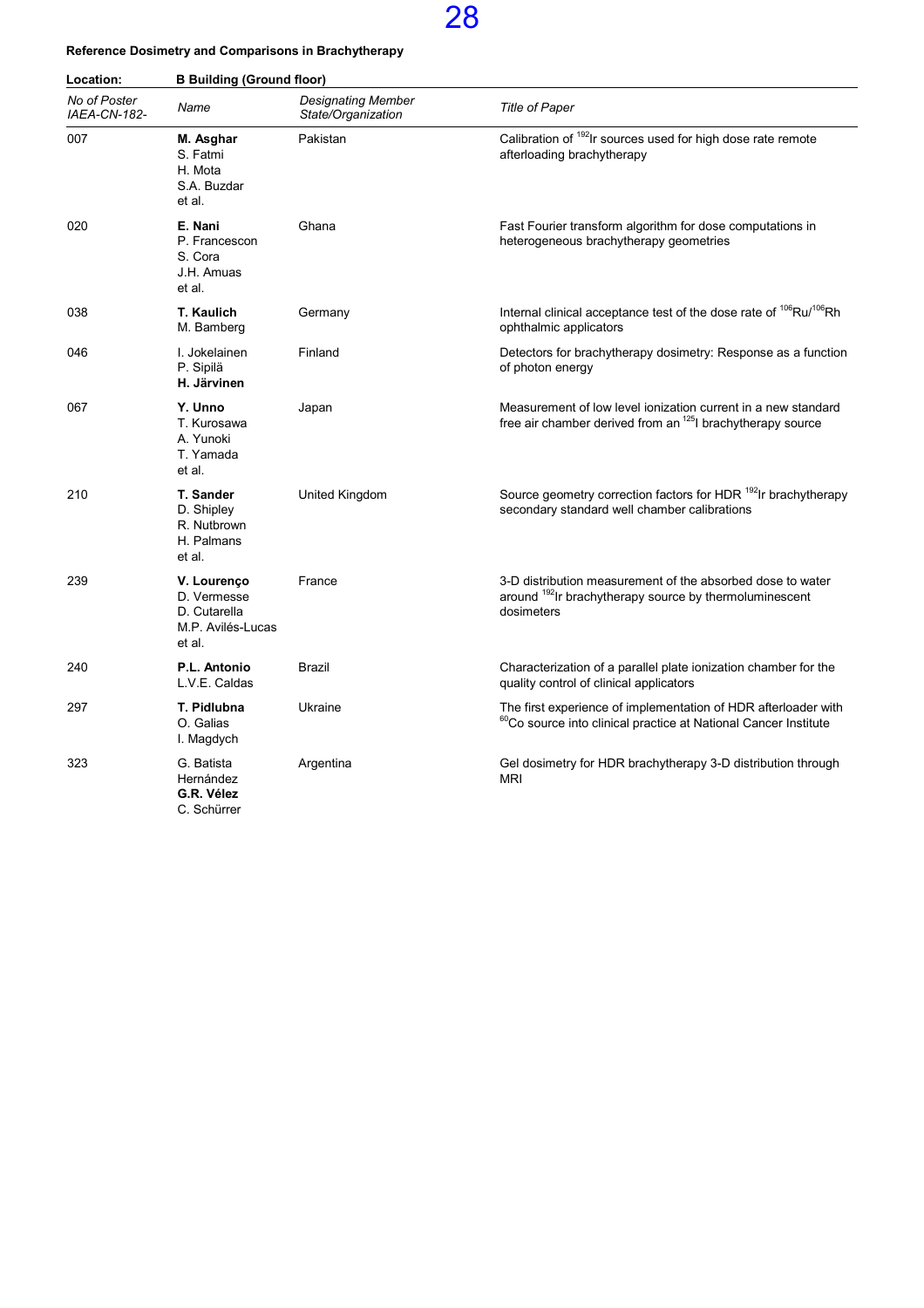### Clinical Dosimetry in X ray Imaging

| Location:                    | M Building (1 <sup>st</sup> floor)                                           |                                                 |                                                                                                                                                                      |  |
|------------------------------|------------------------------------------------------------------------------|-------------------------------------------------|----------------------------------------------------------------------------------------------------------------------------------------------------------------------|--|
| No of Poster<br>IAEA-CN-182- | Name                                                                         | <b>Designating Member</b><br>State/Organization | <b>Title of Paper</b>                                                                                                                                                |  |
| 010                          | M. Perez Diaz<br>A.E. Carvalho-Filho<br>H. Khoury<br>M.C. Casas<br>et al.    | Brazil                                          | Detecting small lesions with low dose in head CT: A phantom<br>study                                                                                                 |  |
| 035                          | A. Zaman<br>M. Ali<br>A. Ahmed<br>M. Zaman                                   | Pakistan                                        | Dose assessment in interventional radiological procedures in<br>children with gafchromic films: Results of IAEA project<br>RAS/9/055.TSA3                            |  |
| 044                          | T. Tanaka<br>T. Kurosawa<br>R. Nouda<br>T. Matsumoto<br>et al.               | Japan                                           | Mammography reference field in Japan                                                                                                                                 |  |
| 053                          | S. Esmaili<br>M.T. Bahreyni<br>Toossi                                        | Islamic Republic of<br>Iran                     | Estimation of entrance surface doses (ESDs) for common<br>medical X ray diagnostic examinations in radiological<br>departments in Mashhad, Islamic Republic of Iran  |  |
| 066                          | M.A.S. Lacerda<br>T.A. da Silva<br>H.J. Khoury                               | Brazil                                          | Patient dosimetry in conventional X ray examinations of children                                                                                                     |  |
| 069                          | A.N. Al-Haj                                                                  | Saudi Arabia                                    | Variation of radiation doses from CT paediatric procedures in<br>large medical centres in Riyadh, Saudi Arabia                                                       |  |
| 078                          | V. Ravaglia<br>M. Quattrocchi<br>S. Mazzocchi<br>B. Lazzari<br>et al.        | <b>EFOMP</b>                                    | Risk/benefit ratio of the breast screening programme in Tuscany<br>(Italy) for the years 2004-2008                                                                   |  |
| 079                          | M. Quattrocchi<br>V. Ravaglia<br>S. Mazzocchi<br><b>B.</b> Lazzari<br>et al. | <b>EFOMP</b>                                    | Survey of dose after the introduction of digital mammographic<br>system in Tuscany (Italy)                                                                           |  |
| 087                          | C.J. Hourdakis                                                               | Greece                                          | Can a non-invasive X ray tube voltage measuring device (kV<br>meter) that reads the peak voltage be used for the measurement<br>of the practical peak voltage (PPV)? |  |
| 092                          | W.E. Muhogora<br>J.B. Ngatunga<br>U.S. Lema<br>L. Meza<br>et al.             | United Republic of<br>Tanzania                  | Entrance surface air kerma to patients during chest computed<br>radiography in the United Republic of Tanzania                                                       |  |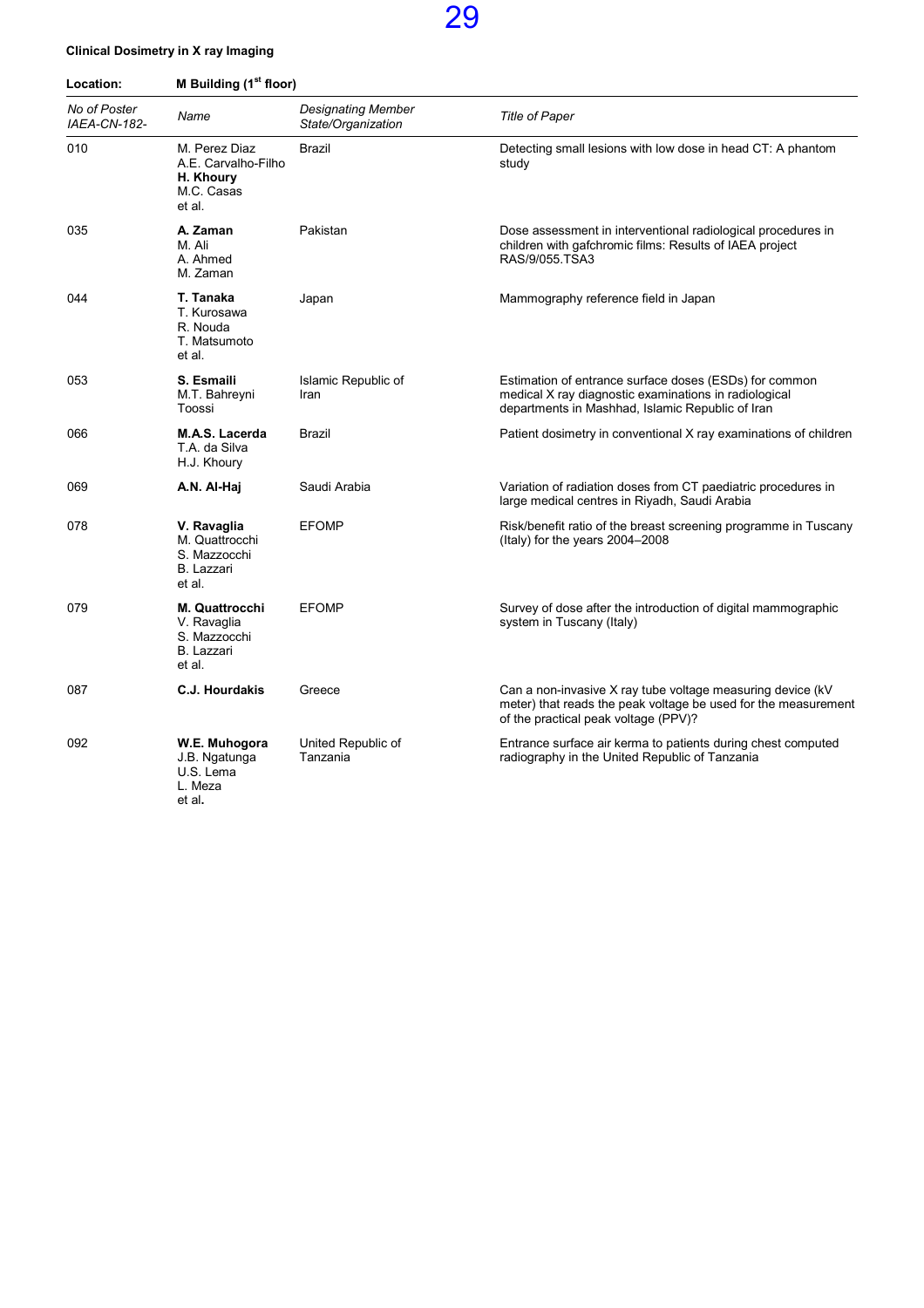| No of Poster<br>IAEA-CN-182- | Name                                                                 | Designating Member<br>State/Organization | Title of Paper                                                                                                                                                                                           |
|------------------------------|----------------------------------------------------------------------|------------------------------------------|----------------------------------------------------------------------------------------------------------------------------------------------------------------------------------------------------------|
| 114                          | W. Nyakodzwe<br>G. Mukwada                                           | Zimbabwe                                 | Dose assessment in CT examinations                                                                                                                                                                       |
| 121                          | J. Fazakerley<br>E. Ofori<br>D. Scutt<br>M. Ward<br>et al.           | United Kingdom                           | Patient dose audit of radiology departments across Ghana                                                                                                                                                 |
| 128                          | P. Limede<br>C. Oliveira<br>J. Cardoso<br>L. Santos                  | Portugal                                 | Characterization of diagnostic radiation qualities according to the<br>IEC 61267 at LMRI-ITN                                                                                                             |
| 130                          | M.A. Bero<br>M. Zahili                                               | Syrian Arab Republic                     | Applications of the IAEA code of practice TRS-457 for<br>establishing radiation qualities at the Syrian National Radiation<br>Metrology Laboratory                                                       |
| 132                          | N. Oberhofer<br>A. Fracchetti<br>E. Moroder                          | <b>EFOMP</b>                             | A comparison of full field digital mammography systems:<br>Physical characteristics and image quality/dose performance in<br>optimized clinical environment                                              |
| 138                          | A. Elnour<br>A. Sulieman<br>A. Gabir                                 | Sudan                                    | Optimization of radiation dose in abdominal computerized<br>tomography                                                                                                                                   |
| 151                          | I.V. Brasileiro<br>H. Khoury<br>R. Kramer<br>M.E. Andrade<br>et al.  | <b>Brazil</b>                            | Image quality and patient dose in digital panoramic radiography                                                                                                                                          |
| 156                          | W. Skrzynski<br>W. Slusarczyk-<br>Kacprzyk<br>W. Bulski              | Poland                                   | Influence of TRS-457 on dosimetric measurements in computed<br>tomography                                                                                                                                |
| 164                          | A. Jacobs<br>J. Nens<br>R. Jacobs<br>B. Vandenberghe<br>et al.       | Belgium                                  | Quality assurance protocol for digital intra-oral X ray systems                                                                                                                                          |
| 179                          | D. H. Temperton<br>J.E. Palethorope<br>P.R. Austin<br>D.E. Delahunty | <b>IPEM</b>                              | Commissioning two constant potential X ray sets for the<br>calibration of diagnostic dose and dose rate instruments by<br>achieving IEC 61267-2005 beam qualities using end point<br>photon spectrometry |
| 189                          | <b>M.B. Freitas</b><br>R.H.C. Alves<br>E.M. Yoshimura                | <b>Brazil</b>                            | Calibration of OSL dosimeters according to the IAEA code of<br>practice for diagnostic radiology dosimetry TRS-457                                                                                       |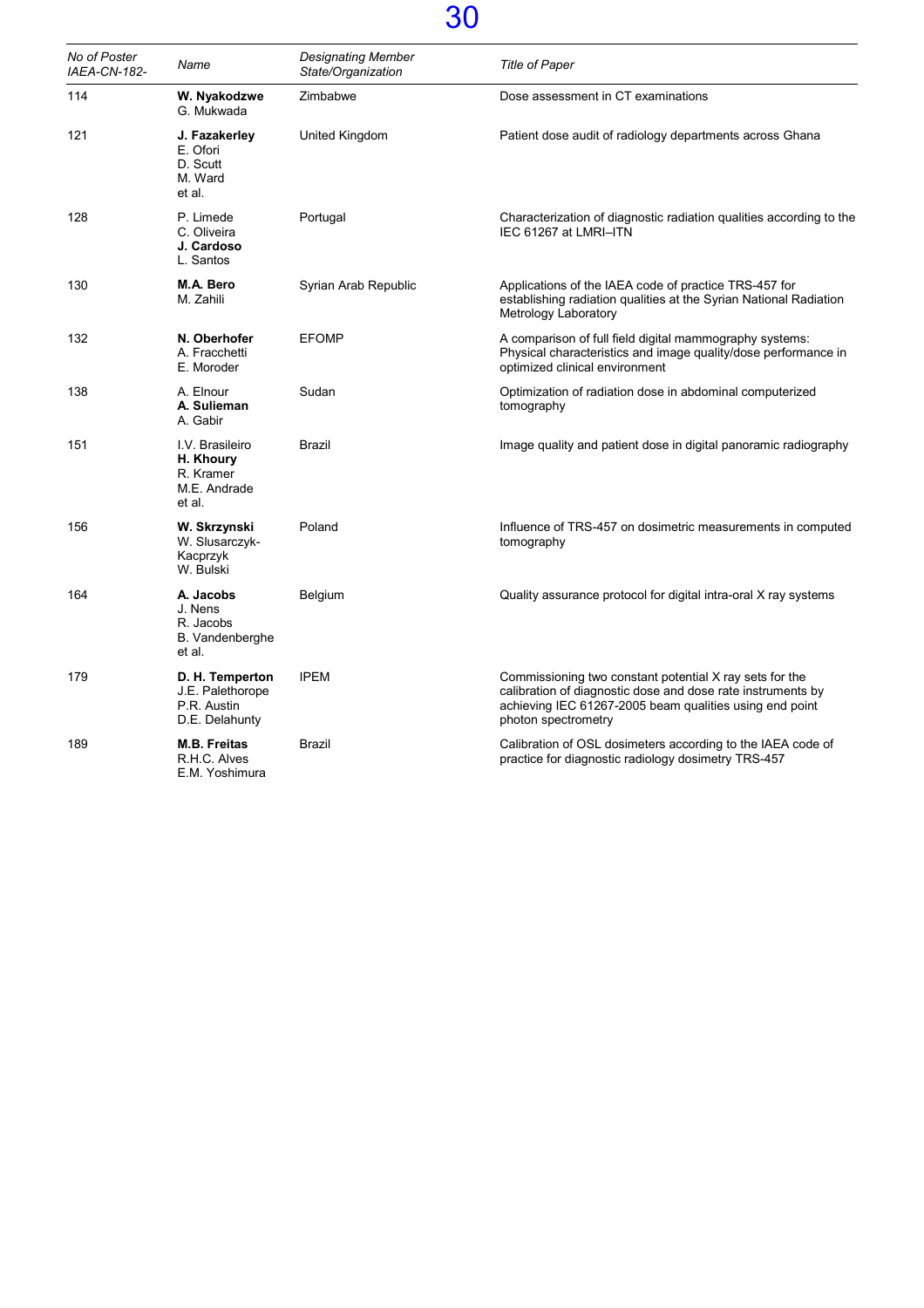| No of Poster<br>IAEA-CN-182- | Name                                                                          | <b>Designating Member</b><br>State/Organization | <b>Title of Paper</b>                                                                                                 |
|------------------------------|-------------------------------------------------------------------------------|-------------------------------------------------|-----------------------------------------------------------------------------------------------------------------------|
| 193                          | J. Nens<br>A. Jacobs<br>N. Marshall<br><b>BHPA</b> working<br>group<br>et al. | Belgium                                         | Quality assurance of automatic exposure control devices for<br>digital radiography: Belgian approach                  |
| 205                          | A. Beganović<br>I. Sefić-Pašić<br>M. Gazdić-Šantić<br>A. Drljević<br>et al.   | Bosnia and<br>Herzegovina                       | Skin doses to patients during CT perfusion of the liver                                                               |
| 228                          | F. Bentayeb<br>K. Nfaoui<br>O. El Bassraoui<br>A.C. Pedrosa<br>Azevedo        | Morocco                                         | Dose survey in Moroccan paediatric university hospitals: Impact<br>of a preliminary work in diagnostic radiology      |
| 233                          | M. Pylypenko<br>L. Stadnyk<br>O. Shalyopa<br>O. Gur                           | Ukraine                                         | Patient dosimetry in radiography examinations and<br>establishment of national diagnostic reference levels in Ukraine |
| 241                          | J.O. Silva<br>L.V.E. Caldas                                                   | Brazil                                          | A tandem system for quality control in mammography beams                                                              |
| 242                          | F.A. Mecca<br>S. Kodlulovich<br>L. Conceição                                  | Brazil                                          | Evaluation of radiation dose and image quality in computed<br>tomography in Rio de Janeiro, Brazil                    |
| 259                          | V.S. Barros<br>M.P.A. Potiens<br>M. Xavier<br>L.V.E. Caldas<br>et al.         | Brazil                                          | Test and calibration of a home-made ionization chamber for dose<br>measurement in computed tomography                 |
| 263                          | M.J.<br>Ramanandraibe<br>T. Randriamora<br>R. Andriambololona<br>E. Rakotoson | Madagascar                                      | Patient doses in simple radiographic examinations in<br>Madagascar: Results from IAEA project                         |
| 266                          | P.O. Hetland                                                                  | Norway                                          | Humidity dependence in kerma area product meter used in<br>diagnostic X ray examinations                              |
| 269                          | A. Ramirez-Muñoz<br>A. Dominguez-<br><b>Folgueras</b><br>M.L. Chapel-Gómez    | Spain                                           | Patient dose in a breast screening programme: Digital versus<br>film mammography                                      |
| 275                          | R. Borisova<br>J. Vassileva                                                   | <b>Bulgaria</b>                                 | Influence of detector type and position on KAP meter calibration<br>on fluoroscopy and angiography units              |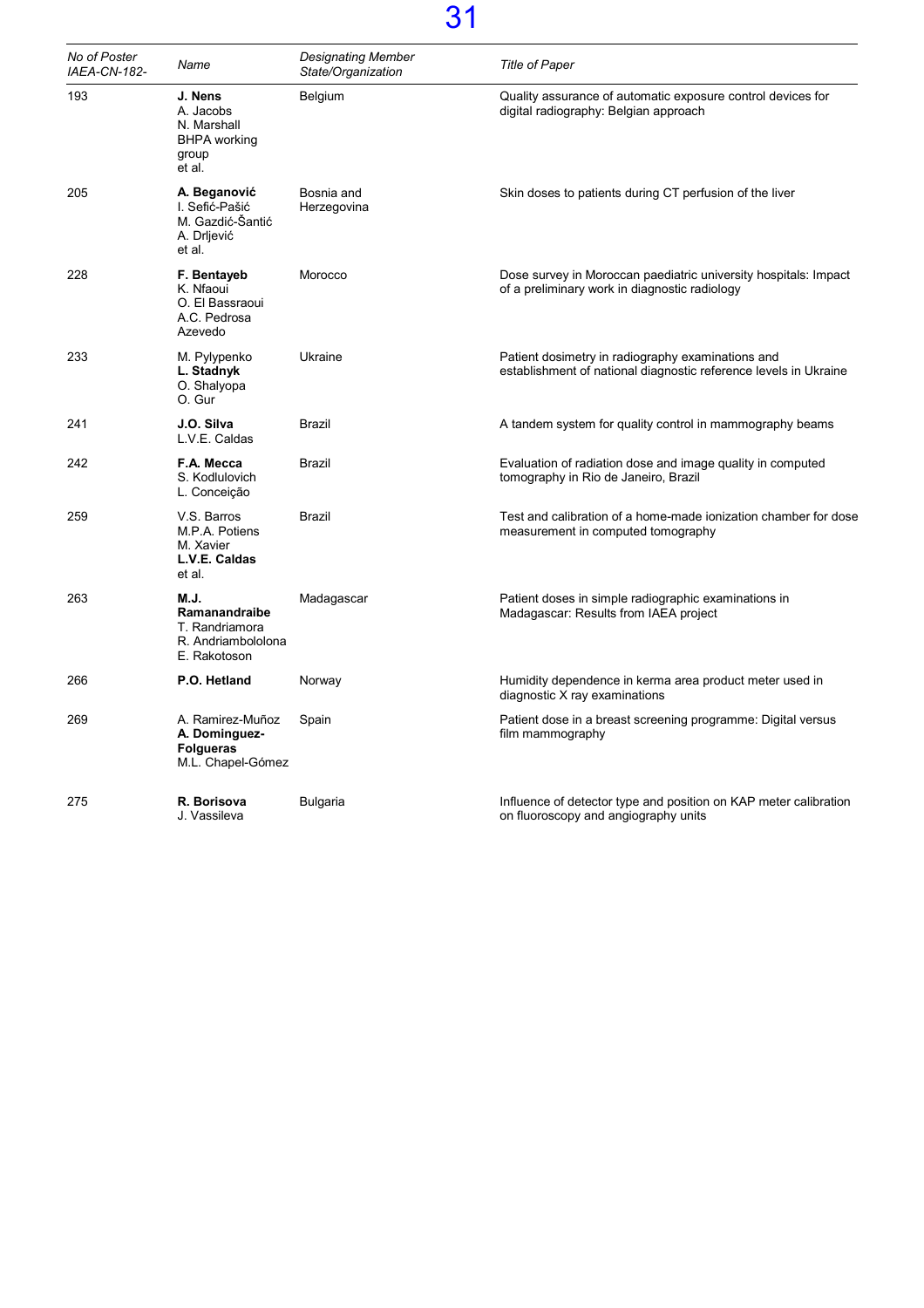| No of Poster<br><b>IAEA-CN-182-</b> | Name                                                                     | <b>Designating Member</b><br>State/Organization | <b>Title of Paper</b>                                                                                        |
|-------------------------------------|--------------------------------------------------------------------------|-------------------------------------------------|--------------------------------------------------------------------------------------------------------------|
| 287                                 | S. Avramova-<br>Cholakova<br>J. Vassileva                                | <b>Bulgaria</b>                                 | Dependence of mean glandular dose on compression plate<br>position                                           |
| 288                                 | E. Hiswara<br>H. Prasitio                                                | Indonesia                                       | Evaluation of diagnostic X ray devices and patient doses in<br>Indonesia: Preliminary results                |
| 293                                 | P. Colombo<br>A. Moscato<br>A. Pierelli<br>A. Torresin<br>et al.         | Italy                                           | Image quality and radiation dose assessment in 3-D imaging:<br>Cone beam CT versus CT                        |
| 337                                 | S.K. Dias<br>A. Damasio<br>F.A. Mecca<br>L. Conceição<br>et al.          | <b>Brazil</b>                                   | Design and construction of a Brazilian phantom for CT image<br>quality evaluation                            |
| 340                                 | <b>C.M.C. Coutinho</b><br>C.D. Almeida<br>J.E. Peixoto<br>R.T. Lopes     | <b>Brazil</b>                                   | A new dosimetric phantom for evaluation of glandular dose in<br>conventional and digital mammography systems |
| 342                                 | C.D. de Almeida<br>C.M.C. Coutinho<br>J.E. Peixoto<br><b>B.M. Dantas</b> | <b>Brazil</b>                                   | Characterization of a mammography dosimetric phantom                                                         |
| 345                                 | A. Maidment<br>S. Christofides<br>D. Dance<br>K. H. Ng<br>et al.         | United States of<br>America                     | A new IAEA handbook for teachers and students: Diagnostic<br>radiology physics                               |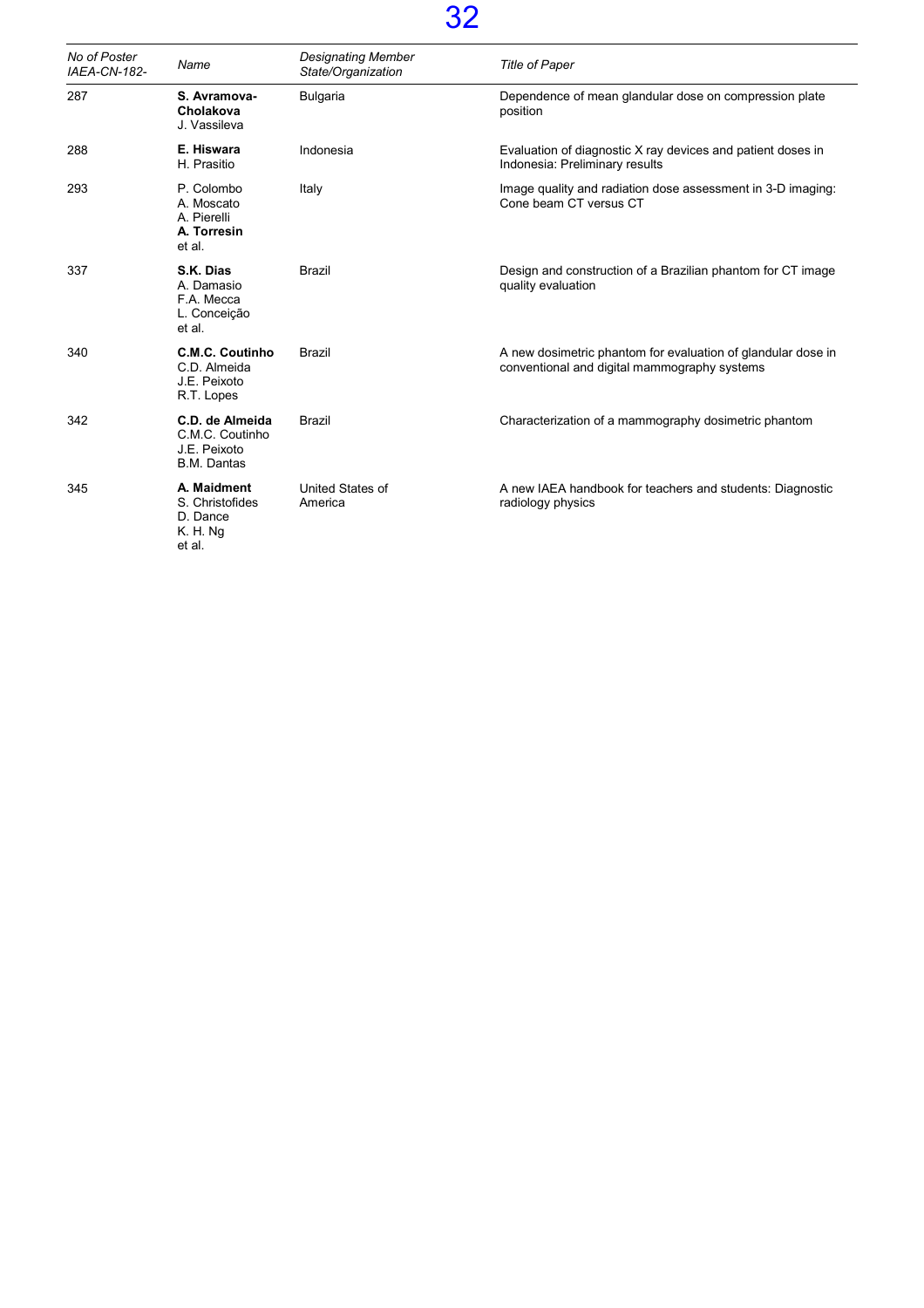#### Clinical Dosimetry in Radiotherapy

Location: **B Building (Ground floor)** 

| No of Poster<br>IAEA-CN-182- | Name                                                                        | <b>Designating Member</b><br>State/Organization | <b>Title of Paper</b>                                                                                                            |
|------------------------------|-----------------------------------------------------------------------------|-------------------------------------------------|----------------------------------------------------------------------------------------------------------------------------------|
| 001                          | K. Muralidhar<br><b>B.K. Rout</b><br>A. Mallik<br>Poornima                  | India                                           | Newer approaches and developments of quality assurance<br>procedures for intrabeam intra operative radiotherapy unit             |
| 011                          | <b>B. Petrovic</b><br>L. Rutonjski<br>M. Baucal<br>M. Teodorovic<br>et al.  | Serbia                                          | Verification of newly upgraded radiation therapy treatment<br>planning system XIO CMS at the Institute of Oncology,<br>Vojvodina |
| 021                          | <b>C. Castellanos</b><br>G. Castillo                                        | Dominican Republic                              | Practical use of diode array to help determine small field data in<br>order to commission an IMRT TPS with MLC                   |
| 022                          | E. Gershkevitsh<br>A. Peraticou<br>D. Dimitriadis<br>A.V. Artikan<br>et al. | Estonia                                         | The choice of detector for linear accelerator and TPS<br>commissioning                                                           |
| 039                          | M. Ravikumar<br>S. Sathiyan<br>C. Varatharai                                | India                                           | Quality assurance of IMRT plan evaluation and dosimetric<br>comparison using AAPM Task Group 119                                 |
| 043                          | C. Varatharai<br>S. Stathakis<br>M. Ravikumar<br>C. Esquivel<br>et al.      | India                                           | Comparison of four different commercial devices for RapidArc<br>and sliding window IMRT QA                                       |
| 048                          | J. Niemelä<br>M. Tenhunen<br>J. Keyriläinen                                 | Finland                                         | Isocentric electron treatments with shortened applicators                                                                        |
| 060                          | A. Toussaint<br>J. Wulff<br>H.O. Neidel<br>F. Ubrich<br>et al.              | Germany                                         | A virtual Monte Carlo based model of an IORT electron<br>accelerator                                                             |
| 062                          | M. Rouijaa<br>R.P. Kapsch                                                   | Germany                                         | Experimental investigation of a computed radiography system<br>as detector for dosimetry                                         |
| 064                          | H.E. Hietala                                                                | Finland                                         | Analysis of portal dose prediction verification results: Small<br>clinic practical view                                          |
| 075                          | M. Prusova                                                                  | <b>Russian Federation</b>                       | Experience of quality assurance procedures for dose calculation<br>verification in external radiotherapy treatment planning      |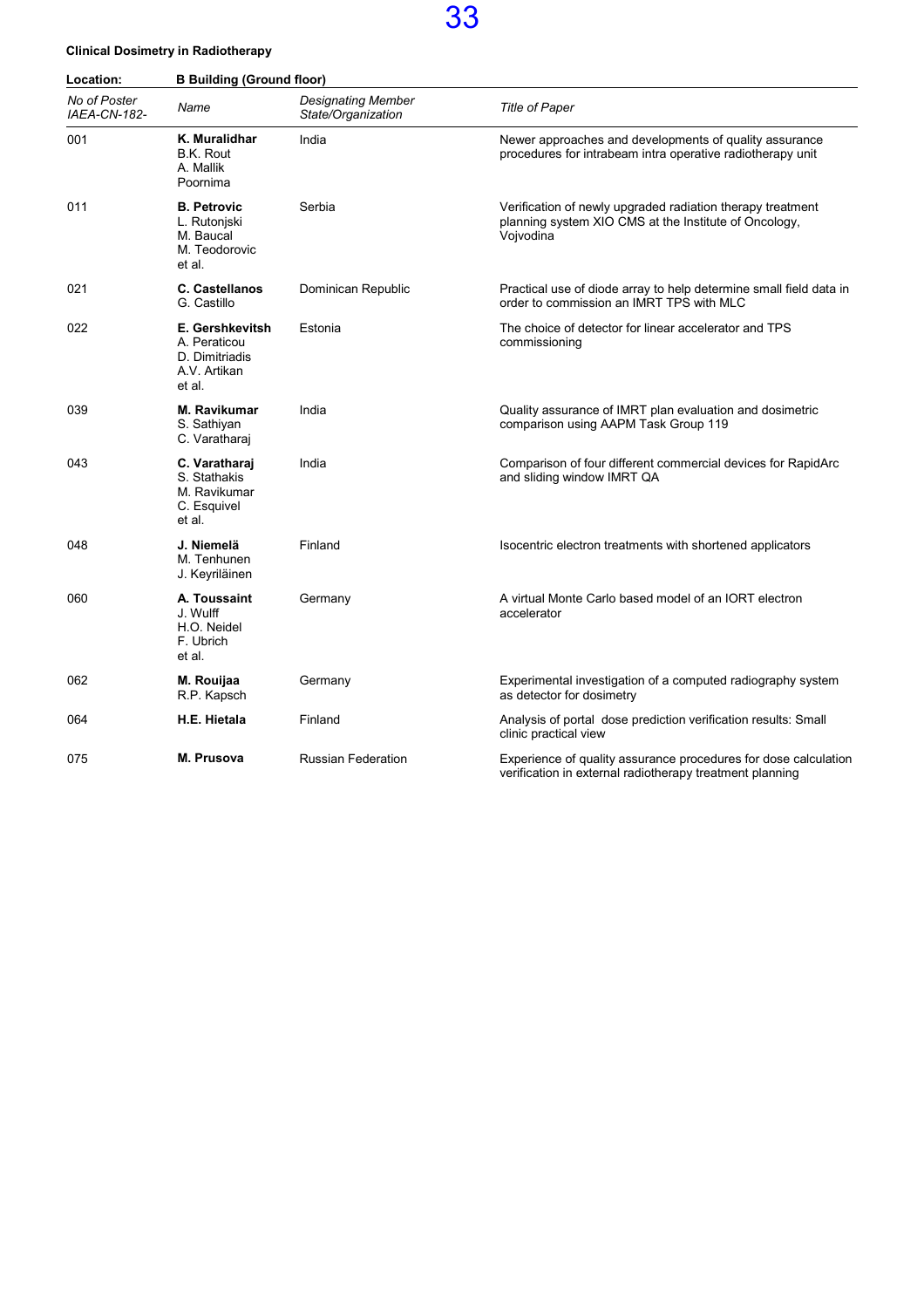| No of Poster<br>IAEA-CN-182- | Name                                                                   | Designating Member<br>State/Organization | <b>Title of Paper</b>                                                                                                                        |
|------------------------------|------------------------------------------------------------------------|------------------------------------------|----------------------------------------------------------------------------------------------------------------------------------------------|
| 076                          | A.V. Zvereva<br>L. Ya. Klepper<br>O.P. Trofimova                       | Russian Federation                       | Application of NTCP models for quality assurance in radiation<br>therapy                                                                     |
|                              | Presented by D.<br>Kostylev                                            |                                          |                                                                                                                                              |
| 090                          | S. M. Palaniappan<br>S.S. Supe<br>M. Ravikumar                         | India                                    | Dosimetric comparison of intensity modulated radiotherapy<br>treatments with step and shoot and sliding window techniques                    |
| 098                          | P. Sipilä<br>H. Järvinen<br>A. Kosunen<br>J. Ojala<br>et al.           | Finland                                  | Multipurpose, semi-anatomical water phantom for TPS<br>verification                                                                          |
| 105                          | M. Hegazy<br>W. Patterson<br>W. Ding                                   | Australia                                | On-board imaging commissioning and quality assurance<br>programme: ROV experience                                                            |
| 108                          | Å. Palm<br>M. Stock<br>E. Steiner<br>D. Georg                          | Austria                                  | Imaging dose to various organs at risk during image guided<br>radiotherapy in the pelvic region                                              |
| 110                          | V. Kostylev<br>M. Kisliakova                                           | <b>Russian Federation</b>                | Problems of clinical dosimetry in Russian radiotherapy centres                                                                               |
| 115                          | E. Larrinaga-<br>Cortina<br>R. Alfonso-<br>Laguardia<br>S. Karnas      | Cuba                                     | Sensitivity study of an EPID for real time patient specific IMRT<br><b>QA</b>                                                                |
| 118                          | A. Torresin<br>N. Bertolino<br>F. Cappucci<br>M.G. Brambilla<br>et al. | Italy                                    | FLUKA Monte Carlo simulation for the Leksell Gamma Knife<br>PERFEXION: Preliminary results                                                   |
| 125                          | L. Farhat<br>M. Besbes<br>A. Bridier<br>J. Daoud                       | Tunisia                                  | In vivo dosimetry for head and neck carcinoma: Determination<br>of target absorbed dose from entrance and exit absorbed dose<br>measurements |
| 126                          | T. Antropova                                                           | Kazakhstan                               | Use of 2-D ARRAY seven 29 in QC of photon beams                                                                                              |
| 127                          | M.S. Rahman<br>M. Shamsuzzaman<br>Z. Alam<br>S. Sharmin                | Bangladesh                               | Dose distribution in critical organs for radiotherapy treatment<br>with <sup>60</sup> Co beams of some common cancers                        |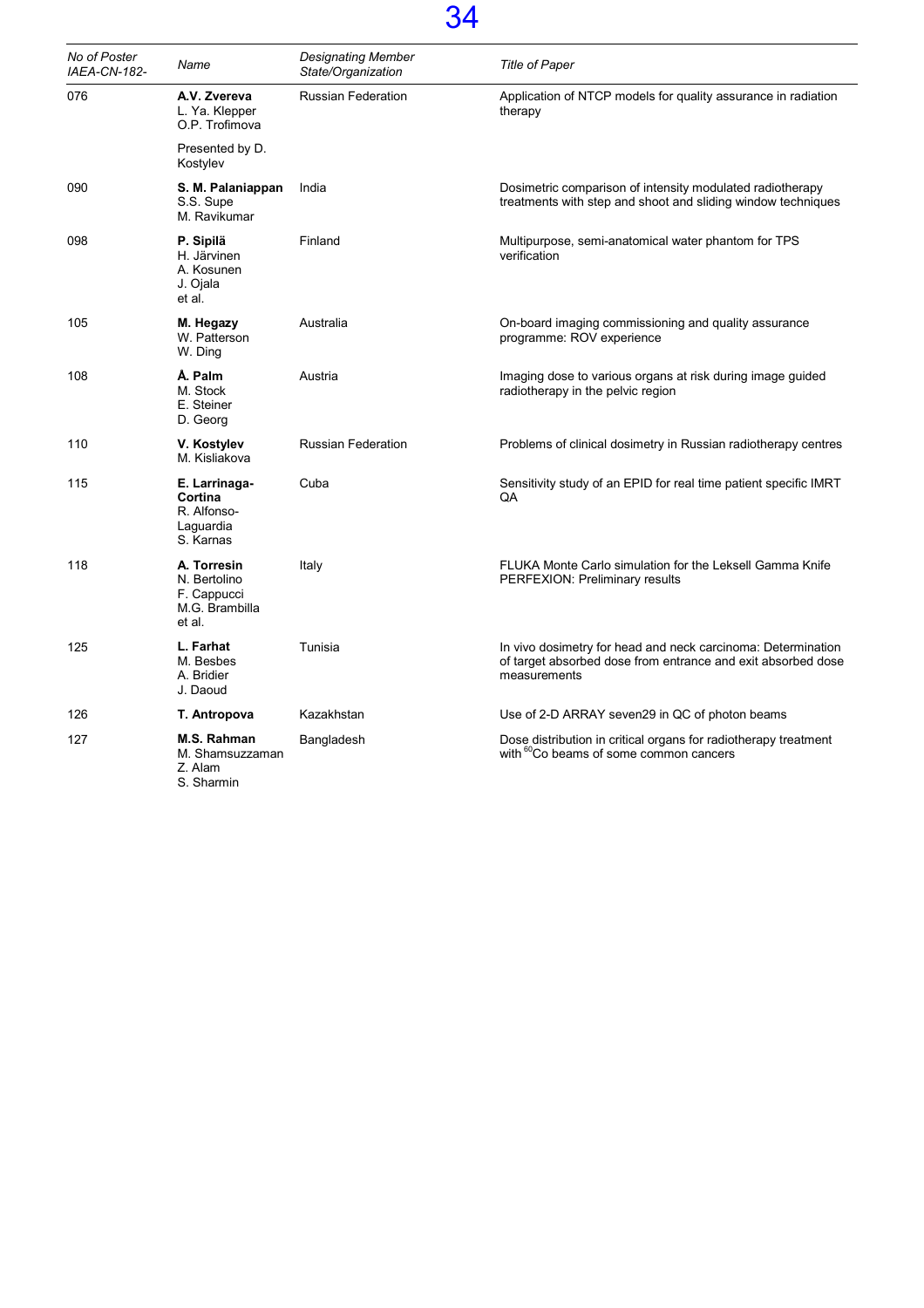| No of Poster<br>IAEA-CN-182- | Name                                                                                 | <b>Designating Member</b><br>State/Organization | <b>Title of Paper</b>                                                                                                                          |
|------------------------------|--------------------------------------------------------------------------------------|-------------------------------------------------|------------------------------------------------------------------------------------------------------------------------------------------------|
| 139                          | <b>B. Mukherjee</b><br>J. Lambert<br>R. Hentschel<br>J. Farr                         | Germany                                         | Measurement of the out-of-field neutron and gamma dose<br>equivalents from a 230 MeV proton pencil beam                                        |
| 145                          | R. Hälg<br>J. Besserer<br>S. Mayer<br>U. Schneider                                   | Switzerland                                     | Comparison of different radiotherapy treatment techniques,<br>radiation qualities and therapy machines with respect to neutron<br>dose         |
| 153                          | K. Chelminski<br>W. Bulski<br>D. Georg<br>Z. Maniakowski<br>et al.                   | Poland                                          | Energy dependence of radiochromic dosimetry films for use in<br>radiotherapy verification                                                      |
| 175                          | R. Lindsay<br>J. Sykes<br>R. Dickinson<br><b>D.I. Thwaites</b>                       | <b>ESTRO</b>                                    | Performance evaluation and dosimetry of CT IGRT systems                                                                                        |
| 177                          | S.J. Derbyshire<br>J. Lilley<br>V.P. Cosgrove<br><b>D.I. Thwaites</b>                | <b>ESTRO</b>                                    | VMAT planning and verification of delivery and dosimetry using<br>the 3-D Delta <sup>4</sup> dosimetry system                                  |
| 178                          | C. Viegas<br>A. Viamonte<br>A. M. Campos                                             | Brazil                                          | OSL detector for invivo dosimetry in pelvis and head and neck<br>cancer treatment                                                              |
| 197                          | F. Garcia Yip<br>F. Padilla Cabal<br>I. Silvestre Patallo<br>M. Perez Liva<br>et al. | Cuba                                            | Evaluation of the dosimetric perturbation introduced by an<br>oesophageal nitinol stent                                                        |
| 201                          | N. Sahoo<br>X.R. Zhu<br>A. Anand<br>G.O. Sawakuchi<br>et al.                         | <b>AAPM</b>                                     | Dosimetry of proton spot beam profiles of the scanning beam<br>nozzle at the Proton Therapy Center in Houston                                  |
| 218                          | E. Cagni<br>M. Paiusco<br>A. Botti<br>M. Iori                                        | <b>EFOMP</b>                                    | Treatment delivery reproducibility of a helical tomotherapy<br>system evaluated by using 2-D ionization chamber and imaging<br>detector arrays |
| 245                          | P. Alvarez<br>A. Molineu<br>D. Followill<br>G. Ibbott                                | <b>AAPM</b>                                     | Quality assurance in radiotherapy with anthropomorphic<br>phantoms                                                                             |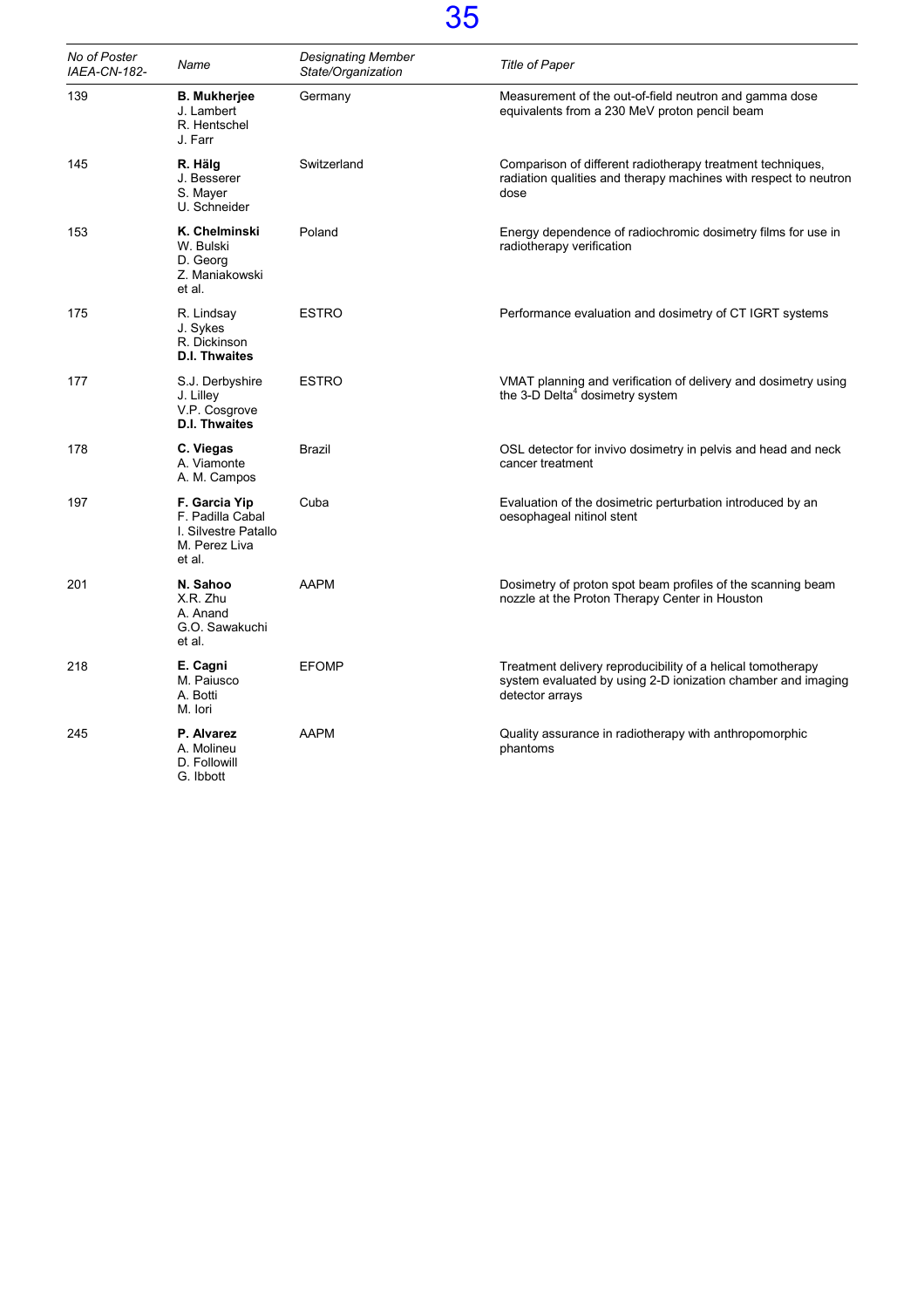| No of Poster<br>IAEA-CN-182- | Name                                                              | <b>Designating Member</b><br>State/Organization | <b>Title of Paper</b>                                                                                                                                                                                      |
|------------------------------|-------------------------------------------------------------------|-------------------------------------------------|------------------------------------------------------------------------------------------------------------------------------------------------------------------------------------------------------------|
| 248                          | S. Agostinelli<br>S. Garelli<br>F. Foppiano<br>G. Taccini         | Italy                                           | Nemo X: Freeware independent monitor units calculation for<br>external beam radiotherapy                                                                                                                   |
| 250                          | D. Venencia<br>E. Garrigo<br>C. Descamps<br>E. Gomez<br>et al.    | Argentina                                       | Beam matching of Primus linacs for step and shoot IMRT                                                                                                                                                     |
| 251                          | R. Diaz Moreno<br>D. Venencia<br>E. Garrigo<br>Y. Pipman          | Argentina                                       | A method to enhance spatial resolution of a 2-D ion chamber<br>array as a filmless tool for quality control of MLC                                                                                         |
| 254                          | R. Alfonso<br>P. Andreo<br>M. Brunetto<br>M. Castllanos<br>et al. | Argentina                                       | Physical aspects of radiotherapy quality assurance: Quality<br>control protocol — update of IAEA-TECDOC-1151                                                                                               |
| 258                          | J. Schreiner<br>T. Olding<br>J. Darko                             | Canada                                          | A proposal for process QA in modern radiation therapy                                                                                                                                                      |
| 261                          | C.C. Cavinato<br>R. K. Sakuraba<br>J.C. Cruz<br>L.L. Campos       | Brazil                                          | Comparative study of spectrophotometric response of the 270<br>Bloom Fricke gel dosimeter to clinical photon and electron<br>beams                                                                         |
| 262                          | D.R. McGowan<br>R. Francis<br>R.W. Roberts<br>P. Dvorak           | United Kingdom                                  | Simulated clinical effect of in vivo diode perturbation in<br>megavoltage photon beam radiotherapy                                                                                                         |
| 270                          | M. Pimpinella<br>V. De Coste<br>G. Conte<br>A.S. Guerra<br>et al. | Italy                                           | Performance of a CVD diamond detector for dosimetry in<br>radiotherapy photon beams                                                                                                                        |
| 271                          | O.V. Kozlov<br>N.E. Mukhina                                       | <b>Russian Federation</b>                       | Comparison of dose distributions for various applicators for<br>treatment of rectal cancer                                                                                                                 |
| 273                          | E. Moretti<br>M.R. Malisan<br>M. Crespi<br>C. Foti<br>et al.      | <b>EFOMP</b>                                    | Patient specific quality assurance of whole pelvic intensity<br>modulated radiotherapy (WP-IMRT) with hypofractionated<br>simultaneous integrated boost (SIB) to prostate for high risk<br>prostate cancer |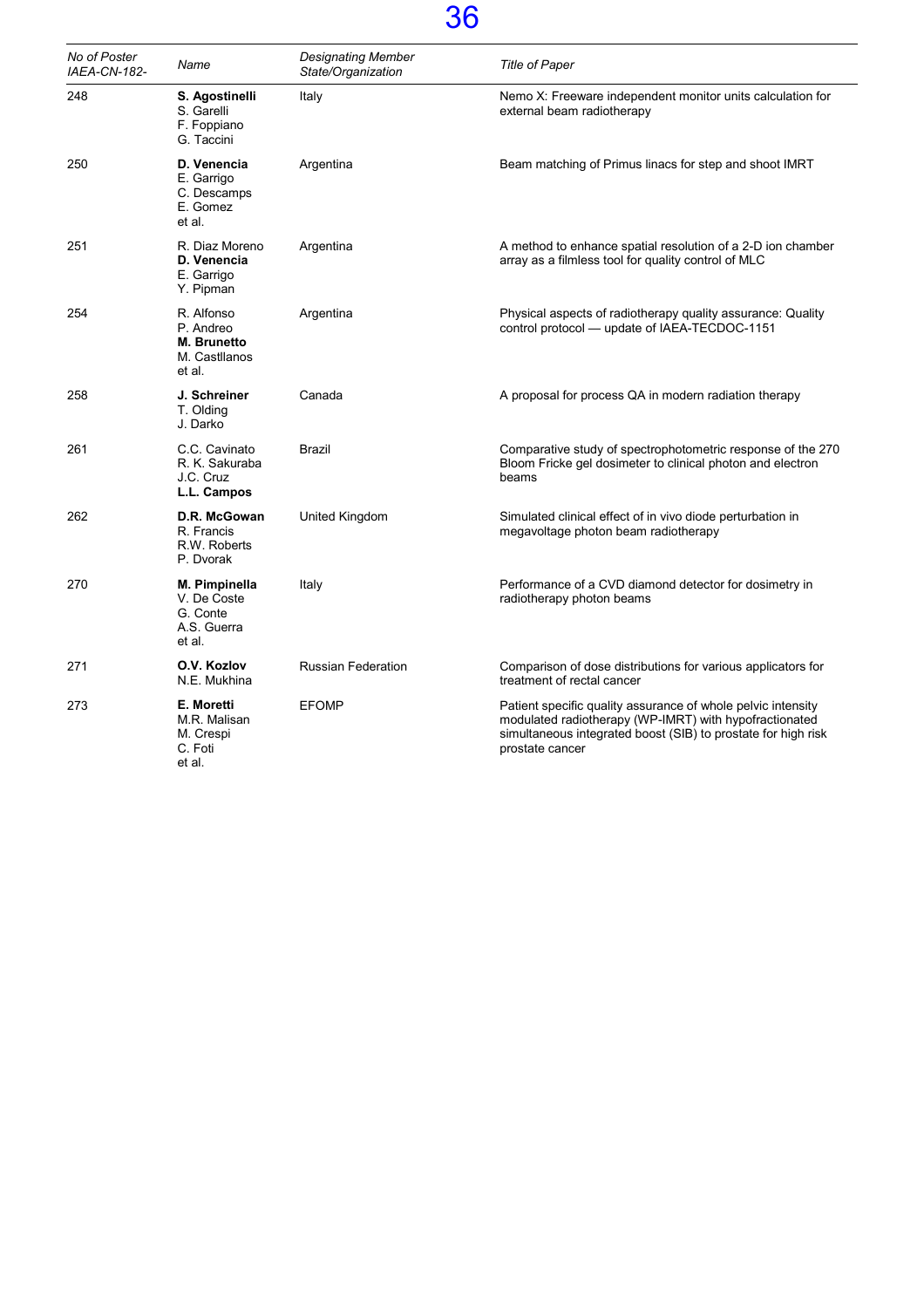| No of Poster<br>IAEA-CN-182- | Name                                                                                                                | <b>Designating Member</b><br>State/Organization | <b>Title of Paper</b>                                                                                                      |
|------------------------------|---------------------------------------------------------------------------------------------------------------------|-------------------------------------------------|----------------------------------------------------------------------------------------------------------------------------|
| 278                          | M. Lavrova<br>O. Kuzina<br>I. Vakhrushin<br>E. Lomteva<br>et al.                                                    | <b>Russian Federation</b>                       | The application of GAFCHROMIC® EBT films for abutted half-<br>beam mono-isocentric fields matching quality control         |
| 279                          | N. Muhina<br>O. Kozlov<br>O. Kravetz                                                                                | <b>Russian Federation</b>                       | Comparison of doses on organs at risk for patients with cervix<br>cancer for 2-D and 3-D methods of treatment planning     |
| 280                          | A. Cordero-<br>Ramirez                                                                                              | Costa Rica                                      | Dosimetric evaluation of a 2-D ion chamber array for verification<br>of big gradient areas in small segments of IMRT plans |
| 282                          | M. Zeverino<br>G. Giovannini<br>G. Taccini                                                                          | Italy                                           | Evaluation of a commercial 4-D diode array for helical<br>tomotherapy plan verification                                    |
| 290                          | T. Sanghangthum<br>T. Pawlicki<br>S. Suriyapee<br>S. Srisatit                                                       | Thailand                                        | The comparison of different control charts to analyse patient<br>specific IMRT QA                                          |
| 298                          | L. G. Aldrovandi<br>M. L. Mairal<br>S.G. Paidon<br>E.C. Raslawski                                                   | Argentina                                       | Clinical implementation of entrance in vivo dosimetry with a<br>diode system in MV photon beam radiotherapy                |
| 299                          | L. G. Aldrovandi<br>M. L. Mairal<br>S.G. Paidon<br>E.C. Raslawski                                                   | Argentina                                       | Response characterization of a diode system for in vivo<br>dosimetry during megavoltage photon beam radiotherapy           |
| 306                          | D. Venencia<br>E. Garrigo<br>C. Descamps<br>A. Vieira<br>et al.                                                     | Argentina                                       | Experience on total plan dose verification in step and shoot and<br>sliding window IMRT                                    |
| 318                          | O. O. Galván de la<br>Cruz<br>J. M. Lárraga-<br>Gutiérrez<br>S. Moreno-Jimenéz<br>O.A. Garcia-<br>Garduño<br>et al. | Mexico                                          | Assessment of the dosimetry effect of the embolization material<br>in stereotactic radiosurgery                            |
| 322                          | M. Pérez-Liva<br>F. Padilla-Cabal<br>E. Lara<br>R. Alfonso<br>Laguardia<br>et al.                                   | Cuba                                            | A Monte Carlo based model for the photoneutron field<br>evaluation in an Elekta Precise linear accelerator                 |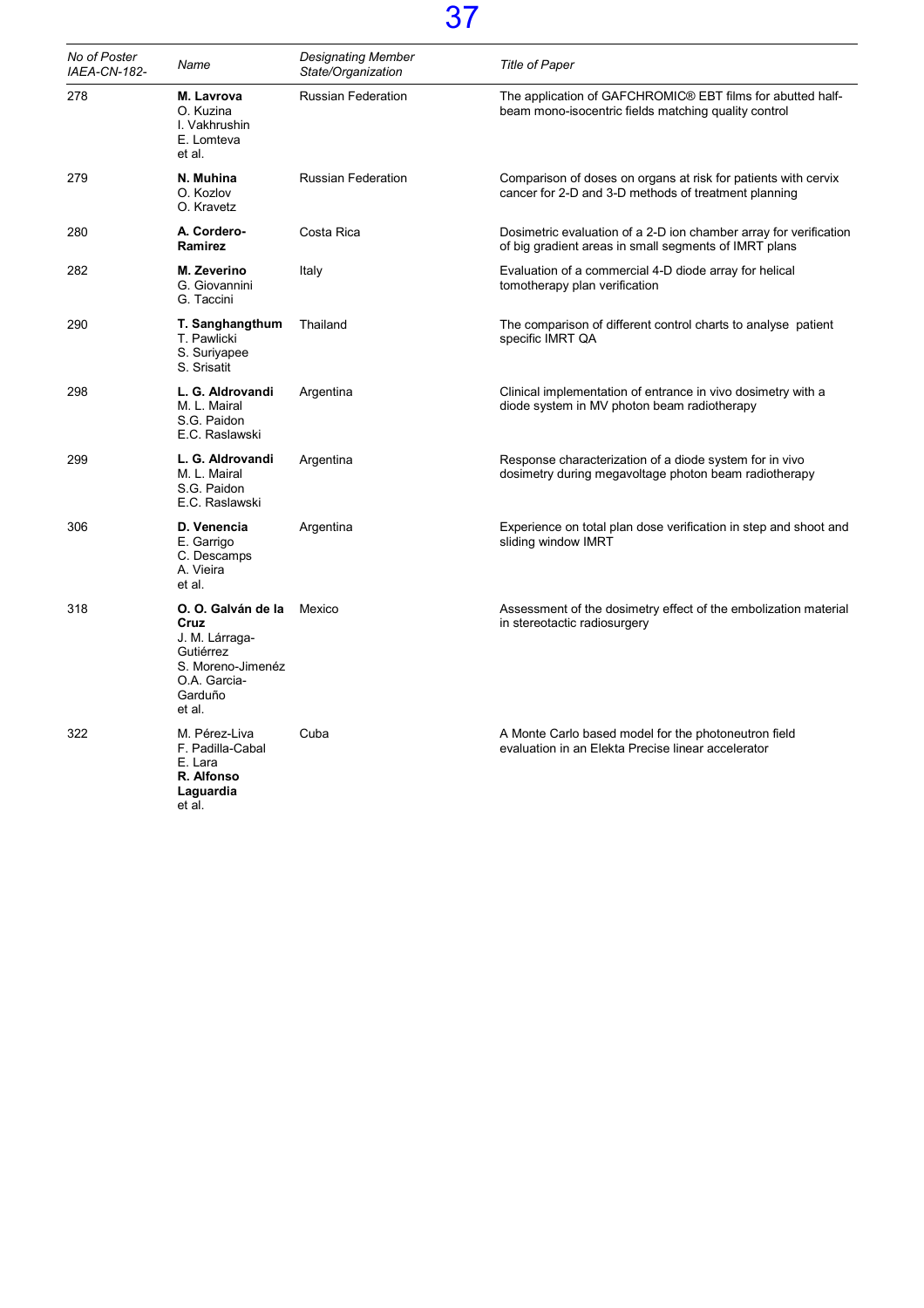| No of Poster<br><b>IAEA-CN-182-</b> | Name                                                                 | <b>Designating Member</b><br>State/Organization | <b>Title of Paper</b>                                                                                 |
|-------------------------------------|----------------------------------------------------------------------|-------------------------------------------------|-------------------------------------------------------------------------------------------------------|
| 324                                 | A. Bruna<br>L. Ojeda<br>G. Vélez                                     | Argentina                                       | Dosimetric evaluation of the BlueFrame-FiMe treatment<br>planning system: Results of IAEA-TECDOC-1540 |
| 353                                 | M. Besbes<br>H. Mahjoub<br>L. Kochbati<br>A. Ben Abdennabi<br>et al. | Tunisia                                         | In vivo dosimetry study in total body irradiation performed for 54<br>patients                        |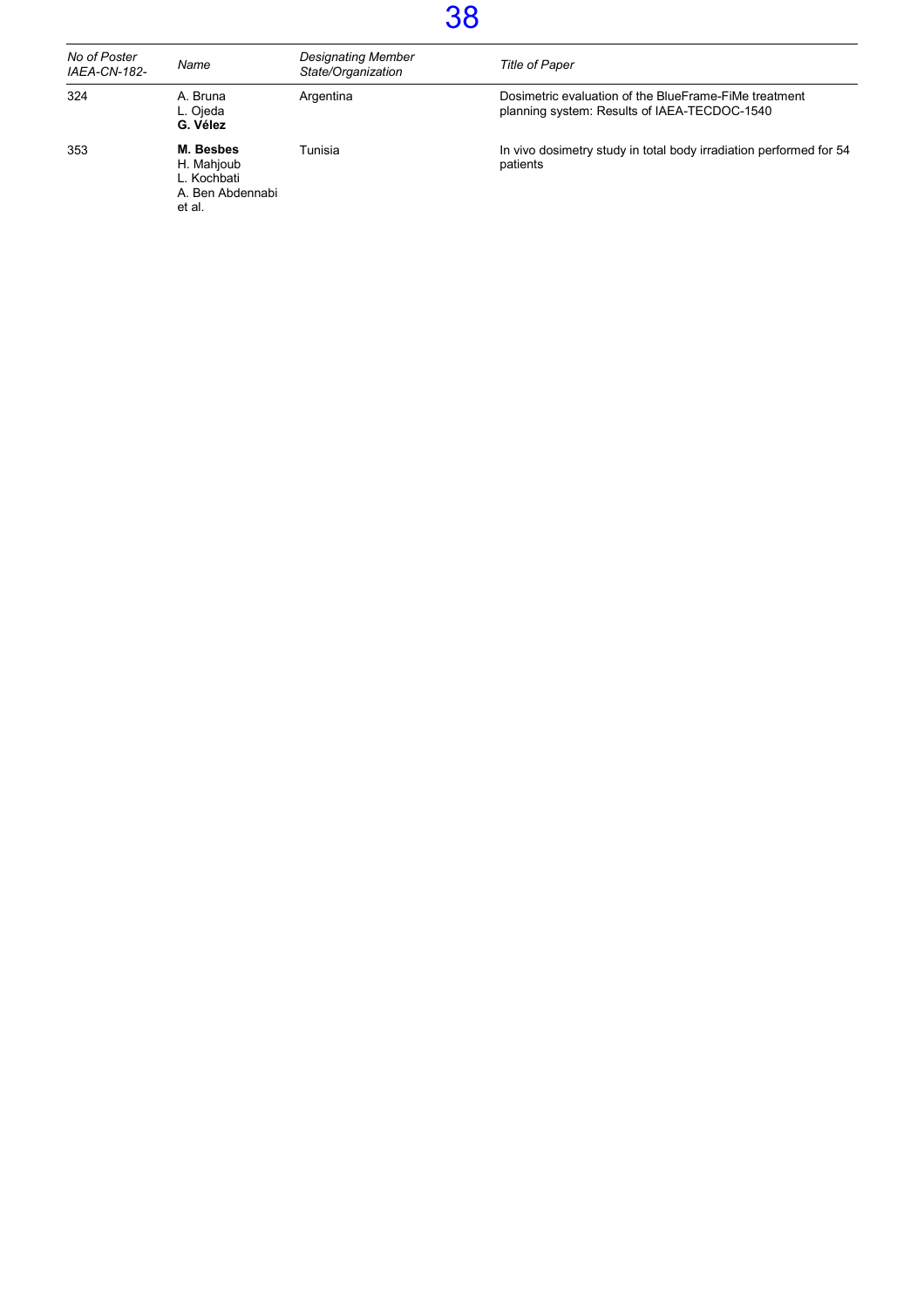#### Internal Dosimetry for Diagnostic and Therapeutic Nuclear Medicine

| Location:<br>No of Poster<br><b>IAEA-CN-182-</b> | M Building (1 <sup>st</sup> floor)                                       |                                                 |                                                                                                                                              |  |
|--------------------------------------------------|--------------------------------------------------------------------------|-------------------------------------------------|----------------------------------------------------------------------------------------------------------------------------------------------|--|
|                                                  | Name                                                                     | <b>Designating Member</b><br>State/Organization | <b>Title of Paper</b>                                                                                                                        |  |
| 019                                              | <b>G. Rossi</b><br>M. Camarda<br>P. D'Avenia<br>E. Di Nicola<br>et al.   | Italy                                           | Dosimetric evaluation in a patient with metastatic differentiated<br>thyroid cancer by the use of $^{124}$ and $^{131}$                      |  |
| 037                                              | P. Tandon<br><b>B.S. Gill</b><br>M. Venkatesh                            | India                                           | Estimation of internal dose to patients undergoing myocardial<br>perfusion scintigraphy                                                      |  |
| 077                                              | S. Jovanovic<br>A. Dlabac                                                | Montenegro                                      | Applicability of semiconductor detectors and related ANGLE<br>software for QA in medical radiation dosimetry                                 |  |
| 082                                              | P. Saletti<br>V. Berti<br>P. Panichelli<br>G. Valentini<br>et al.        | <b>EFOMP</b>                                    | PET with <sup>124</sup> I-beta-CIT: Imaging based dosimetry for a new<br>radiopharmaceutical                                                 |  |
| 116                                              | P.L. Roberson<br>S.J. Wilderman<br>A.M. Avram<br>M.S. Kaminski<br>et al. | <b>AAPM</b>                                     | Equivalent therapy model for non-Hodgkin's lymphoma:<br>Uncertainty analysis for radiobiological parameters                                  |  |
| 186                                              | S.J. Wilderman<br>P.L. Roberson<br>A.M. Avram<br>M.S. Kaminski<br>et al. | United States of<br>America                     | Equivalent therapeutic response model for non-Hodgkin's<br>lymphoma: tumour specific cell proliferation and analysis of<br>follow-up studies |  |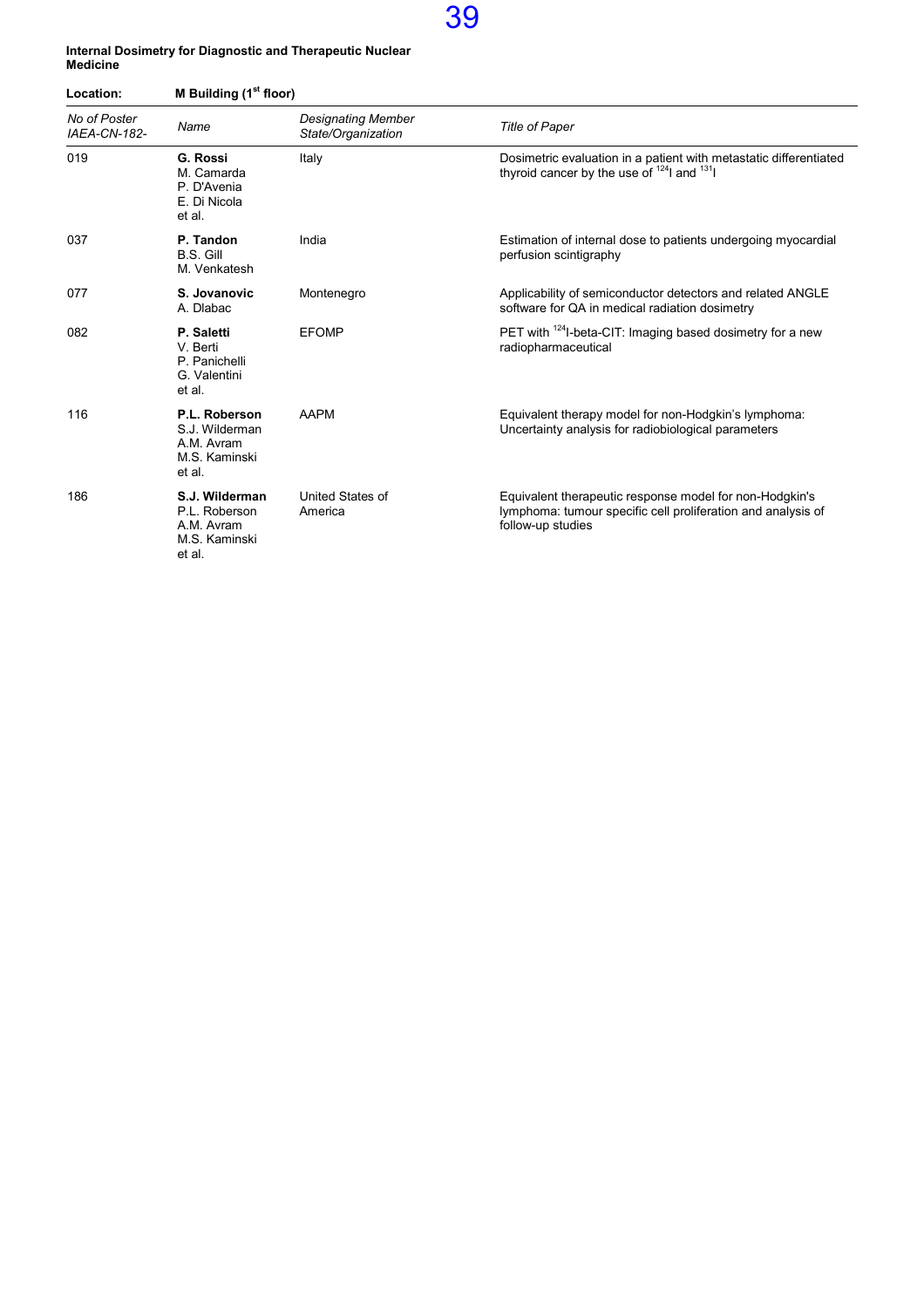#### External Quality Audits

| Location:                    | A-C Building (Ground floor)                                                                                       |                                                 |                                                                                                                                             |  |
|------------------------------|-------------------------------------------------------------------------------------------------------------------|-------------------------------------------------|---------------------------------------------------------------------------------------------------------------------------------------------|--|
| No of Poster<br>IAEA-CN-182- | Name                                                                                                              | <b>Designating Member</b><br>State/Organization | Title of Paper                                                                                                                              |  |
| 005                          | S.D. Sharma<br>V. Shrivastava<br>A. Philomina<br>G. Chourasia<br>et al.                                           | India                                           | A TLD based postal audit method for source strength verification<br>of high dose rate <sup>192</sup> Ir brachytherapy sources               |  |
| 024                          | J. Alvarez Romero<br>V. M. Tovar-Munoz                                                                            | Mexico                                          | The SSDL-ININ experience in TLD postal pilot programme for<br>radiotherapy external beam audit at Mexican hospitals                         |  |
| 041                          | R. Alfonso-<br>Laguardia<br>Y. Sola-Rodriguez<br>J. L. Alonso-<br><b>Samper</b><br>E. Larrinaga-Cortina<br>et al. | Cuba                                            | External quality audit of IMRT planning and delivery: Preliminary<br>results                                                                |  |
| 042                          | S. Bolton                                                                                                         | <b>IPEM</b>                                     | Development of national radiotherapy audit in the UK                                                                                        |  |
| 085                          | <b>C.J. Hourdakis</b><br>A. Boziari                                                                               | Greece                                          | The role of dosimetry audits in radiotherapy quality assurance:<br>The 8 year experience in Greek radiotherapy and brachytherapy<br>centres |  |
| 088                          | R. Bly<br>H. Jãrvinen<br>H. Korpela                                                                               | Finland                                         | Good practice for QA of nuclear medicine equipment: National<br>guidance in Finland                                                         |  |
| 096                          | K. Sergieva<br>Z. Bouchakliev                                                                                     | <b>Bulgaria</b>                                 | Dose quality audits activity via mailed TLDs in the last five years<br>$(2005 - 2009)$                                                      |  |
| 099                          | T. A Krylova                                                                                                      | <b>Russian Federation</b>                       | The IAEA/WHO TLD postal dose audit programme for<br>radiotherapy in the Russian Federation                                                  |  |
| 102                          | P. Charnock<br>R. Wilde<br>J. Fazakerley<br>R. Jones<br>et al.                                                    | United Kingdom                                  | General audit strategy using large scale diagnostic radiology<br>examination data                                                           |  |
| 152                          | C.P. Oliver<br>D. J. Butler<br>D.V. Webb                                                                          | Australia                                       | Mailed megavoltage photon TLD audit programme for<br>radiotherapy providers in Australia                                                    |  |
| 171                          | T. Perik<br>A. Aalbers<br>L. de Prez<br>M. Dwarswaard<br>et al.                                                   | Netherlands                                     | Dosimetry audits based on NCS report 18: Assessment of<br>absorbed dose to water in external beam therapy                                   |  |
| 188                          | M. Alnassar<br>M. Hammudi<br>M.A. Bero                                                                            | Syrian Arab Republic                            | Independent dosimetry audits for radiotherapy practices in the<br>Syrian Arab Republic using standard instrumentation kit                   |  |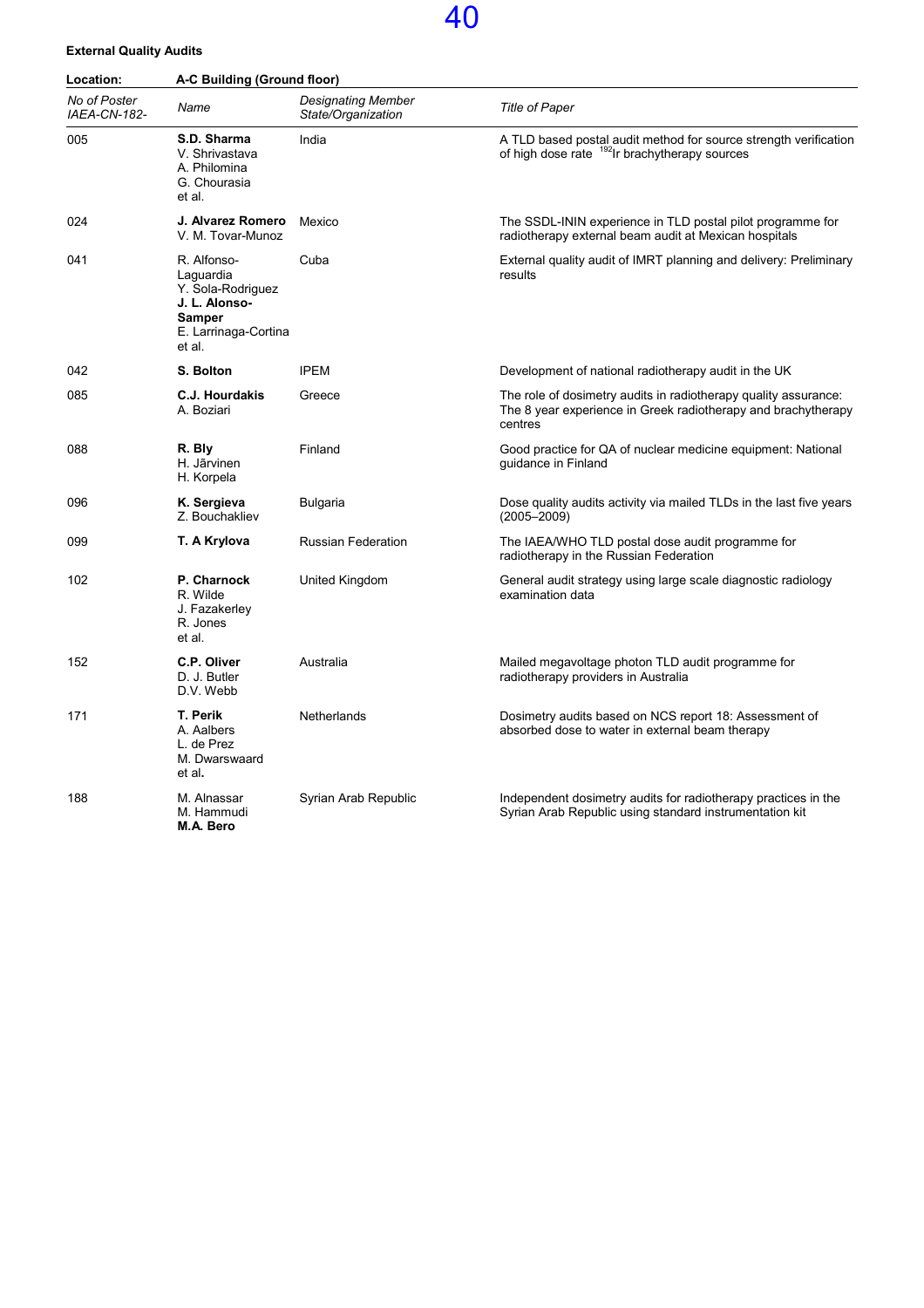| No of Poster<br>IAEA-CN-182- | Name                                                                                                  | <b>Designating Member</b><br>State/Organization | <b>Title of Paper</b>                                                                                                                                           |
|------------------------------|-------------------------------------------------------------------------------------------------------|-------------------------------------------------|-----------------------------------------------------------------------------------------------------------------------------------------------------------------|
| 190                          | J.F. Aguirre<br>P. Alvarez<br>G. Ibbott<br>D. Followill                                               | <b>AAPM</b>                                     | Testing, commissioning and validating an optically stimulated<br>luminescense (OSL) dosimetry system for mailed dosimetry at<br>the Radiological Physics Center |
| 191                          | S. Olsson<br>Z. Malke<br>P. Larsson<br>A. Carlsson Tedgren                                            | Sweden                                          | A system for mailed dose revision in radiotherapy using lithium<br>formate EPR dosimetry                                                                        |
| 204                          | T. Kron<br>A. Haworth<br>D. Cornes<br>M. Grand                                                        | Australia                                       | Development of guidelines for the use of IMRT and IGRT in<br>clinical trials                                                                                    |
| 211                          | S. Guitiérrez Lores Cuba<br>G. Walwyn Salas                                                           |                                                 | TLD postal quality audits for radiotherapy dosimetry in Cuba:<br>Past, present and future developments                                                          |
| 231                          | S. Luo<br>Z. He<br>J. Yuan<br>B. Yang<br>et al.                                                       | China                                           | Development of methodology for TLD quality audits of MLC<br>shaped photon beams in radiotherapy                                                                 |
| 232                          | M. Pylypenko<br>L. Stadnyk<br>O. Shalyopa                                                             | Ukraine                                         | Development of national TLD audit network in Ukraine for postal<br>quality control of radiotherapy dosimetry                                                    |
| 247                          | A.M. Stefanic<br>G. Moniaño<br>L. Molina<br>M. Saravi                                                 | Argentina                                       | Development of TLD audits for radiotherapy dosimetry in<br>Argentina                                                                                            |
| 304                          | J.L. Alonso-<br>Samper<br>R. Alfonso-<br>Laguardia<br>F. Garcia Yip<br>E. Larrinaga-Cortina<br>et al. | Cuba                                            | Use of an anthropomorphic phantom to improve the external<br>beam audits in radiotherapy                                                                        |
| 309                          | G. Azangwe<br>P. Bera<br>J. Izewska                                                                   | <b>IAEA</b>                                     | The status of dosimetry practices in radiotherapy hospitals in<br>developing countries in 2000-2009: An evaluation using the<br>IAEA/WHO TLD postal dose audits |
| 344                          | J. Izewska<br>G. Azangwe<br>P. Bera                                                                   | <b>IAEA</b>                                     | IAEA support to national TLD audit networks for radiotherapy<br>dosimetry                                                                                       |
| 348                          | J. Rostkowska<br>M. Kania<br>W. Bulski<br>B. Gwiazdowska                                              | Poland                                          | TLD audits for symmetric and asymmetric photon beams and<br>electron beams in radiotherapy centres in Poland                                                    |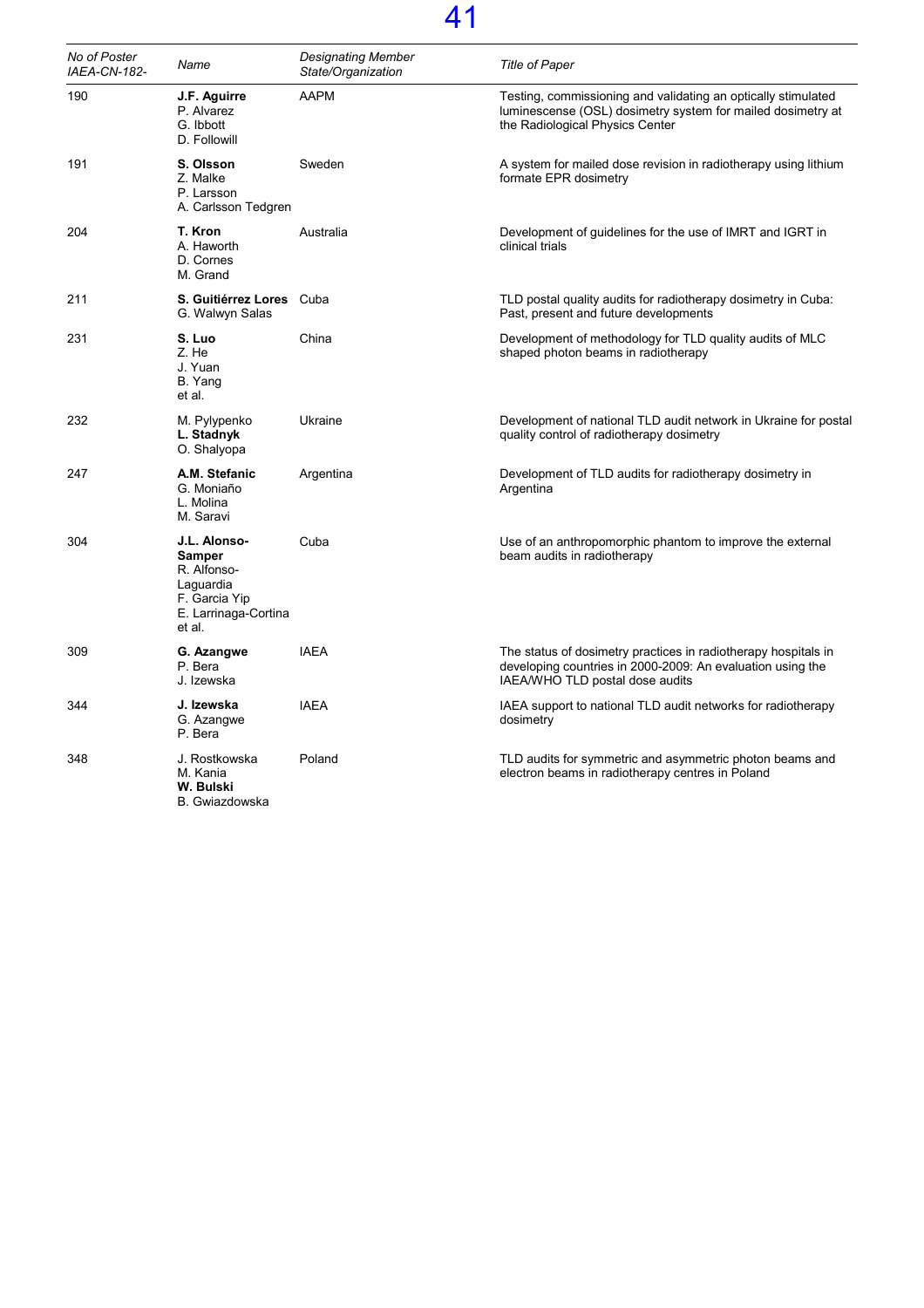#### Radiation Protection Dosimetry

| Location<br>$\cdot$ :        | <b>B</b> Building                                                            |                                                 |                                                                                                                                                |  |
|------------------------------|------------------------------------------------------------------------------|-------------------------------------------------|------------------------------------------------------------------------------------------------------------------------------------------------|--|
| No of Poster<br>IAEA-CN-182- | Name                                                                         | <b>Designating Member</b><br>State/Organization | <b>Title of Paper</b>                                                                                                                          |  |
| 031                          | S. Kiti<br>B. Kaboro<br>R. Kinyua<br>K.A. Shadrack                           | Kenya                                           | Personnel monitoring services in Kenya                                                                                                         |  |
| 033                          | K. Polaczek-Grelik Poland<br>B. Karaczyn<br>A. Orlef<br>A. Konefal<br>et al. |                                                 | Characterization of secondary radiation field in radiotherapy<br>facilities with reference to a staff                                          |  |
| 045                          | A. Konefal<br>W. Zipper                                                      | Poland                                          | Determination of the optimum frame of an entrance door to a<br>treatment room with a linear accelerator generating high energy<br>X rays       |  |
| 070                          | A.N. Al-Haj<br>I. Al-Gain                                                    | Saudi Arabia                                    | A 10 year statistical review of occupational doses of cardiology<br>and angiography staff: Strengthening the radiation protection<br>programme |  |
| 089                          | I.I. Suliman<br>M.K. Bashir<br>E.G. Elnour<br>I. Salih                       | Sudan                                           | Staff dosimetry in interventional cardiology using electronic<br>personal dosimeters                                                           |  |
| 136                          | A. Sulieman<br>S. Khalifa<br>M. Elfadil                                      | Sudan                                           | Evaluation of radiation protection status in some health centres<br>in the Sudan                                                               |  |
| 203                          | S. Saïdou<br>S. Baechler<br>J. Guilherme                                     | Cameroon                                        | Uncertainty assessment in biokinetic and dosimetric models of<br><sup>210</sup> Po: New ingestion dose coefficients                            |  |
| 216                          | M. Fülöp<br>P. Povinec<br>I. Makaiová<br>J. Vesly<br>et al.                  | Slovakia                                        | Optimization of position of skin dose monitor on hands of nuclear<br>medicine staff                                                            |  |
| 235                          | F.B.C. Nonato<br>V. Vivolo<br>L.V.E. Caldas                                  | Brazil                                          | Comparing calibration factors for gamma and beta radiations of<br>portable detectors                                                           |  |
| 331                          | P. Costa<br>L. Taniguti<br>T.A.C. Furquim                                    | Brazil                                          | Comparative study of Brazilian and North American unshielded<br>primary air kerma of radiological equipment                                    |  |
| 333                          | P. Costa<br>E.M. Yoshimura                                                   | Brazil                                          | Determination of transmission properties of baryte concretes                                                                                   |  |
| 355                          | <b>B. Kaboro</b><br>J. Keter                                                 | Kenya                                           | Medical workers' dosimetry comparisons in Kenya, 2005–2009                                                                                     |  |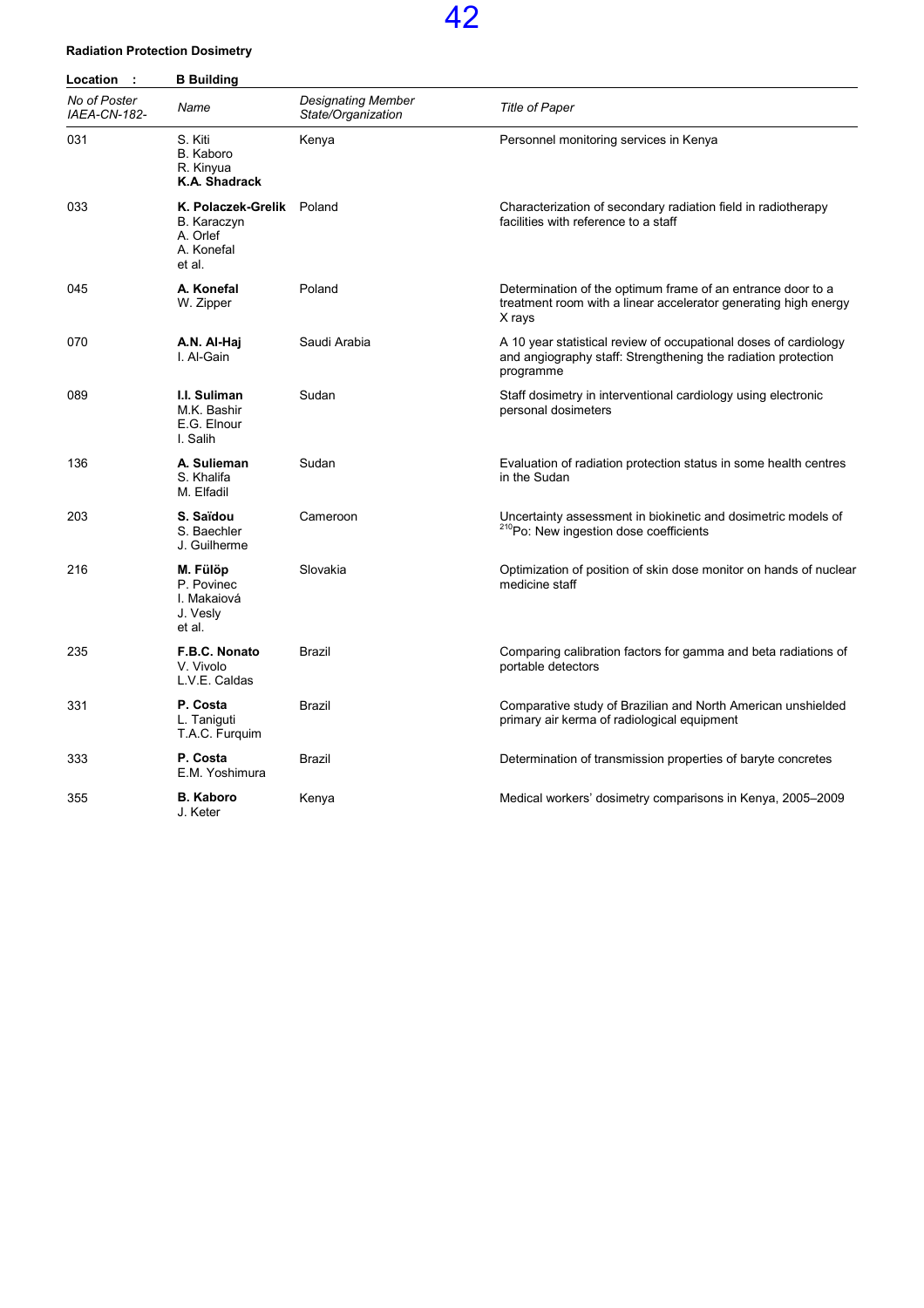#### PARTICIPATION IN IAEA SCIENTIFIC MEETINGS

Governments of Member States and those organizations whose activities are relevant to the meeting subject matter are invited to designate participants in IAEA scientific conferences and symposia. In addition, the IAEA itself may invite a limited number of scientists as invited speakers. Only participants designated or invited in this way are entitled to present papers and take part in the discussions.

43

Representatives of the press, radio, television or other information media and members of the public, the latter as 'observers', may also be authorized to attend, but without the right to take part in the proceedings.

Scientists interested in participating in any of the IAEA meetings should request information from the Government authorities of their own countries, in most cases the Ministry of Foreign Affairs or national atomic energy authority.

#### PUBLICATIONS

#### Proceedings

The proceedings of the symposium containing selected presentations and posters delivered at the meeting, as well as the findings and recommendations, will be published by the IAEA as soon as possible after the symposium.

#### **Orders**

All IAEA publications may be ordered at the Information Desk or directly from:

> Marketing and Sales Unit, Publishing Section International Atomic Energy Agency Vienna International Centre PO Box 100 1400 Vienna, Austria Fax: +43 1 2600 29302 Tel.: +43 1 2600 22417 Email: sales.publications@iaea.org http://www.iaea.org/books

#### MOST RECENT IAEA PUBLICATIONS RELATED TO THE SUBJECT OF THE SYMPOSIUM

2010 El físico médico: Criterios y recomendaciones para su formación académica, entrenamiento clínico y certificación en América Latina (Human Health Reports No. 1) (STI/PUB/1424).

|      | http://www-                                                                                              |
|------|----------------------------------------------------------------------------------------------------------|
|      | pub.iaea.org/MTCD/publications/PDF/P1424 S web.pdf                                                       |
| 2010 | Comprehensive Clinical Audits of Diagnostic Radiology                                                    |
|      | Practices: A Tool for Quality Improvement - Quality                                                      |
|      | Assurance Audit for Diagnostic Radiology Improvement                                                     |
|      | and Learning (QUAADRIL) (Human Health Series No.                                                         |
|      | 4) (STI/PUB/1425).                                                                                       |
|      | http://www-                                                                                              |
|      | pub.iaea.org/MTCD/publications/PDF/Pub1425_web.pdf                                                       |
| 2009 | Clinical Training of Medical Physicists Specializing in                                                  |
|      | Radiation Oncology (IAEA Training Course Series No.                                                      |
|      | 37).                                                                                                     |
|      | http://www-pub.iaea.org/MTCD/publications/PDF/TCS-                                                       |
|      | 37 web.pdf                                                                                               |
| 2009 | Quality Assurance for SPECT Systems (Human Health                                                        |
|      | Series No. 6) (STI/PUB/1394).                                                                            |
|      | http://www-                                                                                              |
|      | pub.iaea.org/MTCD/publications/PDF/Pub1394 web.pdf                                                       |
| 2009 | Quality Assurance Programme for Screen Film                                                              |
|      | Mammography (Human Health Series No. 2)                                                                  |
|      | (STI/PUB/1381).                                                                                          |
|      | http://www-                                                                                              |
|      | pub.iaea.org/MTCD/publications/PDF/Pub1381 web.pdf                                                       |
| 2009 | Quality Assurance for PET and PET/CT Systems                                                             |
|      | (Human Health Series No. 1) (STI/PUB/1393).                                                              |
|      | http://www-                                                                                              |
|      | pub.iaea.org/MTCD/publications/PDF/Pub1393 web.pdf                                                       |
| 2009 | Calibration of Reference Dosimeters for External Beam                                                    |
|      | Radiotherapy (Technical Reports Series No. 469)                                                          |
|      | (STI/DOC/010/469).                                                                                       |
|      | http://www-                                                                                              |
|      | pub.iaea.org/MTCD/publications/PDF/trs469 web.pdf                                                        |
| 2008 | Transition from 2-D Radiotherapy to 3-D Conformal and                                                    |
|      | Intensity Modulated Radiotherapy (TECDOC-1588).                                                          |
|      | http://www-                                                                                              |
|      | pub.iaea.org/MTCD/publications/PDF/TE 1588 web.pdf.                                                      |
| 2008 | Setting up a Radiotherapy Programme: Clinical, Medical                                                   |
|      | Physics, Radiation Protection and Safety Aspects                                                         |
|      | (STI/PUB/1296).                                                                                          |
|      | http://www-                                                                                              |
|      | pub.iaea.org/MTCD/publications/PDF/pub1296 web.pdf                                                       |
| 2008 | Commissioning of Radiotherapy Treatment Planning<br>Systems: Testing for Typical External Beam Treatment |
|      |                                                                                                          |
|      | Techniques. Report of the Coordinated Research Project                                                   |
|      | (CRP) on Development of Procedures for Quality                                                           |
|      | Assurance of Dosimetry Calculations in Radiotherapy<br>(TECDOC-1583).                                    |
|      | http://www-                                                                                              |
|      |                                                                                                          |

pub.iaea.org/MTCD/publications/PDF/te\_1583\_web.pdf .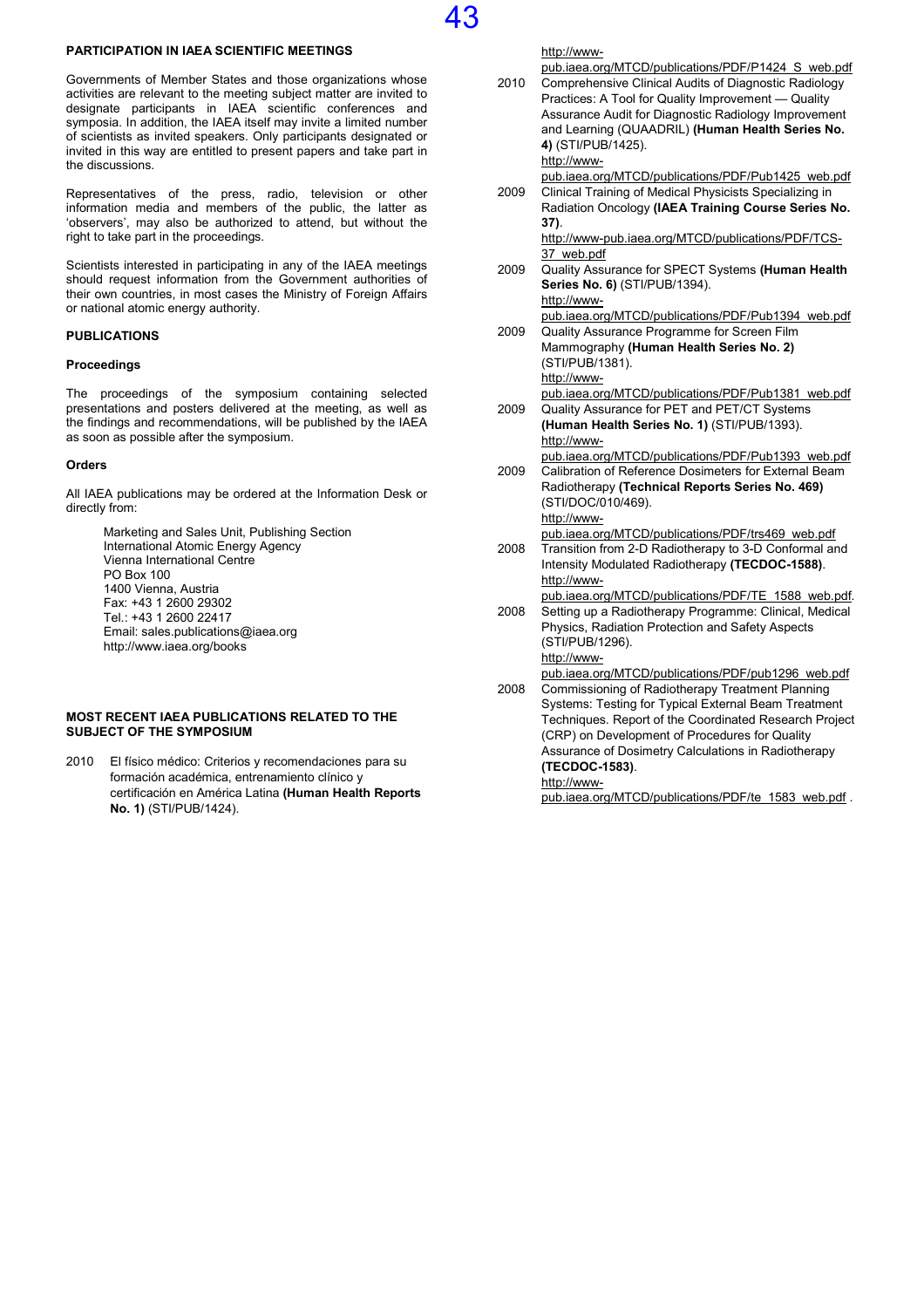#### FORTHCOMING SCIENTIFIC MEETINGS SCHEDULED BY THE IAEA

#### 2011

International Symposium on Isotopes in Hydrology, Marine Ecosystems, and Climate Change studies 27 March – 1 April, Monaco

International Conference on Transport Safety and Security: the Next Years of Transport - Creating a Safe, Secure and Sustainable Framework 31 October - 4 November, Vienna, Austria

International Conference on Clinical PET and Molecular Nuclear Medicine (IPET-II-2011) - Trends in Clinical PET and Radiopharmaceutical Development 8-11 November, Vienna, Austria

International Conference on Research Reactors: Safe Management and Effective Utilization 14-18 November, Rabat, Morocco

For information on forthcoming scientific meetings, please consult the IAEA website: http://www.iaea.org/